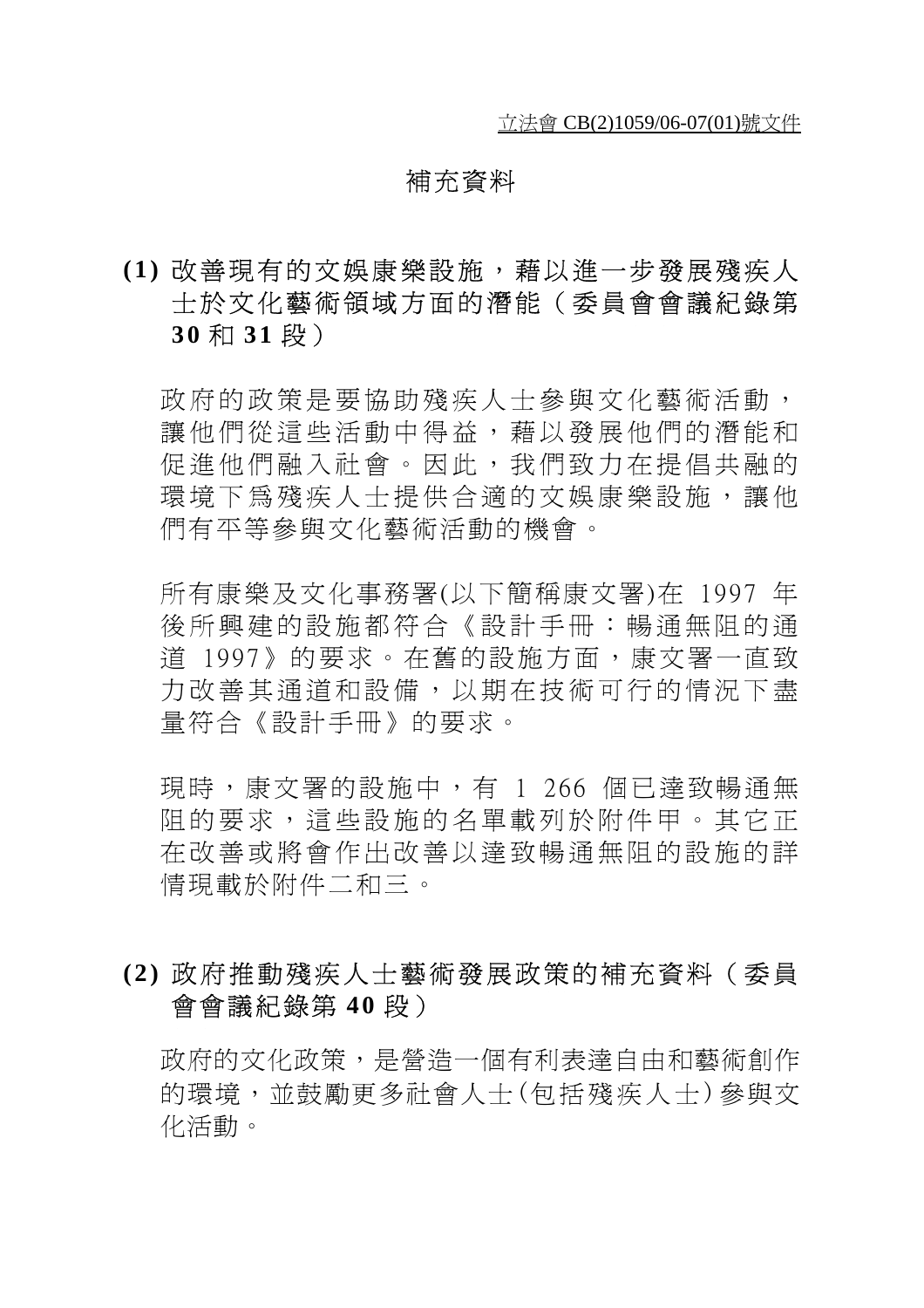康文署一直致力舉辦和支持各類文化活動,讓社會 各階層人士均能享受參與這些活動的樂趣。為了鼓 勵殘疾人士參與更多高質素的文化節目和活動,康 文署在其所有表演活動和展覽館均為殘疾人士提供 半價門票優惠。再者,康文署亦透過藝術教育及觀 眾拓展計劃為殘疾人士特別設計合適的文化活動, 這些活動包括:

- (a) 社區文化大使計劃
- (b) 學校文化日計劃
- (c) 學校藝術培訓計劃
- (d) 視藝展才—殘疾人士藝術活動

在推廣殘疾人士的福祉和融入社會這個政策目標 下,衞生福利及食物局亦推行了多項新措施以推廣 展能藝術,這些措施包括國際共融藝術節和賽馬會 藝力顯光華計劃。

我們亦於康復諮詢委員會下成立文化藝術小組委員 會為有關殘疾人士的文化藝術發展的事宜提供意 見,並為推動藝術共融的策略和措施提供建議。

衞生福利及食物局 2007 年 1 月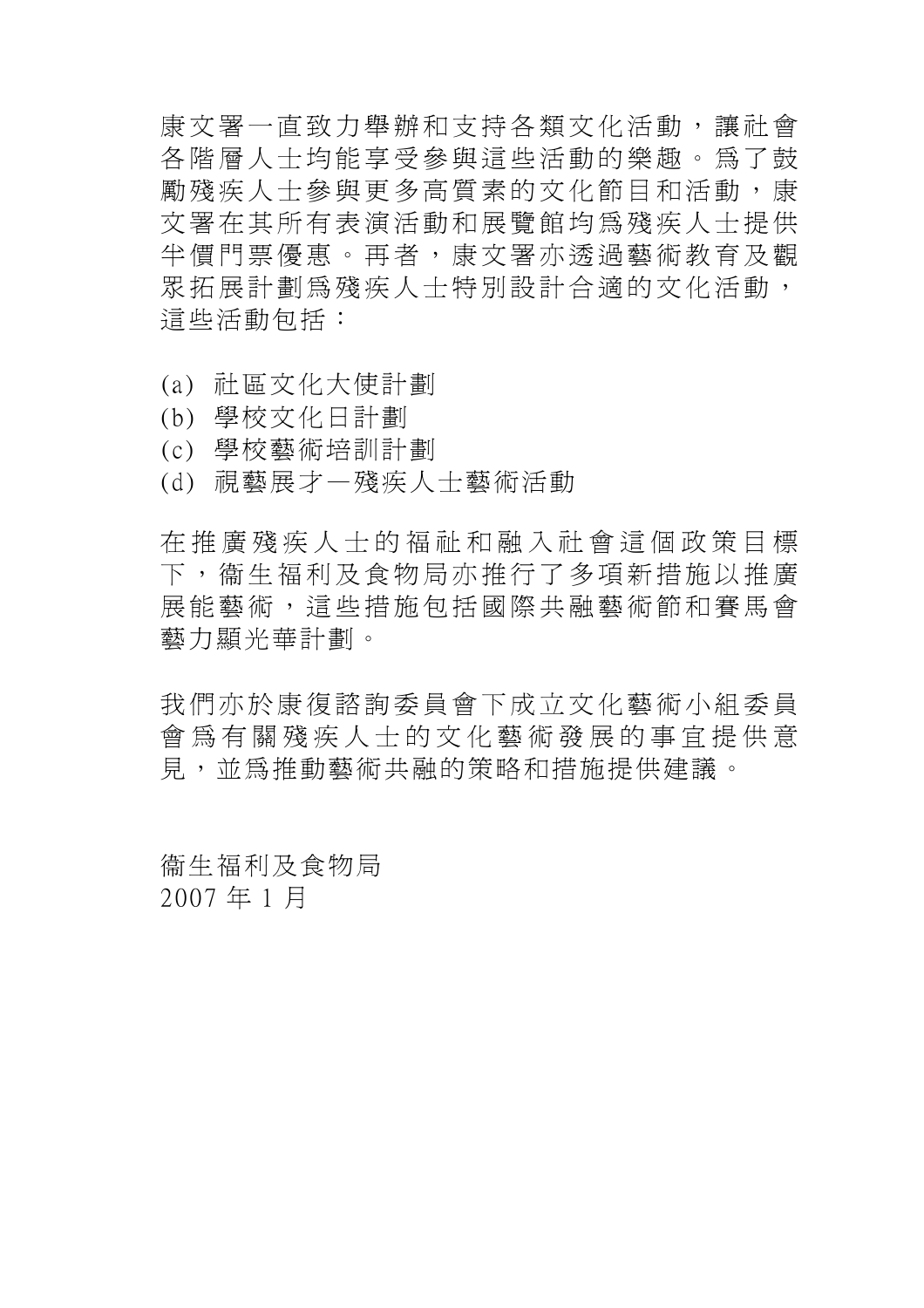**Venues Accessible to Disabled**  (as at January 2007) 可供傷殘人士到達的場地 (截至二零零七年一月)

## **Cultural Venues** 文化場地

|     | <b>Name of Venue</b><br>場地名稱                              |            |  |  |  |
|-----|-----------------------------------------------------------|------------|--|--|--|
|     | PERFORMANCE VENUES 表演場地                                   |            |  |  |  |
| 1.  | Hong Kong City Hall                                       | 香港大會堂      |  |  |  |
| 2.  | Hong Kong Coliseum                                        | 香港體育館      |  |  |  |
| 3.  | Hong Kong Cultural Centre                                 | 香港文化中心     |  |  |  |
| 4.  | Ko Shan Theatre                                           | 高山劇場       |  |  |  |
| 5.  | Kwai Tsing Theatre                                        | 葵青劇院       |  |  |  |
| 6.  | Ngau Chi Wan Civic Centre                                 | 牛池灣文娛中心    |  |  |  |
| 7.  | Queen Elizabeth Stadium                                   | 伊利沙伯體育館    |  |  |  |
| 8.  | Sai Wan Ho Civic Centre                                   | 西灣河文娛中心    |  |  |  |
| 9.  | Sheung Wan Civic Centre                                   | 上環文娛中心     |  |  |  |
| 10. | Sha Tin Town Hall                                         | 沙田大會堂      |  |  |  |
| 11. | Tsuen Wan Town Hall                                       | 荃灣大會堂      |  |  |  |
| 12. | Tuen Mun Town Hall                                        | 屯門大會堂      |  |  |  |
|     | 13. Yuen Long Theatre                                     | 元朗劇院       |  |  |  |
|     | MUSEUMS 博物館                                               |            |  |  |  |
|     | 14. Dr Sun Yat-sen Museum                                 | 孫中山紀念館     |  |  |  |
|     | 15. Flagstaff House Museum of Tea Ware<br>(G/F)           | 茶具文物館 (地下) |  |  |  |
| 16. | Hong Kong Film Archive                                    | 香港電影資料館    |  |  |  |
| 17. | Hong Kong Heritage Discovery Centre                       | 香港文物探知館    |  |  |  |
| 18. | Hong Kong Heritage Museum                                 | 香港文化博物館    |  |  |  |
| 19. | Hong Kong Museum of Art                                   | 香港藝術館      |  |  |  |
| 20. | Hong Kong Museum of History                               | 香港歷史博物館    |  |  |  |
|     | 21. Hong Kong Science Museum                              | 香港科學館      |  |  |  |
|     | 22. Hong Kong Space Museum                                | 香港太空館      |  |  |  |
| 23. | Hong Kong Visual Arts Centre                              | 香港視覺藝術中心   |  |  |  |
| 24. | Law Uk Folk Museum                                        | 羅屋民俗館      |  |  |  |
| 25. | The K.S. Lo Gallery, a new wing of the<br>羅桂祥茶藝館(茶具文物館新翼) |            |  |  |  |
|     | Flagstaff House Museum of Tea Ware                        |            |  |  |  |
|     | LIBRARIES 圖書館                                             |            |  |  |  |
| 26. | Aberdeen Public Library                                   | 香港仔公共圖書館   |  |  |  |
| 27. | Ap Lei Chau Public Library                                | 鴨脷洲公共圖書館   |  |  |  |
| 28. | <b>Butterfly Estate Public Library</b>                    | 蝴蝶邨公共圖書館   |  |  |  |
| 29. | Chai Wan Public Library                                   | 柴灣公共圖書館    |  |  |  |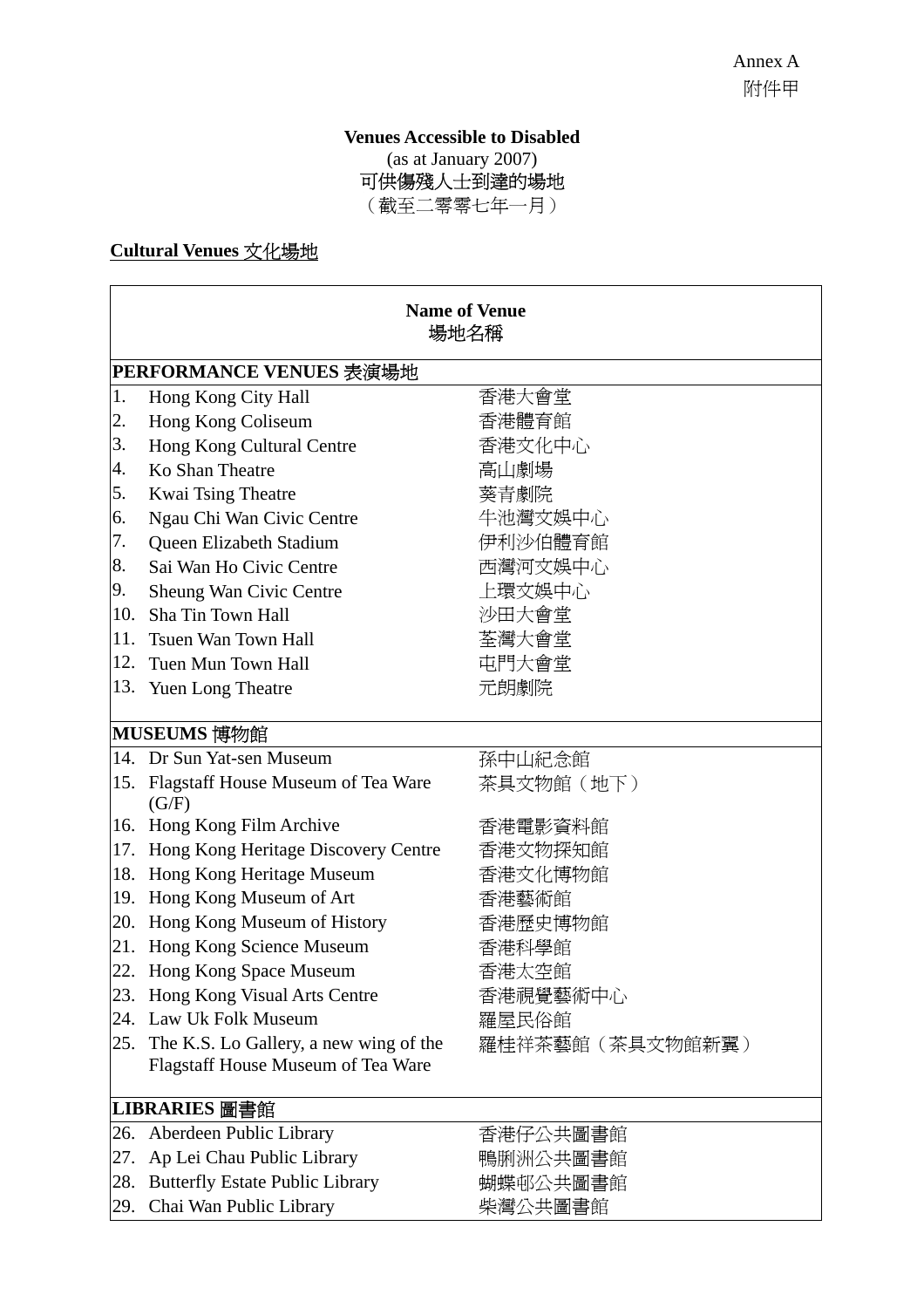|     |                                     | <b>Name of Venue</b><br>場地名稱 |
|-----|-------------------------------------|------------------------------|
| 30. | Cheung Chau Public Library          | 長洲公共圖書館                      |
| 31. | City Hall Public Library            | 大會堂公共圖書館                     |
| 32. | <b>Electric Road Public Library</b> | 電氣道公共圖書館                     |
| 33. | Fa Yuen Street Public Library       | 花園街公共圖書館                     |
| 34. | <b>Fanling Public Library</b>       | 粉嶺公共圖書館                      |
| 35. | Fu Shan Public Library              | 富山公共圖書館                      |
| 36. | Hong Kong Central Library           | 香港中央圖書館                      |
| 37. | Hung Hom Public Library             | 紅磡公共圖書館                      |
| 38. | Kowloon Public Library              | 九龍公共圖書館                      |
| 39. | Kowloon City Public Library         | 九龍城公共圖書館                     |
|     | 40. Lai Chi Kok Public Library      | 荔枝角公共圖書館                     |
|     | 41. Lam Tin Public Library          | 藍田公共圖書館                      |
|     | 42. Lei Yue Mun Public Library      | 鯉魚門公共圖書館                     |
|     | 43. Lockhart Road Public Library    | 駱克道公共圖書館                     |
|     | 44. Lok Fu Public Library           | 樂富公共圖書館                      |
|     | 45. Lung Hing Public Library        | 龍興公共圖書館                      |
| 46. | Ma On Shan Public Library           | 馬鞍山公共圖書館                     |
| 47. | Mobile Library 1                    | 流動圖書館 1                      |
| 48. | Mobile Library 3                    | 流動圖書館 3                      |
| 49. | Mobile Library 6                    | 流動圖書館 6                      |
| 50. | Mobile Library 7                    | 流動圖書館 7                      |
| 51. | Mobile Library 8                    | 流動圖書館 8                      |
| 52. | Mobile Library 9                    | 流動圖書館 9                      |
| 53. | Mui Wo Public Library               | 梅窩公共圖書館                      |
| 54. | Ngau Chi Wan Public Library         | 牛池灣公共圖書館                     |
|     | (5/F & 6/F Student Study Room)      | (5 樓及 6 樓學生自修室)              |
| 55. | Ngau Tau Kok Public Library         | 牛頭角公共圖書館                     |
| 56. | North Kwai Chung Public Library     | 北葵涌公共圖書館                     |
| 57. | North Point Public Library          | 北角公共圖書館                      |
| 58. | Pak Tin Public Library              | 白田公共圖書館                      |
| 59. | Peng Chau Public Library            | 坪洲公共圖書館                      |
| 60. | Po On Road Public Library           | 保安道公共圖書館                     |
| 61. | Pok Fu Lam Public Library           | 薄扶林公共圖書館                     |
| 62. | <b>Quarry Bay Public Library</b>    | 鰂魚涌公共圖書館                     |
| 63. | Sai Kung Public Library             | 西貢公共圖書館                      |
| 64. | Sau Mau Ping Public Library         | 秀茂坪公共圖書館                     |
| 65. | San Po Kong Public Library          | 新蒲崗公共圖書館                     |
| 66. | Sha Tau Kok Public Library          | 沙頭角公共圖書館                     |
| 67. | Sha Tin Public Library              | 沙田公共圖書館                      |
| 68. | Shek Tong Tsui Public Library       | 石塘咀公共圖書館                     |
| 69. | Shek Wai Kok Public Library         | 石圍角公共圖書館                     |
| 70. | Sheung Shui Public Library          | 上水公共圖書館                      |
| 71. | Shui Wo Street Public Library       | 瑞和街公共圖書館                     |
| 72. | Shun Lee Estate Public Library      | 順利邨公共圖書館                     |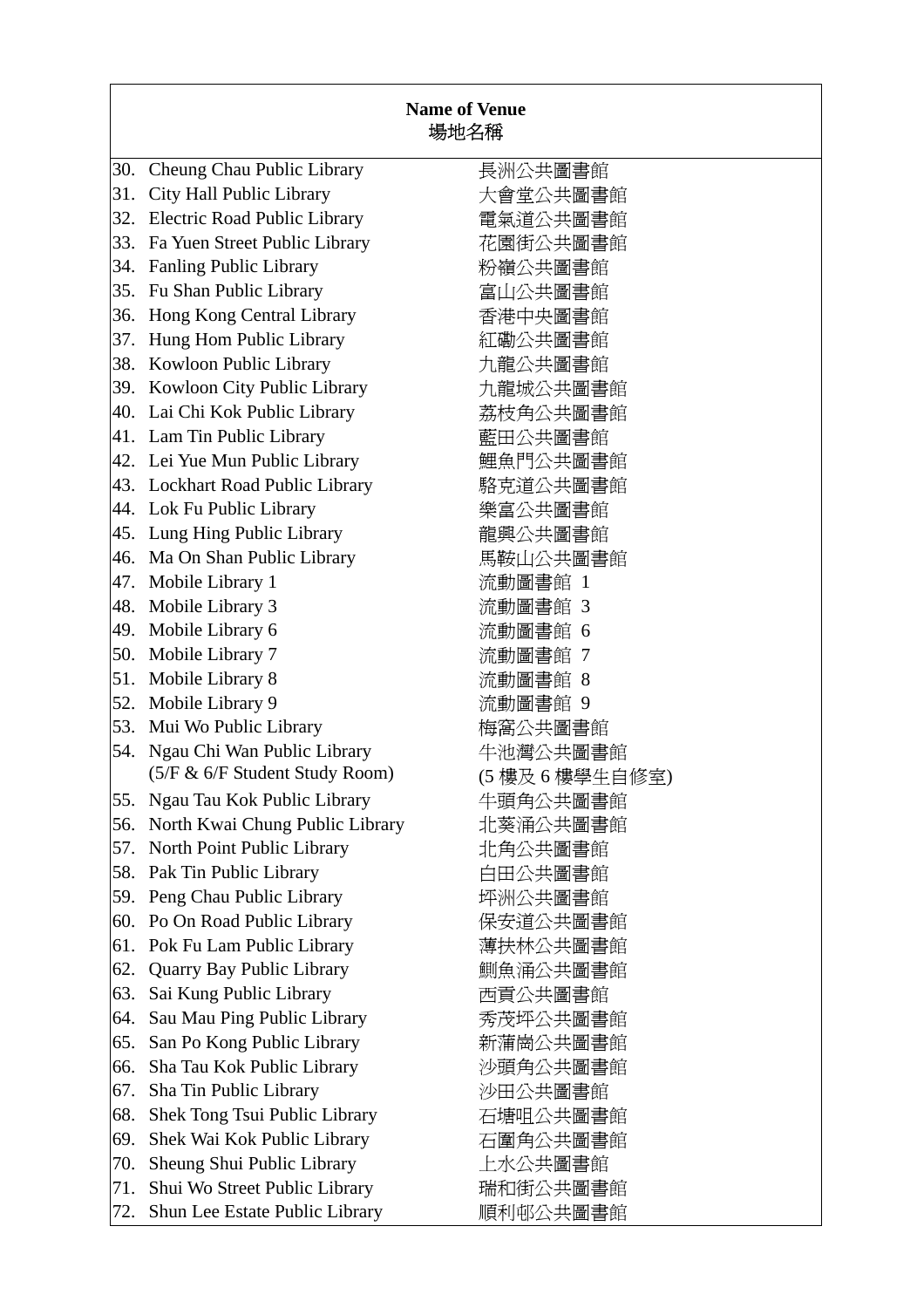|     | <b>Name of Venue</b><br>場地名稱      |           |  |  |  |
|-----|-----------------------------------|-----------|--|--|--|
| 73. | Smithfield Public Library         | 士美非路公共圖書館 |  |  |  |
| 74. | South Kwai Chung Public Library   | 南葵涌公共圖書館  |  |  |  |
| 75. | <b>Stanley Public Libray</b>      | 赤柱公共圖書館   |  |  |  |
| 76. | Tai Hing Public Library           | 大興公共圖書館   |  |  |  |
| 77. | Tai Kok Tsui Public Library       | 大角咀公共圖書館  |  |  |  |
| 78. | Tai Po Public Library             | 大埔公共圖書館   |  |  |  |
| 79. | Tin Shui Wai Public Library       | 天水圍公共圖書館  |  |  |  |
| 80. | Tin Shui Wai North Public Library | 天水圍北公共圖書館 |  |  |  |
| 81. | To Kwa Wan Public Library         | 土瓜灣公共圖書館  |  |  |  |
| 82. | Tseung Kwan O Public Library      | 將軍澳公共圖書館  |  |  |  |
| 83. | Tsim Sha Tsui Public Library      | 尖沙咀公共圖書館  |  |  |  |
| 84. | Tsing Yi Public Library           | 青衣公共圖書館   |  |  |  |
| 85. | Tsuen Wan Public Library          | 荃灣公共圖書館   |  |  |  |
| 86. | Tsz Wan Shan Public Library       | 慈雲山公共圖書館  |  |  |  |
| 87. | Tuen Mun Public Library           | 屯門公共圖書館   |  |  |  |
| 88. | Tung Chung Public Library         | 東涌公共圖書館   |  |  |  |
| 89. | Un Chau Street Public Library     | 元州街公共圖書館  |  |  |  |
| 90. | Wong Nai Chung Public Library     | 黃泥涌公共圖書館  |  |  |  |
| 91. | Yiu Tung Public Library           | 耀東公共圖書館   |  |  |  |
| 92. | <b>Yuen Long Public Library</b>   | 元朗公共圖書館   |  |  |  |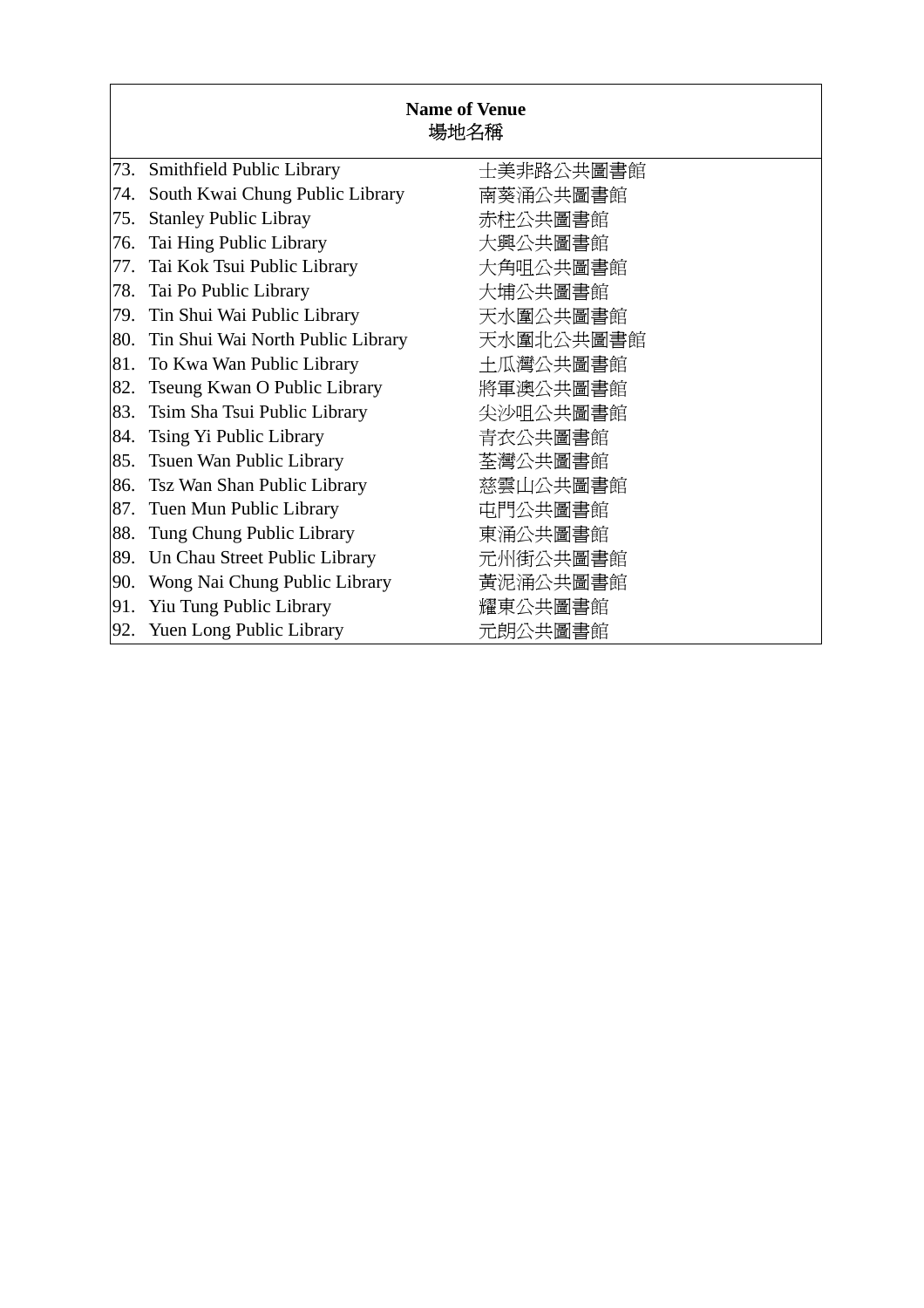### **Leisure Venues** 康樂場地

| <b>Districts</b> | <b>Name of Venue</b> |                                                                   |                       |
|------------------|----------------------|-------------------------------------------------------------------|-----------------------|
| 地區               | 場地名稱                 |                                                                   |                       |
| S                | 1.                   | Aberdeen Praya Road Sitting-out Area                              | 香港仔海旁道休憩處             |
| 南區               | 2.                   | Aberdeen Promenade                                                | 香港仔海濱花園               |
|                  | 3.                   | Aberdeen Reservoir Road Garden                                    | 香港仔水塘道花園              |
|                  | 4.                   | Aberdeen Reservoir Road Sitting-out                               | 香港仔水塘道休憩處             |
|                  |                      | Area                                                              |                       |
|                  | 5.                   | <b>Aberdeen Sports Centre</b>                                     | 香港仔體育館                |
|                  | 6.                   | Aberdeen Sports Ground                                            | 香港仔運動場                |
|                  | 7.                   | Aberdeen Tennis and Squash Centre                                 | 香港仔網球及壁球中心            |
|                  | 8.                   | Ap Lei Chau Sports Centre                                         | 鴨脷洲體育館                |
|                  | 9.                   | Ap Lei Chau Waterfront Promenade                                  | 鴨脷洲海濱長廊               |
|                  | 10.                  | Apleichau Bridge (North) Children's<br>Playground                 | 鴨脷洲大橋(北端)兒童遊樂場        |
|                  | 11.                  | Apleichau Main Street Sitting-out Area<br>(near no. 115)          | 鴨脷洲大街臨時休憩處<br>(近115號) |
|                  | 12.                  | Apleichau Main Street Temporary<br>Sitting-out Area (near No. 87) | 鴨脷洲大街臨時休憩處            |
|                  | 13.                  | Apleichau Park                                                    | 鴨脷洲公園                 |
|                  | 14.                  | <b>Big Wave Bay Beach</b>                                         | 大浪灣泳灘                 |
|                  | 15.                  | Deep Water Bay Beach                                              | 深水灘泳灘                 |
|                  | 16.                  | Headland Road / Repulse Bay Garden                                | 赫蘭道/淺水灣道花園            |
|                  | 17.                  | Heung Yip Road Sitting-out Area                                   | 香葉道休憩處                |
|                  | 18.                  | Hong Fu Playground                                                | 康富遊樂場                 |
|                  | 19.                  | Hung Shing Street Rest Garden                                     | 洪聖街休憩花園               |
|                  | 20.                  | Lee Nam Road Sitting-out Area No. 1                               | 利南道一號休憩處              |
|                  | 21.                  | Lee Nam Road Sitting-out Area No. 2                               | 利南道二號休憩處              |
|                  | 22.                  | Nam Fung Road Rest Garden                                         | 南風道休憩花園               |
|                  | 23.                  | Nam Long Shan Road Children's                                     | 南朗山道兒童遊樂場及休憩花園        |
|                  |                      | Playground & Rest Garden                                          |                       |
|                  | 24.                  | Nam Long Shan Road Sitting-out Area                               | 南朗山道休憩處               |
|                  | 25.                  | Nam Ning Street Sitting-out Area                                  | 南寧街休憩處                |
|                  | 26.                  | Old Main Street Rest Garden                                       | 香港仔舊大街休憩花園            |
|                  | 27.                  | Pao Yue Kong Swimming Pool                                        | 包玉剛游泳池                |
|                  | 28.                  | <b>Repulse Bay Beach</b>                                          | 淺水灣泳灘                 |
|                  | 29.                  | Repulse Bay Beach Children's<br>Playground                        | 淺水灣海灘兒童遊樂場            |
|                  | 30.                  | San Shi Street Sitting-out Area                                   | 新市街休憩處                |
|                  | 31.                  | <b>Sasson Road Rest Garden</b>                                    | 沙宣道休憩花園               |
|                  | 32.                  | Shek O Beach                                                      | 石澳泳灘                  |
|                  | 33.                  | Shek O Beach Sitting-out Area                                     | 石澳泳灘休憩處               |
|                  | 34.                  | <b>Shek O Road Lookout</b>                                        | 石澳道眺望處                |
|                  | 35.                  | Shek O Road Sitting-out Area                                      | 石澳道休憩處                |
|                  | 36.                  | Shek O Village Children's Playground                              | 石澳村兒童遊樂場              |
|                  | 37.                  | Shek O Village Sitting-out Area                                   | 石澳村休憩處                |
|                  | 38.                  | Shek Pai Wan Estate Playground No. 1                              | 石排灣邨一號遊樂場             |
|                  | 39.                  | Shek Pai Wan Road Playground                                      | 石排灣道遊樂場               |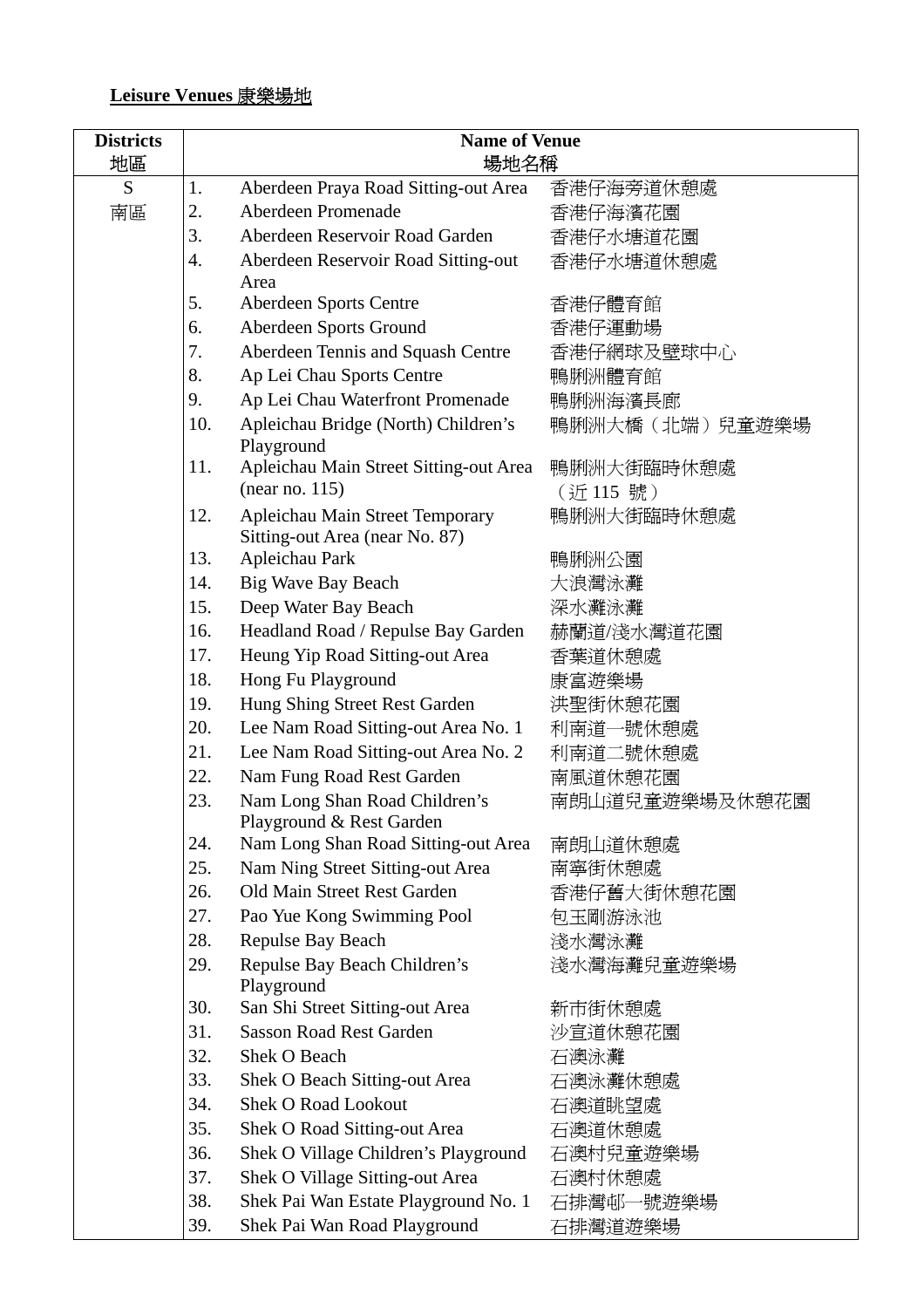| <b>Districts</b><br>地區 | <b>Name of Venue</b><br>場地名稱 |                                                             |                |
|------------------------|------------------------------|-------------------------------------------------------------|----------------|
|                        | 40.                          | Shum Wan Road Sitting-out Area                              | 深灣道休憩處         |
|                        | 41.                          | Sitting-out Area at Aberdeen Main Rd /                      | 香港仔大道/鴨脷洲大橋休憩處 |
|                        |                              | Apleichau Bridge Flyover                                    |                |
|                        | 42.                          | South Bay Road Rest Garden                                  | 南灣道休憩花園        |
|                        | 43.                          | St. Stephen's Beach                                         | 聖士提反灣泳灘        |
|                        | 44.                          | <b>Stanley Beach Road Children's</b><br>Playground          | 赤柱灘道兒童遊樂場      |
|                        | 45.                          | <b>Stanley Beach Road Sitting-out Area</b>                  | 赤柱灘道休憩處        |
|                        | 46.                          | <b>Stanley Link Road Sitting-out Area</b>                   | 赤柱連合道休憩處       |
|                        | 47.                          | <b>Stanley Main Beach</b>                                   | 赤柱正灘泳灘         |
|                        | 48.                          | Stanley Main Street Sea-front Sitting-out 赤柱大街海旁休憩處<br>Area |                |
|                        | 49.                          | <b>Stanley Sports Centre</b>                                | 赤柱體育館          |
|                        | 50.                          | <b>Stanley Village Road Garden</b>                          | 赤柱村道花園         |
|                        | 51.                          | <b>Stanley Waterfront Playground</b>                        | 赤柱海旁遊樂場        |
|                        | 52.                          | Sun Pat Kan Sitting-out Area                                | 新八間休憩處         |
|                        | 53.                          | Tai Hau Wan Village Sitting-out Area                        | 大口環村休憩處        |
|                        | 54.                          | Tin Wan Market Roof Top Children's<br>Playground            | 田灣街市天台兒童遊樂場    |
|                        | 55.                          | Wah Lam Path Sitting-out Area                               | 華林徑休憩處         |
|                        | 56.                          | Waterfall Bay Park                                          | 瀑布灣公園          |
|                        | 57.                          | Wong Chuk Hang Road Garden                                  | 黃竹坑道花園         |
|                        | 58.                          | Wong Chuk Hang Service Reservoir<br><b>Rest Garden</b>      | 黃竹坑配水庫休憩花園     |
|                        | 59.                          | Wong Chuk Hang Sports Centre                                | 黃竹坑體育館         |
|                        | 60.                          | Wong Ma Kok Road Temporary<br><b>Sitting-out Area</b>       | 黃麻角道臨時休憩處      |
|                        | 61.                          | Yip Kan Street Sitting-out Area                             | 業勤街休憩處         |
| C&W                    | 62.                          | <b>Admiralty Garden</b>                                     | 金鐘花園           |
| 中西區                    | 63.                          | <b>Belcher Bay Park</b>                                     | 卑路乍灣公園         |
|                        | 64.                          | Belcher's Street Sitting-out Area                           | 卑路乍街休憩處        |
|                        | 65.                          | <b>Bonham Road Rest Garden</b>                              | 般咸道休憩花園        |
|                        | 66.                          | Brewin Path Temporary Playground                            | 蒲魯賢徑臨時遊樂場      |
|                        | 67.                          | Cadogan Street Temporary Garden                             | 加多近街臨時花園       |
|                        | 68.                          | Caine Lane Garden                                           | 堅巷花園           |
|                        | 69.                          | Caine Road Garden                                           | 堅道花園           |
|                        | 70.                          | <b>Catchick Street Garden</b>                               | 吉席街花園          |
|                        | 71.                          | <b>Chater Garden</b>                                        | 遮打花園           |
|                        | 72.                          | Clarence Terrace Children's Playground 加倫臺兒童遊樂場             |                |
|                        | 73.                          | <b>Cleverly Street Sitting-out Area</b>                     | 急庇利街休憩處        |
|                        | 74.                          | Conduit Road Children's Playground                          | 干德道兒童遊樂場       |
|                        | 75.                          | <b>Connaught Garden</b>                                     | 康樂花園           |
|                        | 76.                          | Fat Hing Street Children's Playground                       | 發興街兒童遊樂場       |
|                        | 77.                          | Forbes Street Temporary Playground                          | 科士街臨時遊樂場       |
|                        | 78.                          | <b>Harcourt Garden</b>                                      | 夏慤花園           |
|                        | 79.                          | Hill Road Garden                                            | 山道花園           |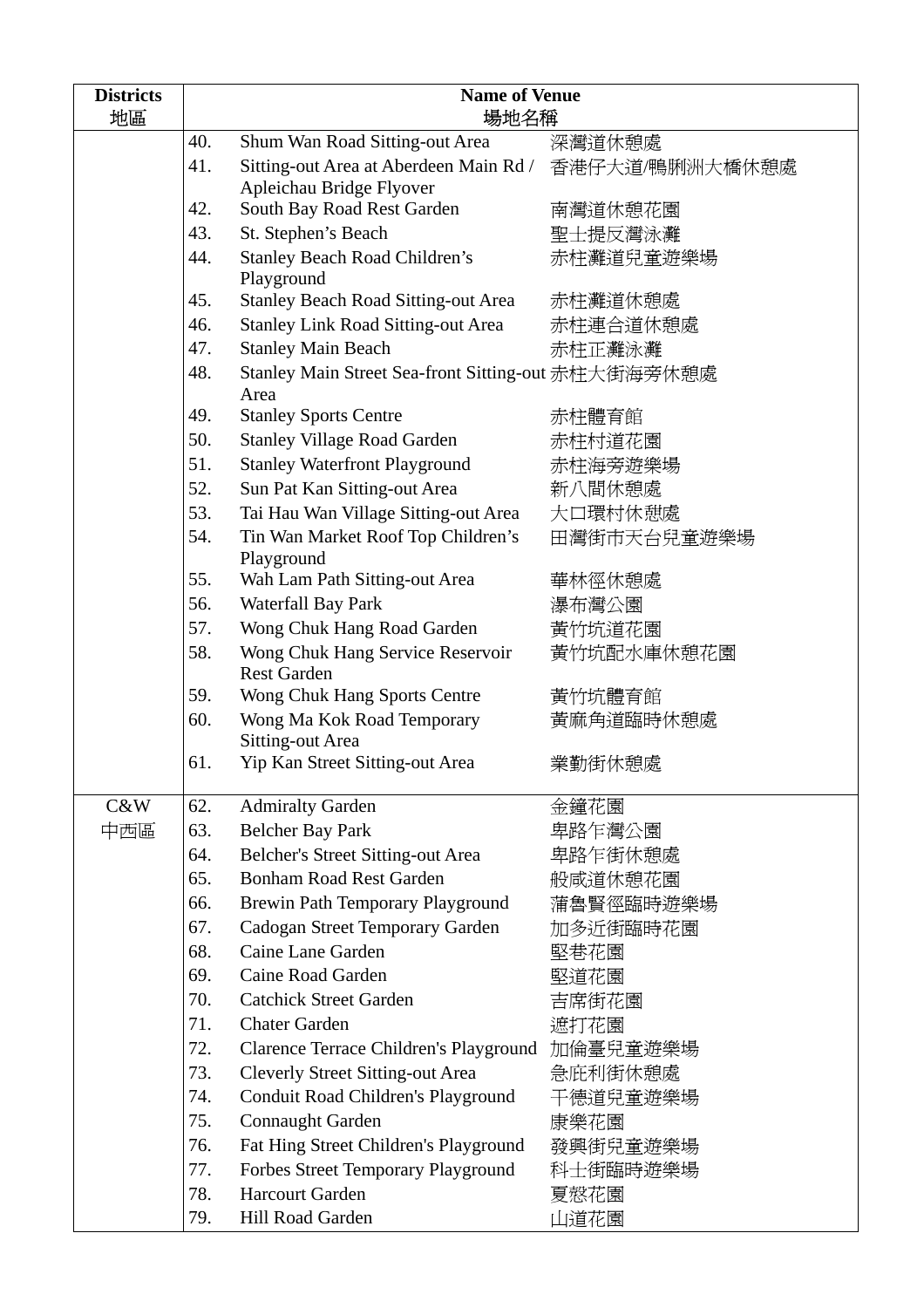| <b>Districts</b> | <b>Name of Venue</b> |                                                 |            |
|------------------|----------------------|-------------------------------------------------|------------|
| 地區               | 場地名稱                 |                                                 |            |
|                  | 80.                  | Hill Road Rest Garden                           | 山道休憩花園     |
|                  | 81.                  | Hollywood Road Children's Playground 荷李活道兒童遊樂場  |            |
|                  | 82.                  | <b>Hollywood Road Park</b>                      | 荷李活道公園     |
|                  | 83.                  | Hong Kong Park                                  | 香港公園       |
|                  | 84.                  | Hong Kong Park Sports Centre                    | 香港公園體育館    |
|                  | 85.                  | Hong Kong Squash Centre                         | 香港壁球中心     |
|                  | 86.                  | Hong Kong Zoological and Botanical<br>Gardens   | 香港動植物公園    |
|                  | 87.                  | Ka Wai Man Road Garden                          | 加惠民道花園     |
|                  | 88.                  | King George V Memorial Park, Hong<br>Kong       | 香港佐治五世紀念公園 |
|                  | 89.                  | Li Sing Street Playground                       | 李陞街遊樂場     |
|                  | 90.                  | Lok Hing Lane Temporary Sitting-out             | 樂慶里臨時休憩處   |
|                  |                      | Area                                            |            |
|                  | 91.                  | <b>Mount Austin Playground</b>                  | 柯士甸山遊樂場    |
|                  | 92.                  | Mui Fong Street Children's Playground           | 梅芳街兒童遊樂場   |
|                  | 93.                  | Peak Road Garden                                | 山頂道花園      |
|                  | 94.                  | Pok Fu Lam Road Playground                      | 薄扶林道遊樂場    |
|                  | 95.                  | Queen Street Rest Garden                        | 皇后街休憩花園    |
|                  | 96.                  | Sai On Lane Rest Garden                         | 西安里休憩花園    |
|                  | 97.                  | <b>Shek Tong Tsui Sports Centre</b>             | 石塘咀體育館     |
|                  | 98.                  | <b>Sheung Wan Sports Centre</b>                 | 上環體育館      |
|                  | 99.                  | <b>Smithfield Sports Centre</b>                 | 士美非路體育館    |
|                  | 100.                 | <b>Statue Square Gardens</b>                    | 皇后像廣場花園    |
|                  | 101.                 | Sun Yat Sen Memorial Park                       | 中山紀念公園     |
|                  | 102.                 | Sung Hing Lane Children's Playground 祟慶里兒童遊樂場   |            |
|                  | 103.                 | Third Street Playground                         | 第三街遊樂場     |
|                  | 104.                 | Victoria Peak Garden                            | 山頂花園       |
|                  | 105.                 | West End Park                                   | 城西公園       |
|                  | 106.                 | <b>Western Park Sports Centre</b>               | 西區公園體育館    |
| Wch              | 107.                 | Amoy Street Sitting-out Area                    | 廈門街休憩處     |
| 灣仔區              | 108.                 | Art Centre Sitting-out Area                     | 藝術中心休憩處    |
|                  | 109.                 | <b>Bowen Road Fitness Trail</b>                 | 寶雲道健身徑     |
|                  | 110.                 | <b>Bowen Road Garden</b>                        | 寶雲道花園      |
|                  | 111.                 | <b>Bowen Road Park</b>                          | 寶雲道公園      |
|                  | 112.                 | Bowen Road Temporary Playground                 | 寶雲道臨時遊樂場   |
|                  | 113.                 | <b>Bowen Road Temporary Sitting-out</b><br>Area | 寶雲道臨時休憩處   |
|                  | 114.                 | <b>Bowen Road Tennis Court</b>                  | 寶雲道網球場     |
|                  | 115.                 | <b>Broadwood Road Rest Garden</b>               | 樂活道休憩花園    |
|                  | 116.                 | <b>Bullock Lane Sitting-out Area</b>            | 普樂里休憩處     |
|                  | 117.                 | Canal Road Flyover Sitting-out Area             | 堅拿道天橋休憩處   |
|                  | 118.                 | Causeway Bay Sports Ground                      | 銅鑼灣運動場     |
|                  | 119.                 | Coombe Road Children's Playground               | 甘道兒童遊樂場    |
|                  | 120.                 | <b>Cotton Path Sitting-out Area</b>             | 棉花路休憩處     |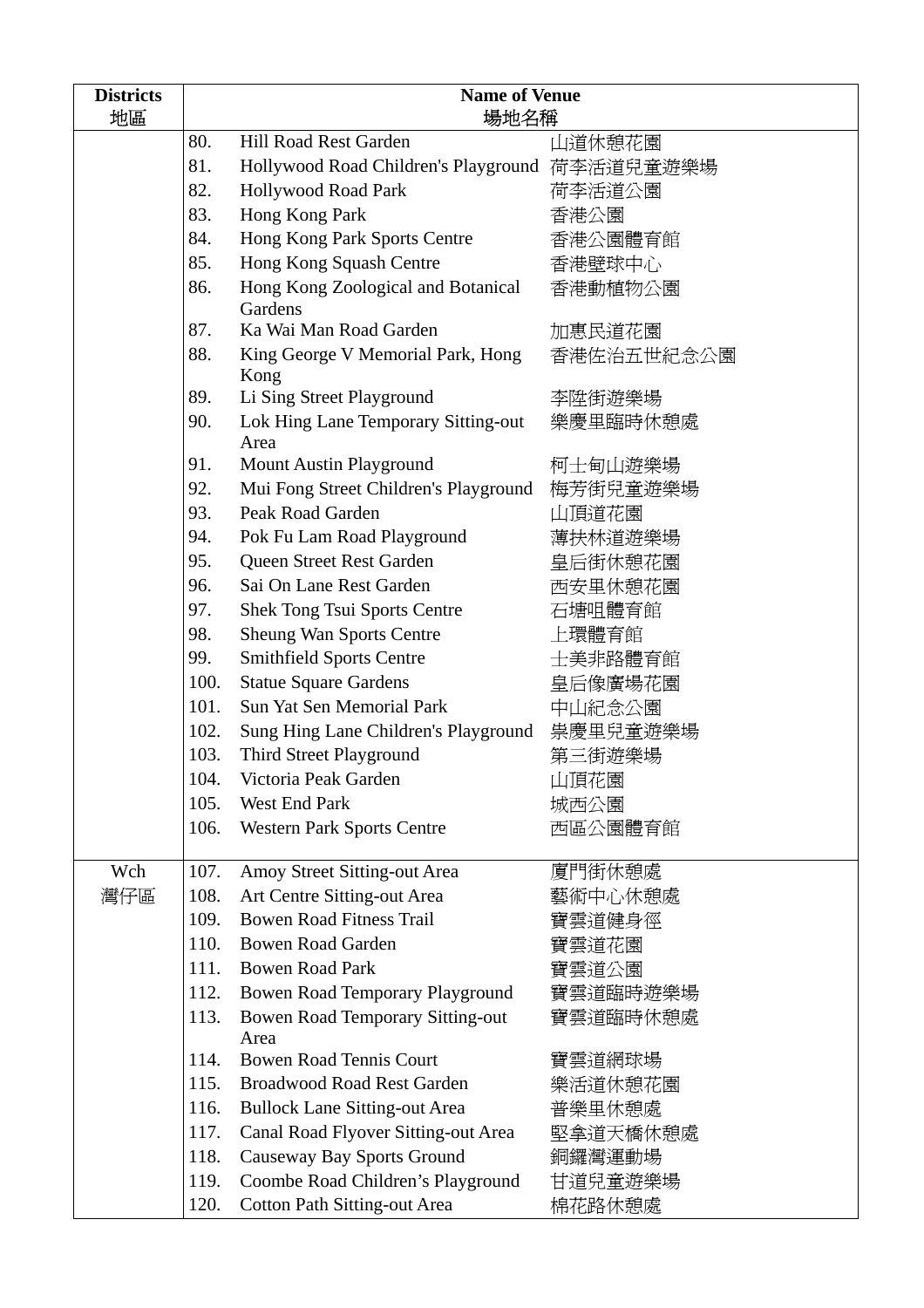| <b>Districts</b> | <b>Name of Venue</b> |                                                              |               |
|------------------|----------------------|--------------------------------------------------------------|---------------|
| 地區               |                      | 場地名稱                                                         |               |
|                  | 121.                 | Eastern Hospital Road Sitting-out Area                       | 東院道休憩處        |
|                  | 122.                 | <b>Eastern Hospital Road Temporary Rest</b><br>Garden        | 東院道臨時休憩花園     |
|                  | 123.                 | <b>Fleming Road Garden</b>                                   | 菲林明道花園        |
|                  | 124.                 | Gloucester Road / Cannon Street                              | 告士打道/景隆街休憩處   |
|                  |                      | Sitting-out Area                                             |               |
|                  | 125.                 | <b>Gloucester Road Garden</b>                                | 告士打道花園        |
|                  | 126.                 | Happy Valley Recreation Ground                               | 跑馬地遊樂場        |
|                  | 127.                 | Harbour Road Garden                                          | 港灣道花園         |
|                  | 128.                 | Harbour Road Sports Centre                                   | 港灣道體育館        |
|                  | 129.                 | Hennessy Road / Johnston Road                                | 軒尼詩道/莊士敦道休憩處  |
|                  |                      | Sitting-out Area                                             |               |
|                  | 130.                 | Hennessy Road Playground                                     | 軒尼詩道遊樂場       |
|                  | 131.                 | Hong Kong Tennis Centre                                      | 香港網球中心        |
|                  | 132.                 | Hung Hing Road Flyover Sitting-out<br>Area                   | 興道休憩處         |
|                  | 133.                 | Kennedy Road Sitting-out Area                                | 尼地道休憩處        |
|                  | 134.                 | Kwai Fong Street Playground                                  | 芳街遊樂場         |
|                  | 135.                 | Kwong Ming Street Children's                                 | 光明街兒童遊樂場      |
|                  |                      | Playground                                                   |               |
|                  | 136.                 | Lin Fa Kung Garden                                           | 蓮花宮花園         |
|                  | 137.                 | Lin Fa Kung Street East Sitting-out Area 蓮花宮東街休憩處            |               |
|                  | 138.                 | Lockhart Road Playground                                     | 駱克道遊樂場        |
|                  | 139.                 | <b>Lockhart Road Sports Centre</b>                           | 駱克道體育館        |
|                  | 140.                 | Lun Fat Street Sitting-out Area                              | 聯發街休憩處        |
|                  | 141.                 | Monmouth Terrace Sitting-out Area                            | 萬茂臺休憩處        |
|                  | 142.                 | Morrison Hill Road Playground                                | 摩理臣山道遊樂場      |
|                  | 143.                 | Morrison Hill Swimming Pool                                  | 摩理臣山泳池        |
|                  | 144.                 | Mount Bulter Road Sitting-out Area                           | 畢拉山休憩處        |
|                  | 145.                 | Oi Kwan Road Sitting-out Area                                | 愛群道休憩處        |
|                  | 146.                 | Perkins Road Sitting-out Area                                | 白建時道休憩處       |
|                  | 147.                 | Queen's Road East / Hennessy Road<br><b>Sitting-out Area</b> | 皇后大道東/軒尼詩道休憩處 |
|                  | 148.                 | Queen's Road East / Swatow Street                            | 皇后大道東⁄汕頭街休憩處  |
|                  | 149.                 | <b>Sitting-out Area</b><br>Sing Woo Road Rest Garden         | 成和道休憩花園       |
|                  | 150.                 | Southorn Playground                                          | 修頓遊樂場         |
|                  | 151.                 | Sport Road Garden                                            | 體育道花園         |
|                  | 152.                 | Spring Garden Lane Sitting-out Area                          | 春園街休憩處        |
|                  | 153.                 | <b>Stone Nullah Lane Garden</b>                              | 石水渠街花園        |
|                  | 154.                 | Stubbs Road Children's Playground                            | 司徒拔道兒童遊樂場     |
|                  | 155.                 | <b>Stubbs Road Garden</b>                                    | 司徒拔道花園        |
|                  | 156.                 | <b>Stubbs Road Lookout</b>                                   | 司徒拔道眺望處       |
|                  | 157.                 | <b>Stubbs Road Sitting-out Area</b>                          | 司徒拔道休憩處       |
|                  | 158.                 | Tai Hang Road Children's Playground                          | 大坑道兒童遊樂場      |
|                  | 159.                 | Tai Hang Road No. 54 Sitting-out Area                        | 大坑道 54 號休憩處   |
|                  | 160.                 | Tai Hang Road Rest Garden                                    | 大坑道休憩花園       |
|                  |                      |                                                              |               |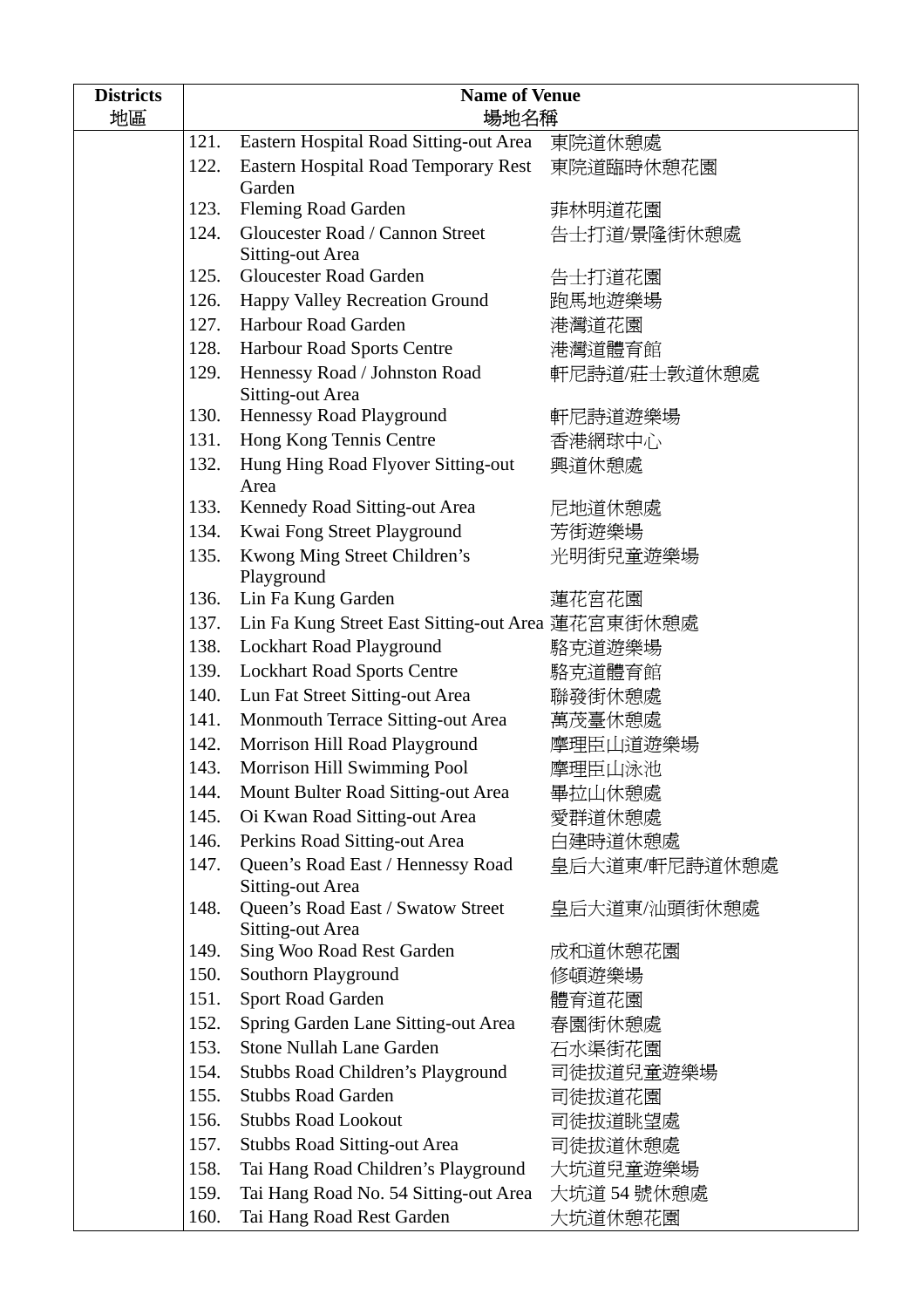| <b>Districts</b> | <b>Name of Venue</b> |                                                  |             |
|------------------|----------------------|--------------------------------------------------|-------------|
| 地區               |                      | 場地名稱                                             |             |
|                  | 161.                 | Tai Wo Street Playground                         | 太和街遊樂場      |
|                  | 162.                 | Tak Yan Street Children's Playground             | 德仁街兒童遊樂場    |
|                  | 163.                 | The Academy for Performing Arts                  | 演藝學院休憩處     |
|                  |                      | <b>Sitting-out Area</b>                          |             |
|                  | 164.                 | Tung Lo Wan Garden                               | 銅鑼灣花園       |
|                  | 165.                 | Tung Lo Wan Road Sitting-out Area                | 銅鑼灣道休憩處     |
|                  | 166.                 | Tung Wah Centenary Square Garden                 | 東華百週年紀念廣場花園 |
|                  | 167.                 | Tunnel Approach Rest Garden                      | 隧道入口處休憩花園   |
|                  | 168.                 | Ventris Road Garden                              | 雲地利道花園      |
|                  | 169.                 | Wan Chai Gap Park                                | 灣仔峽公園       |
|                  | 170.                 | Wan Chai Gap Road Playground                     | 灣仔峽道遊樂場     |
|                  | 171.                 | Wan Chai Park                                    | 灣仔公園        |
|                  | 172.                 | Wan Chai Sports Ground                           | 灣仔運動場       |
|                  | 173.                 | Wan Chai Swimming Pool                           | 灣仔泳池        |
|                  | 174.                 | Wan Chai Temporay Promenade                      | 灣仔臨時海濱花園    |
|                  | 175.                 | Wing Ning Street Sitting-out Area                | 永寧街休憩處      |
|                  | 176.                 | Wong Nai Chung Gap Road Children's<br>Playground | 黃泥涌峽道兒童遊樂場  |
|                  | 177.                 | Wong Nai Chung Road Cresent Garden               | 黃泥涌道新月花園    |
|                  | 178.                 | Wong Nai Chung Road Rest Garden                  | 黃泥涌道休憩花園    |
|                  | 179.                 | Wong Nai Chung Road Sitting-out Area 黃泥涌道休憩處     |             |
|                  | 180.                 | Wong Nai Chung Sports Centre                     | 黃泥涌體育館      |
|                  | 181.                 | Wun Sha Street Children's Playground             | 浣紗街兒童遊樂場    |
|                  |                      |                                                  |             |
| E                | 182.                 | Aldrich Bay Children's Playground                | 愛秩序灣兒童遊樂場   |
| 東區               | 183.                 | Aldrich Bay Playground                           | 愛秩序灣遊樂場     |
|                  | 184.                 | <b>Aldrich Bay Promenade</b>                     | 愛秩序灣海濱花園    |
|                  | 185.                 | Braemar Hill Road Playground                     | 寶馬山道遊樂場     |
|                  | 186.                 | Braemar Hill Road Sitting-out Area               | 寶馬山道休憩處     |
|                  | 187.                 | Chai Wan Park                                    | 柴灣公園        |
|                  | 188.                 | Chai Wan Poolside Garden                         | 柴灣池畔花園      |
|                  | 189.                 | Chai Wan Road Children's Playground              | 柴灣道兒童遊樂場    |
|                  | 190.                 | Chai Wan Road Sitting-out Area No. 1             | 柴灣道一號休憩處    |
|                  | 191.                 | Chai Wan Road Sittting-out Area No. 2            | 柴灣道二號休憩處    |
|                  | 192.                 | Chai Wan Sports Centre                           | 柴灣體育館       |
|                  | 193.                 | Chai Wan Swimming Pool                           | 柴灣游泳池       |
|                  | 194.                 | Ching Wah Street Sitting-out Area                | 清華街休憩處      |
|                  | 195.                 | Choi Sai Woo Park                                | 賽西湖公園       |
|                  | 196.                 | <b>Church Street Sitting-out Area</b>            | 教堂街休憩處      |
|                  | 197.                 | Cloud View Road Service Reservoir                | 雲景道配水庫遊樂場   |
|                  |                      | Playground                                       |             |
|                  | 198.                 | <b>Comfort Terrace Rest Garden</b>               | 康福臺休憩花園     |
|                  | 199.                 | Electric Road Sitting-out Area                   | 電氣道休憩處      |
|                  | 200.                 | <b>Factory Street Playground</b>                 | 工廠街遊樂場      |
|                  | 201.                 | Fei Tsui Road Sitting-out Area                   | 翡翠道休憩處      |
|                  | 202.                 | Finnie Street Sitting-out Area                   | 芬尼街休憩處      |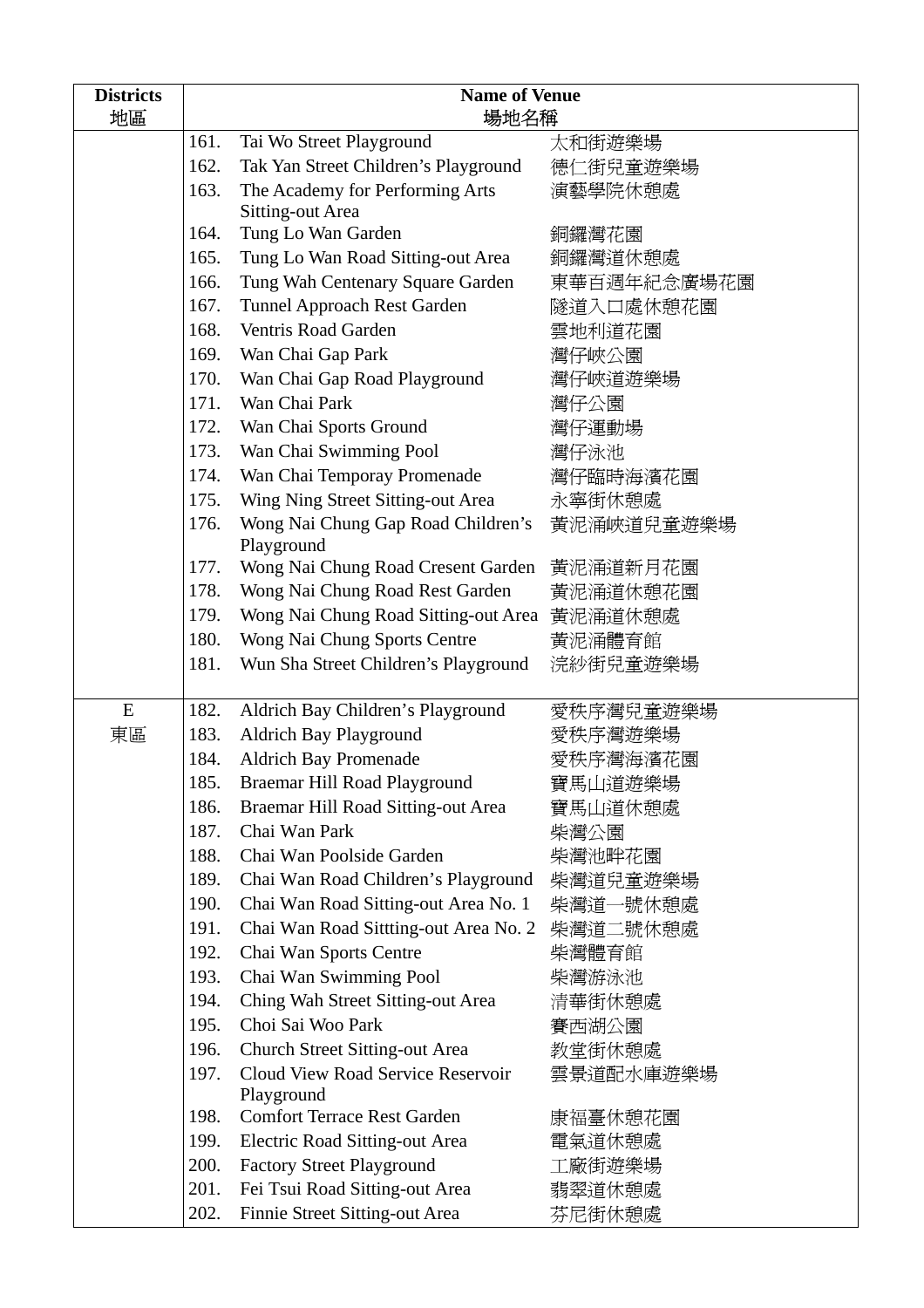| <b>Districts</b> | <b>Name of Venue</b> |                                                      |              |
|------------------|----------------------|------------------------------------------------------|--------------|
| 地區               |                      | 場地名稱                                                 |              |
|                  | 203.                 | Fortress Hill Playground                             | 炮台山道遊樂場      |
|                  | 204.                 | <b>Fortress Hill Road Garden</b>                     | 炮台山道花園       |
|                  | 205.                 | Greig Road Sitting-out Area                          | 基利路休憩處       |
|                  | 206.                 | Heng Fa Chuen Playground                             | 杏花邨遊樂場       |
|                  | 207.                 | Hing Wah Estate Playground No. 1                     | 興華邨一號遊樂場     |
|                  | 208.                 | Hoi Ning Street Sitting-out Area                     | 海寧街休憩處       |
|                  | 209.                 | Hong Cheung Street Sitting-out Area                  | 康祥街休憩處       |
|                  | 210.                 | <b>Island East Sports Centre</b>                     | 港島東體育館       |
|                  | 211.                 | <b>Island East Sports Centre Sitting-out</b><br>Area | 港島東體育館休憩處    |
|                  | 212.                 | Java Road Playground                                 | 渣華道遊樂場       |
|                  | 213.                 | Java Road Sports Centre                              | 渣華道體育館       |
|                  | 214.                 | Kam Wah Street Rest Garden                           | 金華街休憩花園      |
|                  | 215.                 | King's Road Playground                               | 英皇道遊樂場       |
|                  | 216.                 | Law Uk Folk Museum Garden                            | 羅屋民族館休憩花園    |
|                  | 217.                 | Lei King Wan Sitting-out Area                        | 鯉景灣休憩處       |
|                  | 218.                 | Lok Man Road Sitting-out Area                        | 樂民道休憩處       |
|                  | 219.                 | Man Hong Street Playground                           | 民康街遊樂場       |
|                  | 220.                 | Marble Road Temporary Playground                     | 馬寶道臨時遊樂場     |
|                  | 221.                 | Miu Tung Street Sitting-out Area                     | 廟東街休憩處       |
|                  | 222.                 | Mong Lung Street Sitting-out Area                    | 望隆街休憩處       |
|                  | 223.                 | Nam On Street Sitting-out Area                       | 南安街休憩處       |
|                  | 224.                 | Ning Foo Street Amenity Plot                         | 寧富街美化市容地帶    |
|                  | 225.                 | North Point Ferry Concourse Promenade 北角渡海輪碼頭廣場海濱花園  |              |
|                  | 226.                 | North Point Vehicular Ferry Pier<br>Playground       | 北角汽車渡海輪碼頭遊樂場 |
|                  | 227.                 | Pak Fuk Road Safety Town                             | 百福道交通安全城     |
|                  | 228.                 | Provident Garden                                     | 和富花園         |
|                  | 229.                 | <b>Quarry Bay Park</b>                               | 鰂魚涌公園        |
|                  | 230.                 | <b>Quarry Bay Sports Centre</b>                      | 鰂魚涌體育館       |
|                  | 231.                 | Sai Wan Ho Playground                                | 西灣河遊樂場       |
|                  | 232.                 | Sai Wan Ho Sports Centre                             | 西灣河體育館       |
|                  | 233.                 | San Ha Street Sitting-out Area                       | 新廈街休憩處       |
|                  | 234.                 | Shau Kei Wan Road Children's                         | 筲箕灣道兒童遊樂場    |
|                  |                      | Playground                                           |              |
|                  | 235.                 | Shau Kei Wan Road Sitting-out Area                   | 筲箕灣道休憩處      |
|                  | 236.                 | Sheung On Street Playground                          | 常安街遊樂場       |
|                  | 237.                 | Siu Sai Wan Promenade                                | 小西灣海濱花園      |
|                  | 238.                 | Siu Sai Wan Road Garden                              | 小西灣道花園       |
|                  | 239.                 | Siu Sai Wan Sport Ground                             | 小西灣運動場       |
|                  | 240.                 | Tai Lok Street Sitting-out Area                      | 太樂街休憩處       |
|                  | 241.                 | Tai Man Street Sitting-out Area                      | 泰民街休憩處       |
|                  | 242.                 | Tai Tam Road / Chai Wan Road                         | 大潭道/柴灣道小園地   |
|                  |                      | <b>Amenity Plot</b>                                  |              |
|                  | 243.                 | Tin Chiu Street Children's Playground                | 電照街兒童遊樂場     |
|                  | 244.                 | Tin Chiu Street Playground                           | 電照街遊樂場       |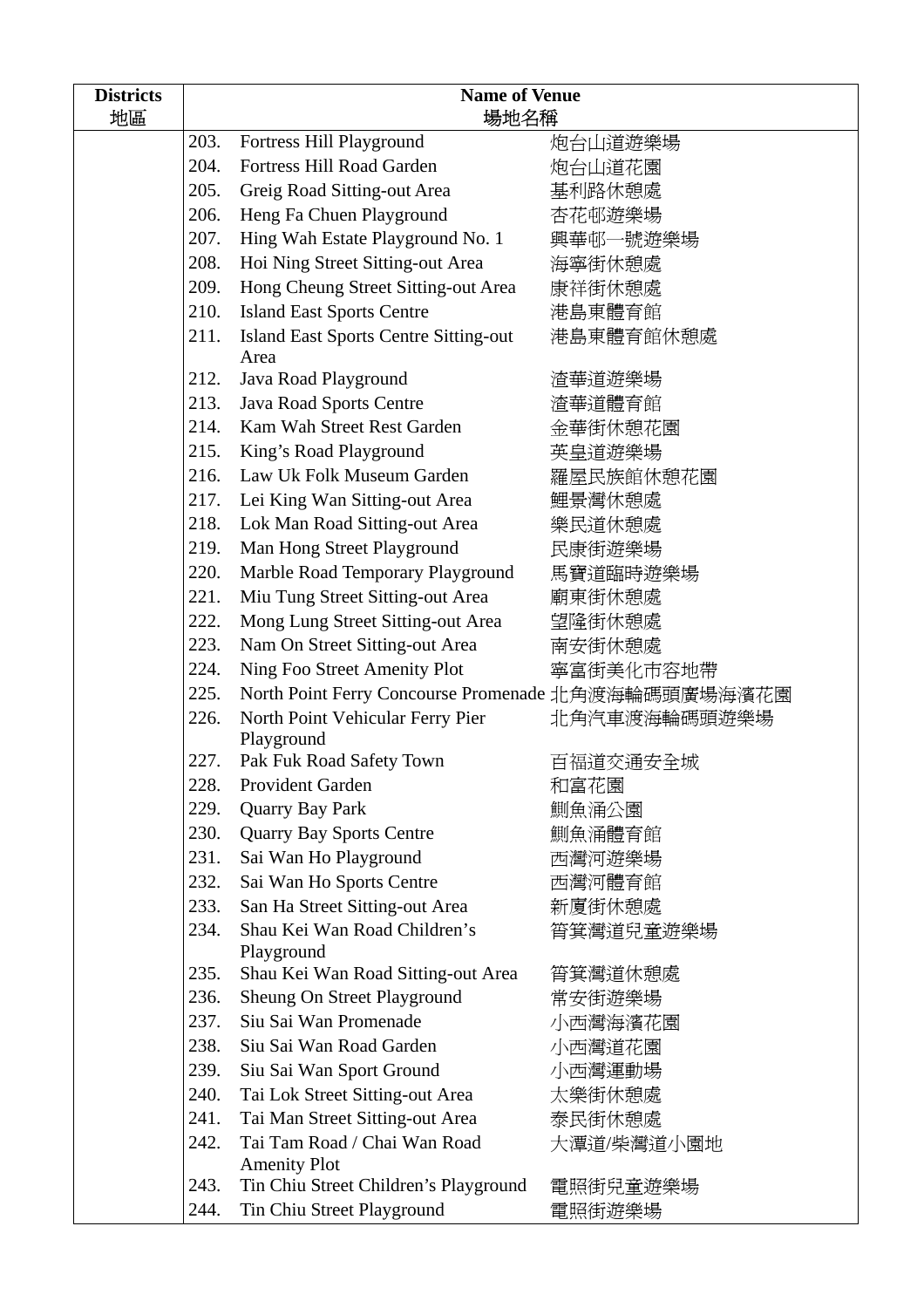| <b>Districts</b> | <b>Name of Venue</b> |                                                        |             |
|------------------|----------------------|--------------------------------------------------------|-------------|
| 地區               |                      | 場地名稱                                                   |             |
|                  | 245.                 | Tin Hau Temple Garden                                  | 天后廟花園       |
|                  | 246.                 | Tin Hau Temple Garden No. 1 & 2                        | 天后廟道一號及二號花園 |
|                  | 247.                 | Tin Hau Temple Garden No. 3                            | 天后廟道三號花園    |
|                  | 248.                 | Tin Hau Temple Road / Fortress Hill<br>Road Garden     | 天后廟道/炮台山道花園 |
|                  | 249.                 | Tong Shui Road Garden                                  | 糖水道花園       |
|                  | 250.                 | Victoria Park                                          | 維多利亞公園      |
|                  | 251.                 | Wai Tsui Cresent Community Garden                      | 慧翠道社區園圃     |
|                  | 252.                 | Wan Tsui Road Amenity Plot                             | 環翠道小園地      |
|                  | 253.                 | <b>Watson Road Rest Garden</b>                         | 屈臣道休憩花園     |
|                  | 254.                 | <b>Wharf Road Rest Garden</b>                          | 和富道休憩花園     |
|                  | 255.                 | <b>Whitfield Road Rest Garden</b>                      | 威非路道休憩花園    |
|                  | 256.                 |                                                        |             |
|                  |                      | Wing Tai Road Garden                                   | 永泰道花園       |
|                  | 257.                 | Yee Shing Lane Temporary Sitting-out 怡盛里臨時休憩處<br>Area  |             |
|                  | 258.                 | Yee Tai Street Sitting-out Area                        | 怡泰街休憩處      |
| <b>SSP</b>       | 259.                 | Castle Peak Road / Ching Chueng Road 青山道/呈祥道休憩花園       |             |
| 深水埗區             |                      | <b>Rest Garden</b>                                     |             |
|                  | 260.                 | Castle Peak Road Sitting-out Area                      | 青山道休憩處      |
|                  | 261.                 | Cheung Sha Wan Playground                              | 長沙灣遊樂場      |
|                  | 262.                 | Cheung Sha Wan Sports Centre                           | 長沙灣體育館      |
|                  | 263.                 | <b>Cornwall Street Park</b>                            | 歌和老街公園      |
|                  | 264.                 | Fa Hui Park                                            | 花墟公園        |
|                  | 265.                 | Fuk Wah Street Rest Garden                             | 福華街休憩花園     |
|                  | 266.                 | Fuk Wing Street Playground                             | 福榮街休憩花園     |
|                  | 267.                 | Hing Wah Street Playground                             | 興華街遊樂場      |
|                  | 268.                 | Lai Chi Kok Garden                                     | 荔枝角花園       |
|                  | 269.                 | Lai Chi Kok Park                                       | 荔枝角公園       |
|                  | 270.                 | Lai Chi Kok Park Sports Centre                         | 荔枝角公園體育館    |
|                  |                      | 271. Lai Chi Kok Park Swimming Pool                    | 荔枝角公園游泳池    |
|                  | 272.                 | Lei Cheng Uk Garden                                    | 李鄭屋花園       |
|                  | 273.                 | Lei Cheng Uk Playground                                | 李鄭屋遊樂場      |
|                  | 274.                 | Lei Cheng Uk Swimming Pool                             | 李鄭屋游泳池      |
|                  | 275.                 | Lei Cheng Uk Swimming Pool Rest                        | 李鄭屋泳池休憩花園   |
|                  |                      | Garden                                                 |             |
|                  | 276.                 | Lung Cheung Road Lookout                               | 龍翔道眺望處      |
|                  | 277.                 | Magnolia Road Rest Garden                              | 玉蘭路休憩花園     |
|                  | 278.                 | Maple Street Playground                                | 楓樹街遊樂場      |
|                  | 279.                 | Nam Cheong Park                                        | 南昌公園        |
|                  | 280.                 | Nam Cheong Street / Tai Po Road Rest<br>Garden         | 南昌街/大埔道休憩花園 |
|                  | 281.                 | Nam Cheong Street Rest Garden                          | 南昌街休憩花園     |
|                  | 282.                 | Nam Cheong Street Sitting-out Area No. 南昌街休憩處 (1號 -6號) |             |
|                  | 283.                 | $1 - No. 6$                                            |             |
|                  |                      | Pei Ho Street Sports Centre                            | 北河街體育館      |
|                  | 284.                 | Po On Road Playground                                  | 保安道遊樂場      |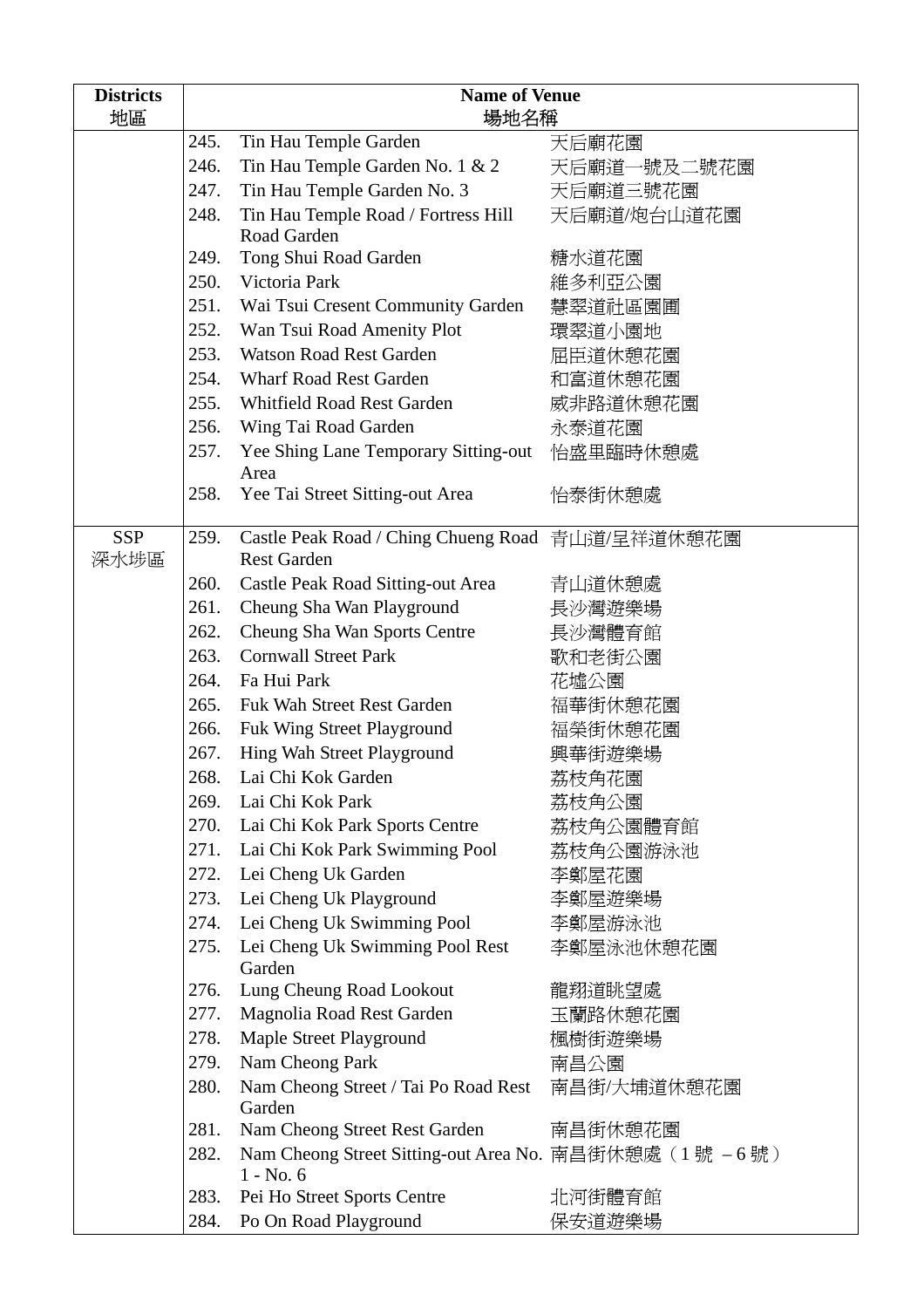| <b>Districts</b> | <b>Name of Venue</b> |                                                                 |                    |
|------------------|----------------------|-----------------------------------------------------------------|--------------------|
| 地區               | 場地名稱                 |                                                                 |                    |
|                  | 285.                 | Po On Road Sports Centre                                        | 保安道體育館             |
|                  | 286.                 | Poplar Street Children's Playground                             | 白楊街兒童遊樂場           |
|                  | 287.                 | Sham Shui Po Park                                               | 深水埗公園              |
|                  | 288.                 | Sham Shui Po Park Swimming Pool                                 | 深水埗公園游泳池           |
|                  | 289.                 | Sham Shui Po Sports Ground                                      | 深水埗運動場             |
|                  | 290.                 | Shek Kip Mei Central Playground                                 | 石硤尾中央遊樂場           |
|                  | 291.                 | Shek Kip Mei Park                                               | 石硤尾公園              |
|                  | 292.                 | Shek Kip Mei Park Sports Centre                                 | 石硤尾公園體育館           |
|                  | 293.                 | Shek Kip Mei Park Sports Centre                                 | 石硤尾公園體育館           |
|                  |                      | (Entrance to outdoor climbing wall)                             | (戶外攀石牆出口)          |
|                  | 294.                 | Shek Kip Mei Service Reservoir<br>Playground                    | 石硤尾配水庫遊樂場          |
|                  | 295.                 | Shek Kip Mei Street Rest Garden                                 | 石硤尾街休憩花園           |
|                  | 296.                 | Sheung Li Uk Garden                                             | 上李屋花園              |
|                  | 297.                 | Shun Ning Road Recreation Ground                                | 順寧道遊樂場             |
|                  | 298.                 | Tai Hang Tung Estate Playground No. 1                           | 大坑東邨一號遊樂場          |
|                  | 299.                 | Tai Hang Tung Estate Playground No. 2                           | 大坑東邨二號遊樂場          |
|                  | 300.                 | Tai Hang Tung Recreation Ground                                 | 大坑東遊樂場             |
|                  | 301.                 | Tai Hang Tung Sitting-out Area                                  | 大坑東休憩處             |
|                  | 302.                 | Tai Po Road / Castle Peak Road Rest                             | 大埔道/青山道休憩花園        |
|                  |                      | Garden                                                          |                    |
|                  | 303.                 | Tai Po Road / Pak Tin Street Playground 大埔道/白田街遊樂場              |                    |
|                  | 304.                 | To Yuen Street Playground                                       | 桃源街遊樂場             |
|                  | 305.                 | Tseuk Kiu Street Sitting-out Area                               | 雀橋街休憩處             |
|                  | 306.                 | Tung Chau Street Park                                           | 通州街公園              |
|                  | 307.                 | Wai Chi Street Playground                                       | 偉智街遊樂場             |
|                  | 308.                 | Wai Chi Street Rest Garden                                      | 偉智街休憩花園            |
| <b>YTM</b>       |                      |                                                                 |                    |
|                  | 309.                 | Anchor Street Playground                                        | 晏架街遊樂場             |
| 油尖旺區             | 310.                 | Arran Street Sitting-out Area                                   | 鴉蘭街休憩處             |
|                  | 311.                 | Arthur Street Temporary Playground<br><b>Astor Plaza Garden</b> | 鴉打街臨時遊樂場           |
|                  | 312.                 |                                                                 | 普慶廣場花園             |
|                  | 313.                 | <b>Battery Street Sitting-out Area</b>                          | 炮台街休憩處             |
|                  | 314.                 | Boundary Street Sports Centre No. 2                             | 界限街二號體育館           |
|                  | 315.                 | Canton Road / Dundas Street Sitting-out 廣東道/登打士街休憩處             |                    |
|                  | 316.                 | Area<br>Canton Road / Nelson Street Sitting-out<br>Area         | 廣東道/奶路臣街休憩處        |
|                  | 317.                 | <b>Cherry Street Park</b>                                       | 櫻桃街公園              |
|                  | 318.                 | <b>Cherry Street Sitting-out Area</b>                           | 櫻桃街休憩處             |
|                  | 319.                 | Cheung Sha Street Sitting-out Area                              | 長沙街休憩處             |
|                  | 320.                 | Cox's Road Children's Playground                                | 覺士道兒童遊樂場           |
|                  | 321.                 | Dundas Street Sitting-out Area                                  | 登打士街休憩處            |
|                  | 322.                 | Ferry Street Playground                                         | 渡船街遊樂場             |
|                  | 323.                 | Gascoigne Road / Nathan Road Rest                               | 加士居道/彌敦道休憩花園 (第一期) |
|                  |                      | Garden (Stage I)                                                |                    |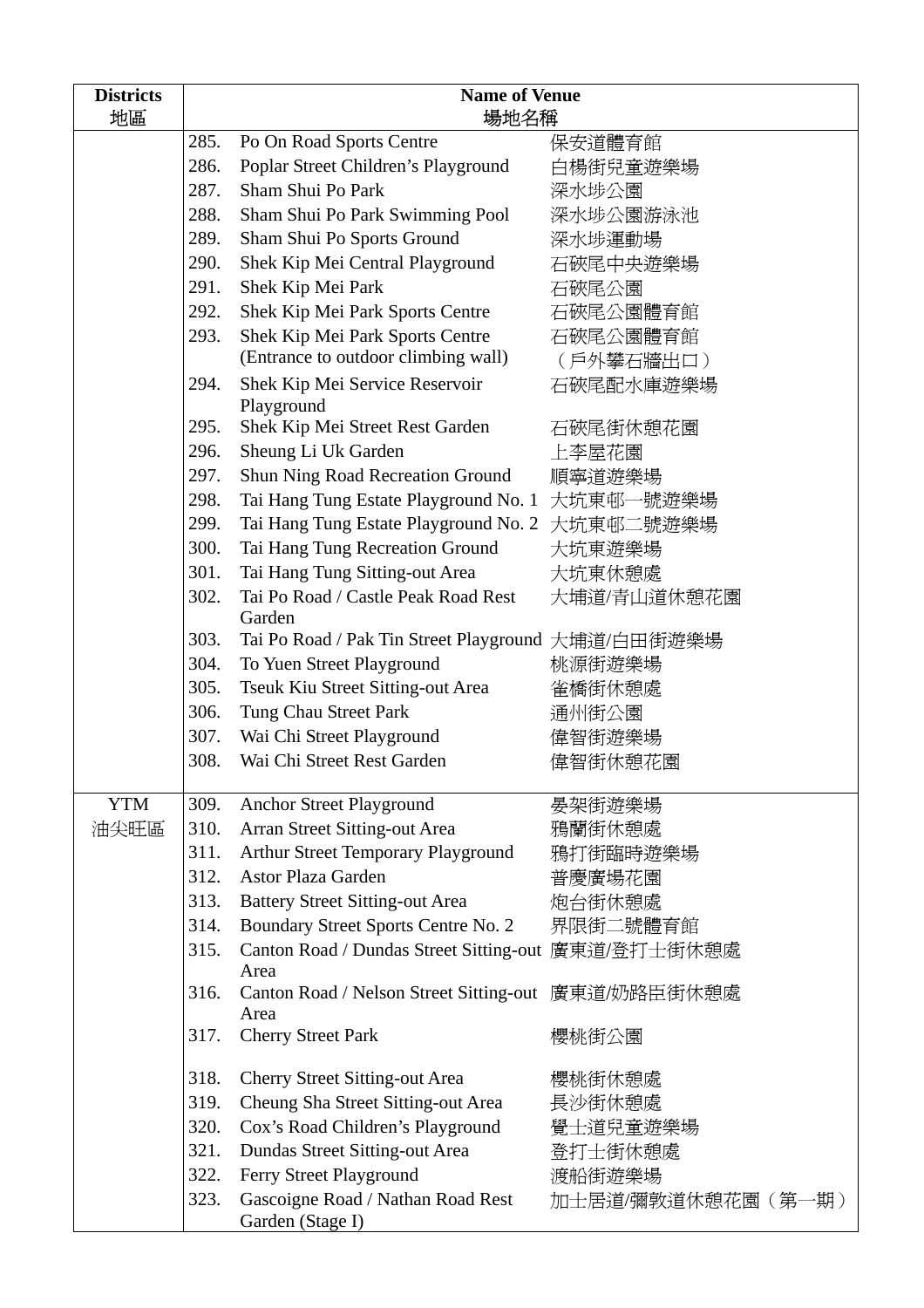| <b>Districts</b> | <b>Name of Venue</b> |                                                                |              |
|------------------|----------------------|----------------------------------------------------------------|--------------|
| 地區               | 場地名稱                 |                                                                |              |
|                  | 324.                 | <b>Hamilton Street Rest Garden</b>                             | 咸美頓街休憩花園     |
|                  | 325.                 | King George V Memorial Park,                                   | 九龍佐治五世紀念公園   |
|                  | 326.                 | Kowloon<br>King's Park Hockey Ground                           | 京士柏曲棍球場      |
|                  | 327.                 |                                                                |              |
|                  |                      | King's Park Recreation Ground                                  | 京士柏遊樂場       |
|                  | 328.                 | King's Park Rest Garden                                        | 京士柏休憩花園      |
|                  | 329.                 | <b>Kowloon Park</b>                                            | 九龍公園         |
|                  | 330.                 | Kowloon Park Drive Rest Garden                                 | 九龍公園徑休憩花園    |
|                  | 331.                 | Kwun Chung Sports Centre                                       | 官涌體育館        |
|                  | 332.                 | Lai Chi Kok Road / Canton Road<br>Garden                       | 荔枝角道/廣東道花園   |
|                  | 333.                 | Lai Chi Kok Road / Tai Nan Street<br>Sitting-out Area          | 荔枝角道/大南街休憩處  |
|                  | 334.                 | Lok Kwan Street Park                                           | 樂群街公園        |
|                  | 335.                 | MacPherson Playground                                          | 麥花臣遊樂場       |
|                  | 336.                 | Man Cheong Street Community Garden 文昌街社區園圃                     |              |
|                  | 337.                 | Man Cheong Street Rest Garden                                  | 文昌街休憩花園      |
|                  | 338.                 | Man Ming Lane Rest Garden                                      | 文明里休憩花園      |
|                  | 339.                 | Middle Road Children's Playground                              | 中間道兒童遊樂場     |
|                  | 340.                 | Mody Road Garden                                               | 麼地道花園        |
|                  | 341.                 | Mongkok Civic Triangle                                         | 旺角康民角        |
|                  | 342.                 | Mongkok Road Playground                                        | 旺角道遊樂場       |
|                  | 343.                 | Nathan Road / Boundary Street                                  | 彌敦道/界限街休憩處   |
|                  |                      | <b>Sitting-out Area</b>                                        |              |
|                  | 344.                 | Ning Po Street / Shanghai Street Rest<br>Garden                | 寧波街/上海街休憩花園  |
|                  | 345.                 | Nullah Road Sitting-out Area                                   | 水渠道休憩處       |
|                  | 346.                 | Peking Road Sitting-out Area                                   | 北京道休憩處       |
|                  | 347.                 | Portland Street / Man Ming Lane                                | 砵蘭街/文明里休憩處   |
|                  |                      | <b>Sitting-out Area</b>                                        |              |
|                  | 348.                 | <b>Portland Street Rest Garden</b>                             | 砵蘭街休憩花園      |
|                  | 349.                 | Portland Street Sitting-out Area                               | 砵蘭街休憩處       |
|                  | 350.                 | Prince Edward Road / Nullah Road<br>Garden                     | 太子道/水渠道花園    |
|                  | 351.                 | Princess Margaret Road Garden                                  | 公主道花園        |
|                  | 352.                 | Public Square Street / Cliff Road                              | 眾坊街/石壁道休憩處   |
|                  |                      | Sitting-out Area                                               |              |
|                  | 353.                 | Public Square Street / Kansu Street Rest 眾坊街/甘肅街休憩花園<br>Garden |              |
|                  | 354.                 | Reclamation Street / Nelson Street<br>Sitting-out Area         | 新填地街/奶路臣街休憩處 |
|                  | 355.                 | Reclamation Street / Soy Street                                | 新填地街/豉油街休憩處  |
|                  | 356.                 | Sitting-out Area<br>Reclamation Street Sitting-out Area        | 新填地街休憩處      |
|                  | 357.                 | Sai Yee Street Children's Playground                           | 洗衣街兒童遊樂場     |
|                  | 358.                 | Sai Yee Street Playground                                      |              |
|                  |                      |                                                                | 洗衣街花園        |
|                  | 359.                 | Saigon Street Playground                                       | 西貢街遊樂場       |
|                  | 360.                 | Salisbury Road Garden                                          | 梳士巴利道花園      |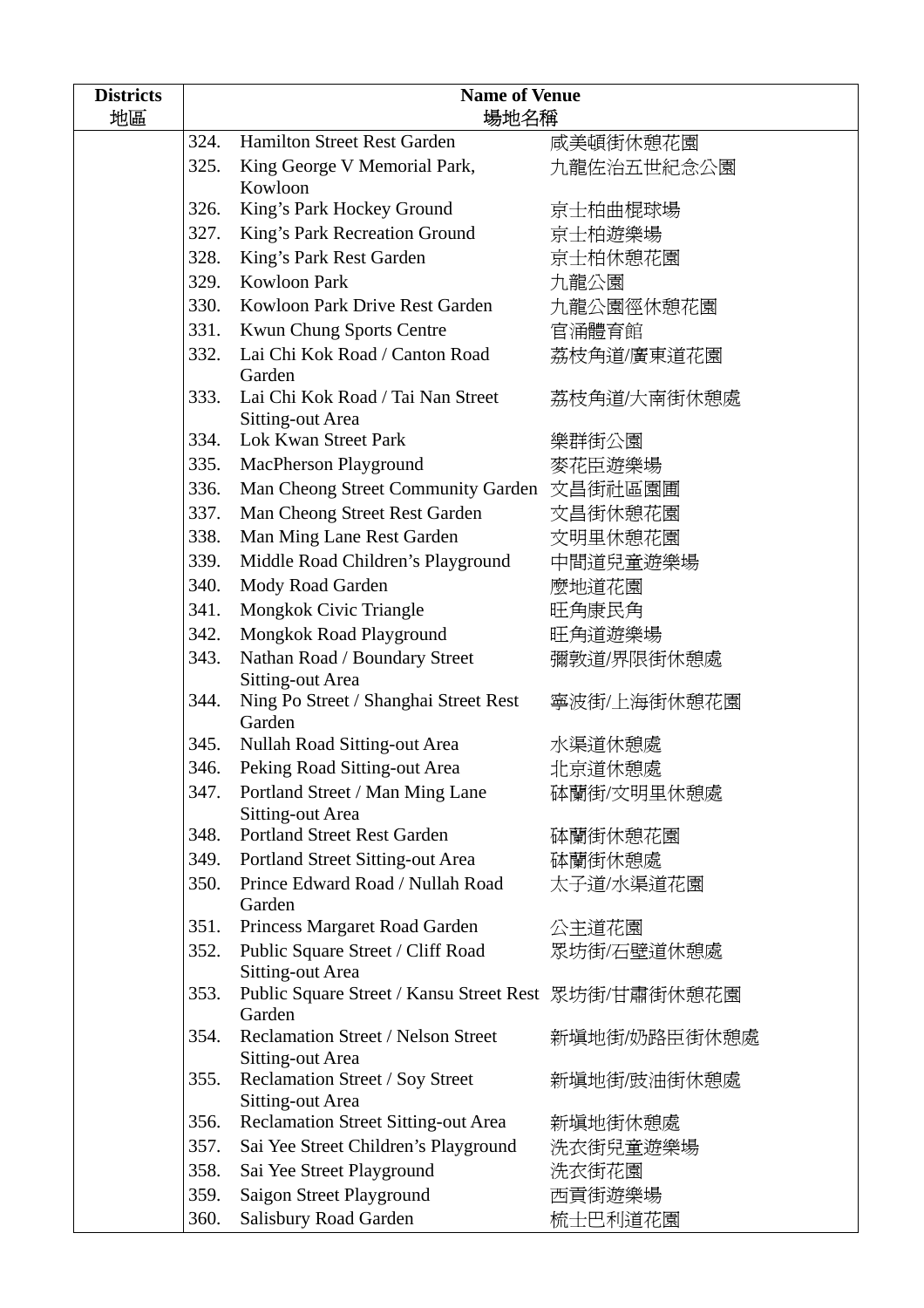| <b>Districts</b> | <b>Name of Venue</b> |                                                              |               |  |
|------------------|----------------------|--------------------------------------------------------------|---------------|--|
| 地區               |                      | 場地名稱                                                         |               |  |
|                  | 361.                 | Shan Tung Street Sitting-out Area                            | 山東街休憩處        |  |
|                  | 362.                 | Shanghai Street / Dundas Street                              | 上海街/登打士街休憩處   |  |
|                  |                      | Sitting-out Area                                             |               |  |
|                  | 363.                 | Shanghai Street / Market Street                              | 上海街/街市街遊樂場    |  |
|                  |                      | Playground                                                   |               |  |
|                  | 364.                 | Shanghai Street / Shantung Street<br><b>Sitting-out Area</b> | 上海街/山東街休憩處    |  |
|                  | 365.                 | <b>Star Ferry Concourse Fountain</b>                         | 天星碼頭廣場噴水池     |  |
|                  | 366.                 | <b>Sycamore Playground</b>                                   | 詩歌舞遊樂場        |  |
|                  | 367.                 | <b>Sycamore Street Playground</b>                            | 詩歌舞街遊樂場       |  |
|                  | 368.                 | <b>Sycamore Street Rest Garden</b>                           | 詩歌舞街休憩花園      |  |
|                  | 369.                 | Tai Kok Tsui Road / Larch Street                             | 大角咀道/洋松街休憩處   |  |
|                  |                      | Sitting-out Area                                             |               |  |
|                  | 370.                 | Tai Kok Tsui Road / Maple Street                             | 大角咀道/楓樹街花園    |  |
|                  |                      | Garden                                                       |               |  |
|                  | 371.                 | Tai Kok Tsui Sports Centre                                   | 大角咀體育館        |  |
|                  | 372.                 | Tai Kok Tsui Swimming Pool                                   | 大角咀游泳池        |  |
|                  | 373.                 | Tak Cheong Street Playground                                 | 德昌街遊樂場        |  |
|                  | 374.                 | Temple Street / Kansu Street Temporary                       | 廟街/甘肅街臨時休憩花園) |  |
|                  |                      | <b>Rest Garden</b>                                           |               |  |
|                  | 375.                 | <b>Thistle Street Rest Garden</b>                            | 地士道街休憩花園      |  |
|                  | 376.                 | Tong Mei Road / Tung Chau Street<br>Sitting-out Area         | 塘尾道/通州街休憩處    |  |
|                  | 377.                 | Tong Mei Road Children's Playground                          | 塘尾道兒童遊樂場      |  |
|                  | 378.                 | Tong Mei Road Sitting-out Area                               | 塘尾道休憩處        |  |
|                  | 379.                 | Tsim Sha Tsui East Waterfront Podium<br>Garden               | 尖沙咀東海濱平台花園    |  |
|                  | 380.                 | Tsim Sha Tsui Promenade                                      | 尖沙咀海濱花園       |  |
|                  | 381.                 | Tung On Street Rest Garden                                   | 東安街休憩花園       |  |
|                  | 382.                 | <b>UC Centenary Garden</b>                                   | 市政局百週年紀念花園    |  |
|                  | 383.                 | Waterloo Road / Canton Road Rest                             | 窩打老道/廣東道休憩花園  |  |
|                  |                      | Garden                                                       |               |  |
|                  | 384.                 | Waterloo Road / Wylie Road Sitting-out 窩打老道/衛理道休憩處<br>Area   |               |  |
|                  | 385.                 | West Kowloon Waterfront Promenade                            | 西九龍海濱長廊       |  |
|                  | 386.                 | Wylie Road Temporary Sitting-out Area                        | 衛理道臨時休憩處      |  |
|                  | 387.                 | Yau Ma Tei Community Centre Rest                             | 油麻地社區中心休憩花園   |  |
|                  |                      | Garden                                                       |               |  |
|                  | 388.                 | Yau Ma Tei Service Reservoir Rest                            | 油麻地配水庫休憩花園    |  |
|                  | 389.                 | Garden<br>Yuen Po Street Bird Garden                         | 園圃街雀鳥花園       |  |
|                  |                      |                                                              |               |  |
| KC               | 390.                 | Argyle Street Playground                                     | 亞皆老街遊樂場       |  |
| 九龍城區             | 391.                 | <b>Broadcast Drive Garden</b>                                | 廣播道花園         |  |
|                  | 392.                 | <b>Broadcast Drive Playground</b>                            | 廣播道遊樂場        |  |
|                  | 393.                 | Carmel Village Street Garden                                 | 迦密村街花園        |  |
|                  | 394.                 | <b>Carpenter Road Park</b>                                   | 賈炳達道公園        |  |
|                  | 395.                 | Cornwall Street / Ede Road Garden                            | 歌和老街/義德道花園    |  |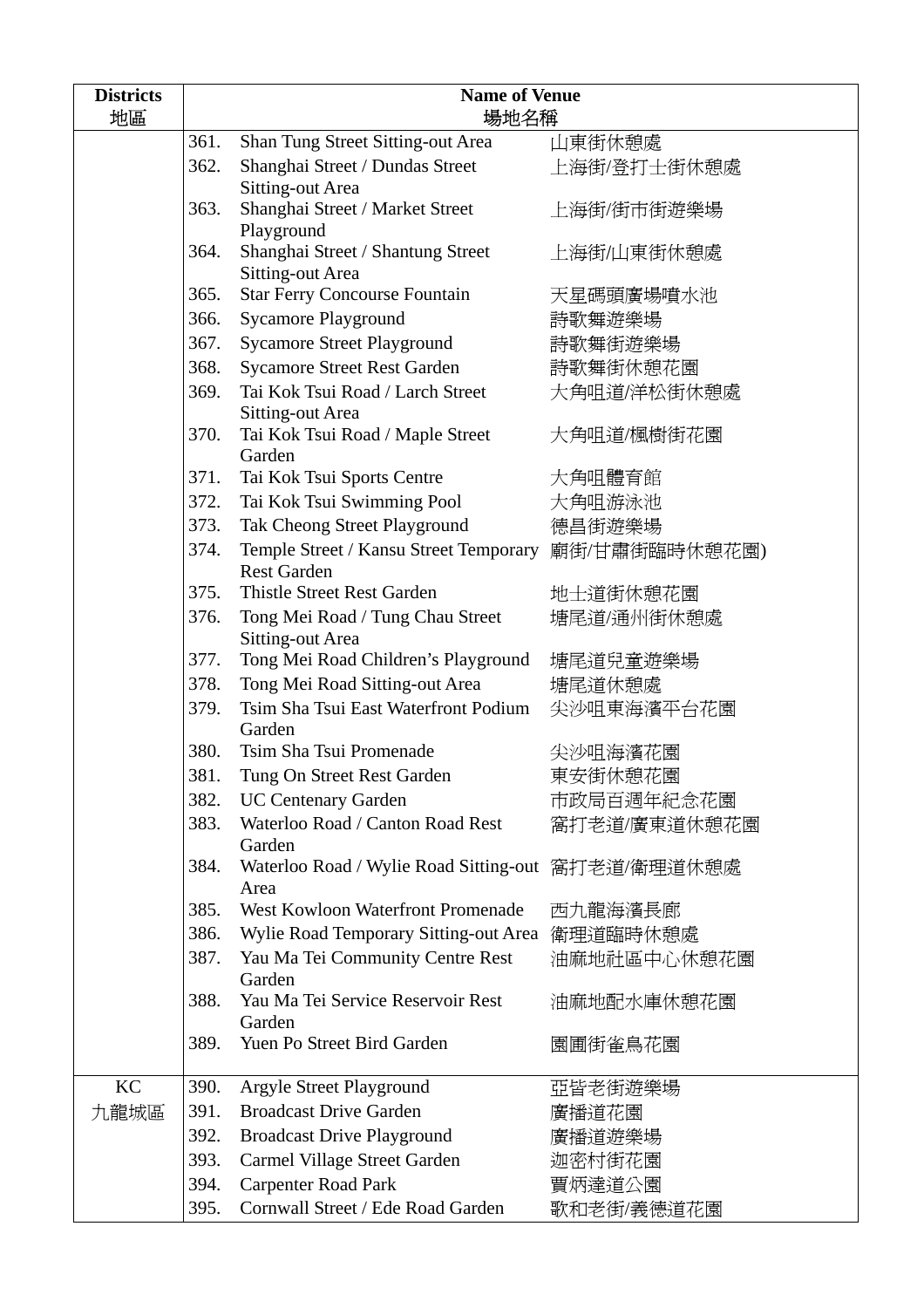| <b>Districts</b> | <b>Name of Venue</b> |                                                                        |               |
|------------------|----------------------|------------------------------------------------------------------------|---------------|
| 地區               |                      | 場地名稱                                                                   |               |
|                  | 396.                 | Cornwall Street Children's Playground 歌和老街兒童遊樂場                        |               |
|                  | 397.                 | Diocesan Boy's School Approach Road 拔萃男書院道休憩處                          |               |
|                  | 398.                 | Sitting-out Area<br>Dorset Crescent Rest Garden                        | 多實街休憩花園       |
|                  | 399.                 |                                                                        |               |
|                  | 400.                 | East Kowloon Way Flyover Rest Garden 東九龍天橋休憩花園                         | 義德道遊樂場        |
|                  | 401.                 | Ede Road Playground<br><b>Essex Crescent Rest Garden</b>               |               |
|                  | 402.                 |                                                                        | 雅息士道休憩花園      |
|                  | 403.                 | Fat Kwong Street Garden No. 1                                          | 佛光街一號花園       |
|                  |                      | Fat Kwong Street Garden No. 2                                          | 佛光街二號花園       |
|                  | 404.                 | Fat Kwong Street Playground                                            | 佛光街遊樂場        |
|                  | 405.                 | Fat Kwong Street Sports Centre                                         | 佛光街體育館        |
|                  | 406.                 | Ho Man Tin Sports Centre                                               | 何文田體育館        |
|                  | 407.                 | Hoi Sham Park                                                          | 海心公園          |
|                  | 408.                 | Hung Hom Municipal Services Building 紅磡市政大廈體育館<br><b>Sports Centre</b> |               |
|                  | 409.                 | Hung Hom South Road Rest Garden                                        | 紅磡南道休憩花圍      |
|                  | 410.                 | <b>Hutchison Park</b>                                                  | 和黃公園          |
|                  | 411.                 | <b>Junction Road Park</b>                                              | 聯合道公園         |
|                  | 412.                 | Kam Shing Road Recreation Ground                                       | 金城道遊樂場        |
|                  | 413.                 | Kent Road Garden                                                       | 根德道花園         |
|                  | 414.                 | King Wan Street Playground                                             | 景雲街遊樂場        |
|                  | 415.                 | King's Park High Level Services                                        | 京士柏上配水庫遊樂場    |
|                  |                      | Reservoir Playground                                                   |               |
|                  | 416.                 | <b>Kowloon City Sports Centre</b>                                      | 九龍城體育館        |
|                  | 417.                 | Kowloon Tsai Park                                                      | 九龍仔公園         |
|                  | 418.                 | Kowloon Tsai Sports Ground                                             | 九龍仔運動場        |
|                  | 419.                 | Kowloon Tsai Swimming Pool                                             | 九龍仔游泳池        |
|                  |                      | 420. Kowloon Walled City Park                                          | 九龍寨城公園        |
|                  | 421.                 | Kwei Chow Street / Yuk Yat Street<br>Sitting-out Area                  | 貴州街/旭日街休憩處    |
|                  | 422.                 | Lok Shan Road Playground                                               | 落山道遊樂場        |
|                  | 423.                 | <b>Lomand Road Garden</b>                                              | 露明道花園         |
|                  | 424.                 | Lung Cheung Road Park                                                  | 龍翔道公園         |
|                  | 425.                 | Lung Cheung Road Playground                                            | 龍翔道遊樂場        |
|                  | 426.                 | Lung Cheung Road Sitting-out Area                                      | 龍翔道休憩處        |
|                  | 427.                 | Ma Tau Wai Road / Ma Hang Chung<br><b>Road Rest Garden</b>             | 馬頭圍道/馬坑涌道休憩花園 |
|                  | 428.                 | Ma Tau Wai Road / Sheung Heung Road 馬頭圍道/上鄉道花園                         |               |
|                  | 429.                 | Garden<br>Ma Tau Wai Road / Tai Wan Road                               | 馬頭圍道/大環道休憩處   |
|                  | 430.                 | Sitting-out Area<br>Ma Tau Wai Road / Towawan Road                     | 馬頭圍道/土瓜灣道花園   |
|                  |                      | Garden                                                                 |               |
|                  | 431.                 | Man Fuk Road Garden                                                    | 文福道花園         |
|                  | 432.                 | Moray Road Children's Playground                                       | 慕禮道兒童遊樂場      |
|                  | 433.                 | Nga Tsin Wai Road Sitting-out Area                                     | 衙前圍道休憩處       |
|                  | 434.                 | Oxford Road Playground                                                 | 牛津道遊樂場        |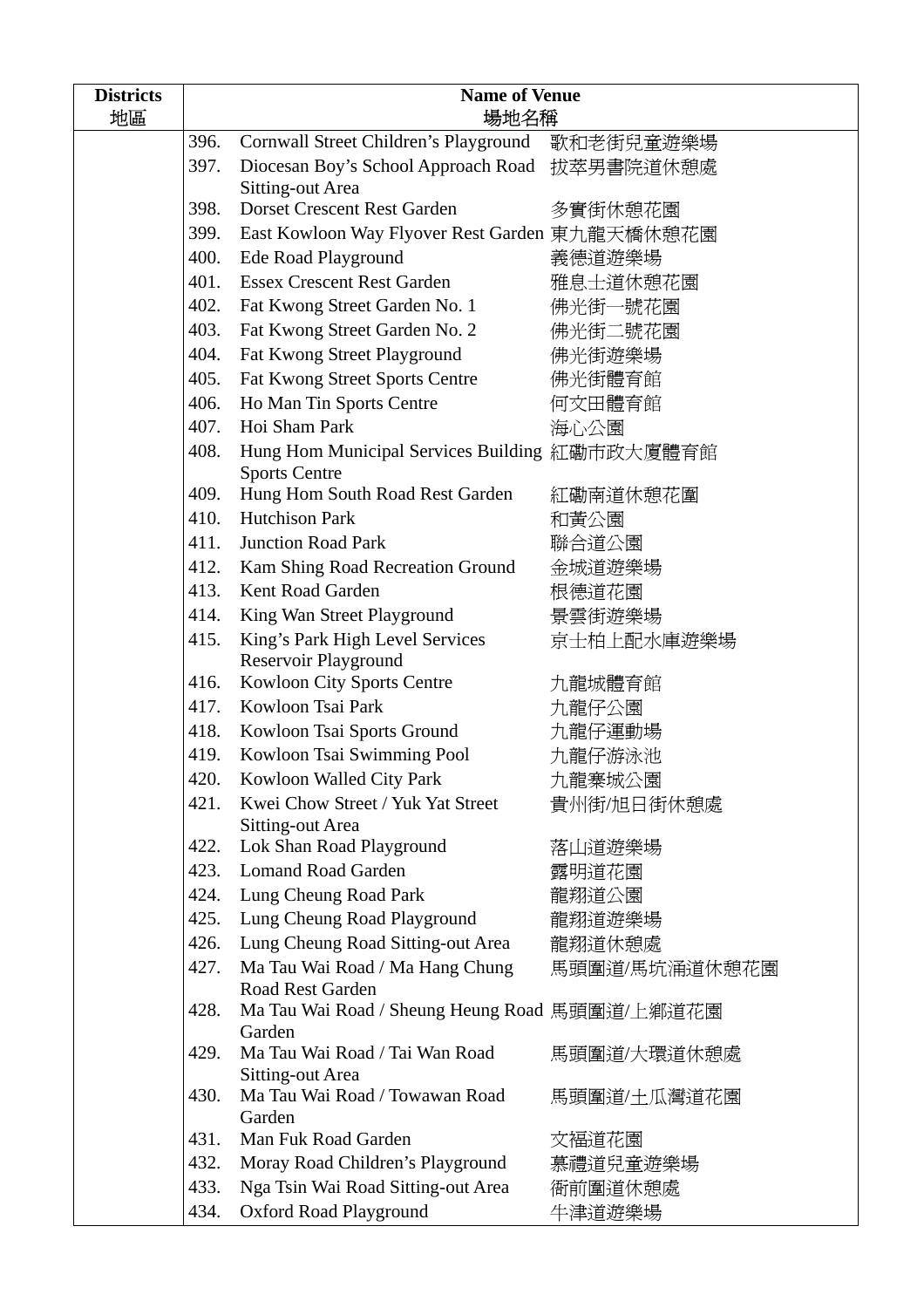| <b>Districts</b> | <b>Name of Venue</b> |                                            |             |
|------------------|----------------------|--------------------------------------------|-------------|
| 地區               |                      | 場地名稱                                       |             |
|                  | 435.                 | Pak Kung Street Garden                     | 北拱街花園       |
|                  | 436.                 | <b>Pentland Street Garden</b>              | 品蘭街花園       |
|                  | 437.                 | Perth Street Sports Ground                 | 巴富街運動場      |
|                  | 438.                 | Princess Margaret Road Children's          | 公主道兒童遊樂場    |
|                  |                      | Playground                                 |             |
|                  | 439.                 | Pui Ching Road Playground                  | 培正道遊樂場      |
|                  | 440.                 | Rutland Quadrant Children's<br>Playground  | 律倫街兒童遊樂場    |
|                  | 441.                 | Shek Ku Lung Road Rest Garden              | 石鼓壟道休憩花園    |
|                  | 442.                 | <b>Sheung Lok Street Garden</b>            | 常樂街花園       |
|                  | 443.                 | Sheung Lok Street Garden (Stage II)        | 常樂街花園(第二期)  |
|                  | 444.                 | <b>Sheung Shing Street Park</b>            | 常盛街公園       |
|                  | 445.                 | Shing Tak Street Sitting-out Area          | 盛德街休憩處      |
|                  | 446.                 | Sitting-out Area Approach Lion Rock        | 獅子石道行人隧道休憩處 |
|                  |                      | Road Pedestrian Subway                     |             |
|                  | 447.                 | <b>Station Lane Sitting-out Area</b>       | 差館里休憩處      |
|                  | 448.                 | Sung Wong Toi Garden                       | 宋皇臺花園       |
|                  | 449.                 | Sung Wong Toi Playground                   | 宋皇臺遊樂場      |
|                  | 450.                 | Tai Wan Road Playground                    | 大環道遊樂場      |
|                  | 451.                 | Tai Wan Shan Park                          | 大環山公園       |
|                  | 452.                 | Tak Ku Ling Road Rest Garden               | 打鼓嶺道休憩花園    |
|                  | 453.                 | Tin Kwong Road Recreation Ground           | 天光道遊樂場      |
|                  | 454.                 | To Kwa Wan Recreation Ground               | 土瓜灣遊樂場      |
|                  | 455.                 | To Kwa Wan Sports Centre                   | 土瓜灣體育館      |
|                  | 456.                 | Tokwawan Complex Playground                | 土瓜灣市政大廈遊樂場  |
|                  | 457.                 | Tsing Chau Street Playground               | 青州街遊樂場      |
|                  | 458.                 | <b>Winslow Street Playground</b>           | 温思勞街遊樂場     |
|                  | 459.                 | Wuhu Street Temporary Playground           | 蕪湖街臨時遊樂場    |
|                  | 460.                 | Yan Fung Street Rest Garden                | 仁楓街休憩花園     |
| <b>WTS</b>       | 461.                 | Choi Hung Bus Terminus Sitting-out         | 彩虹道巴士總站休憩處  |
| 黃大仙區             |                      | Area                                       |             |
|                  | 462.                 | Choi Hung Road Badminton Centre            | 彩虹道羽毛球中心    |
|                  | 463.                 | Choi Hung Road Interchange Amenity<br>Plot | 彩虹道交匯處小園地   |
|                  | 464.                 | Choi Hung Road Playground                  | 彩虹道遊樂場      |
|                  | 465.                 | Choi Hung Road Sports Centre               | 彩虹道體育館      |
|                  | 466.                 | <b>Chuk Yuen Sports Centre</b>             | 竹園體育館       |
|                  | 467.                 | Fei Fung Street Sitting-out Area           | 飛鳳街休憩處      |
|                  | 468.                 | Fung Tak Park                              | 鳳德公園        |
|                  | 469.                 | Hammer Hill Park                           | 斧山公園        |
|                  | 470.                 | Hammer Hill Road Sports Ground             | 斧山道運動場      |
|                  | 471.                 | Hammer Hill Road Swimming Pool             | 斧山道游泳池      |
|                  | 472.                 | Kai Tak East Playground                    | 東啓德遊樂場      |
|                  | 473.                 | Kai Tak East Sports Centre                 | 東啓德體育館      |
|                  | 474.                 | Kam Fung Street Sitting-out Area           | 金鳳街休憩處      |
|                  | 475.                 | King Fuk Street Sitting-out Area           | 景福街休憩處      |
|                  |                      |                                            |             |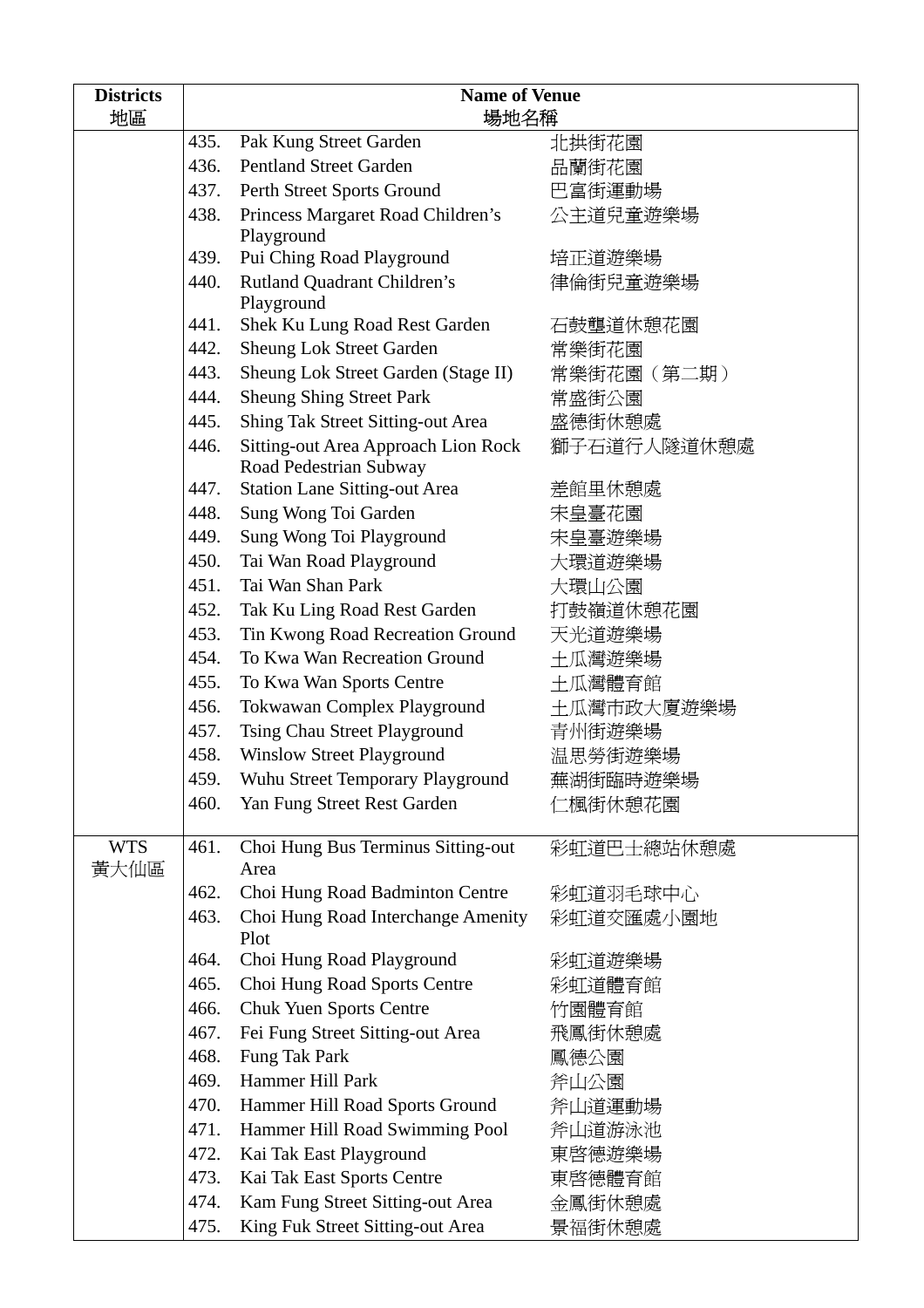| <b>Districts</b><br>地區 | <b>Name of Venue</b><br>場地名稱 |                                                           |              |
|------------------------|------------------------------|-----------------------------------------------------------|--------------|
|                        | 476.                         | <b>Lion Rock Park</b>                                     | 獅子山公園        |
|                        | 477.                         | Lok Fu Recreation ground                                  | 樂富遊樂場        |
|                        | 478.                         | Lok Sin Road / Choi Hung Road<br><b>Sitting-out Area</b>  | 樂善道/彩虹道休憩處   |
|                        | 479.                         | Lok Wah Street Playground                                 | 樂華街遊樂場       |
|                        | 480.                         | Lung Cheung Road North / Po Kong                          | 龍翔道北/蒲崗村道休憩處 |
|                        |                              | Village Sitting-out Area                                  |              |
|                        | 481.                         | Ma Chai Hang Recreation Ground                            | 馬仔坑遊樂場       |
|                        | 482.                         | Morse Park                                                | 摩士公園         |
|                        | 483.                         | Morse Park Sports Centre                                  | 摩士公園體育館      |
|                        | 484.                         | Morse Park Swimming Pool                                  | 摩士游泳池        |
|                        | 485.                         | Morse Park Swimming Pool Sitting-out 摩士公園游泳池休憩處<br>Area   |              |
|                        | 486.                         | Muk Lun Street Playground                                 | 睦鄰街遊樂場       |
|                        | 487.                         | Nan Lian Garden                                           | 南蓮園池         |
|                        | 488.                         | Ngau Chi Wan Market Roof-top<br>Children's Playground     | 牛池灣街市天台兒童遊樂場 |
|                        | 489.                         | Ngau Chi Wan Sports Centre                                | 牛池灣體育館       |
|                        | 490.                         | Ngau Chi Wan Village Playground                           | 牛池灣村遊樂場      |
|                        | 491.                         | Po Kong Interchange Rest Garden                           | 蒲崗交匯處休憩花園    |
|                        | 492.                         | Po Kong Village Road Sports Centre                        | 蒲崗村道體育館      |
|                        | 493.                         | Sam Chuk Street Sitting-out Area                          | 三祝街休憩處       |
|                        | 494.                         | San Po Kong Sitting-out Area                              | 新蒲崗休憩處       |
|                        | 495.                         | Shek Ku Lung Road Playground                              | 石鼓壟道遊樂場      |
|                        | 496.                         | <b>Shung Ling Street Playground</b>                       | 崇齡街遊樂場       |
|                        | 497.                         | <b>Shung Ling Street Sitting-out Area</b>                 | 崇齡街休憩處       |
|                        | 498.                         | Tsz Wan Shan Bus Terminus Sitting-out 慈雲山巴士總站休憩處          |              |
|                        | 499.                         | Area<br>Tsz Wan Shan Estate Central<br>Playground         | 慈雲山邨中央遊樂場    |
|                        | 500.                         | Tsz Wan Shan Road Rest Garden                             | 慈雲山道休憩花園     |
|                        | 501.                         | Tsz Wan Shan Road Sitting-out Area                        | 慈雲山道休憩處      |
|                        | 502.                         | Tsz Wan Shan Service Reservior<br>Playground              | 慈雲山邨配水庫遊樂場   |
|                        | 503.                         | Yan Oi Street Playground                                  | 仁愛街遊樂場       |
|                        | 504.                         | Yin Hing Street Recreation Ground                         | 衍慶街遊樂場       |
| KT                     | 505.                         | Chun Wah Road Sports Centre                               | 振華道體育館       |
| 觀塘區                    | 506.                         | Clear Water Bay Road Temporary<br><b>Sitting-out Area</b> | 清水灣道臨時休憩處    |
|                        | 507.                         | <b>Elegance Road Garden</b>                               | 雅麗道花園        |
|                        | 508.                         | Fan Wa Street Sitting-out Area                            | 繁華街休憩處       |
|                        | 509.                         | Fan Wa Street Temporary Sitting-out<br>Area               | 繁華街臨時休憩處     |
|                        | 510.                         | Fuk Tong Road Amenity plot                                | 福塘道小園地       |
|                        | 511.                         | Hip Wo Street / Mut Wah Street                            | 協和街/物華街休憩處   |
|                        |                              | <b>Sitting-out Area</b>                                   |              |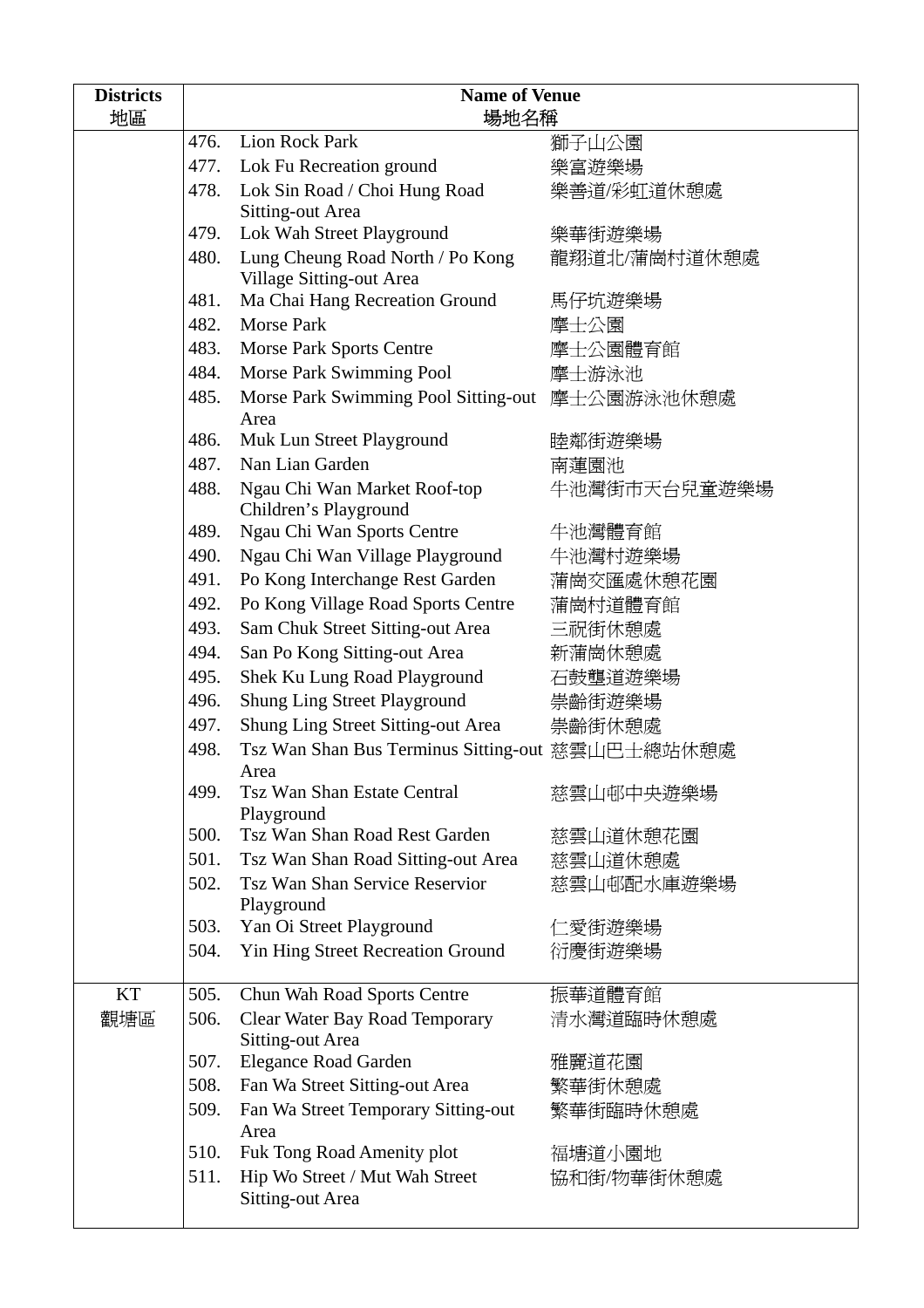| <b>Districts</b><br>地區 | <b>Name of Venue</b><br>場地名稱 |                                                                       |              |
|------------------------|------------------------------|-----------------------------------------------------------------------|--------------|
|                        | 512.                         | Hiu Kwong Street Children's                                           | 曉光街兒童遊樂場     |
|                        |                              | Playground                                                            |              |
|                        | 513.                         | Hiu Kwong Street Park Strip                                           | 曉光街草坪公園      |
|                        | 514.                         | Hiu Kwong Street Rest Garden                                          | 曉光街休憩花園      |
|                        | 515.                         | Hiu Kwong Street Sports Centre                                        | 曉光街體育館       |
|                        | 516.                         | Hiu Ming Street Playground                                            | 曉明街遊樂場       |
|                        | 517.                         | Hoi Bun Road Park                                                     | 海濱道公園        |
|                        | 518.                         | Hoi Bun Road Sitting-out Area                                         | 海濱道休憩處       |
|                        | 519.                         | Hong Lee Road Rest Garden                                             | 康利道休憩花園      |
|                        | 520.                         | Hong Ning Road Children's Playground                                  | 康寧道兒童遊樂場     |
|                        | 521.                         | Hong Ning Road Garden No. 1                                           | 康寧道一號花園      |
|                        | 522.                         | Hong Ning Road Garden No. 2                                           | 康寧道二號花園      |
|                        | 523.                         | Hong Ning Road Park                                                   | 康寧道公園        |
|                        | 524.                         | Hong Ning Road Recreation Ground                                      | 康寧道遊樂場       |
|                        | 525.                         | Hong Ning Road Rest Garden                                            | 康寧道休憩花園      |
|                        | 526.                         | Jordan Valley Playground                                              | 佐敦谷遊樂場       |
|                        | 527.                         | Jordan Valley Swimming Pool                                           | 佐敦谷游泳池       |
|                        | 528.                         | Kai Cheung Road Sitting-out Area                                      | 啓祥道休憩處       |
|                        | 529.                         | Kai Tin Road Sitting-out Area                                         | 啓田道休憩處       |
|                        | 530.                         | Kowloon Bay Park                                                      | 九龍灣公園        |
|                        | 531.                         | Kowloon Bay Playground                                                | 九龍灣遊樂場       |
|                        | 532.                         | <b>Kowloon Bay Sports Centre</b>                                      | 九龍灣體育館       |
|                        | 533.                         | Kowloon Bay Sports Ground                                             | 九龍灣運動場       |
|                        | 534.                         | Kung Lok Road Amenity Plot                                            | 功樂道小園地       |
|                        | 535.                         | Kung Lok Road Playground                                              | 功樂道遊樂場       |
|                        | 536.                         | Kwun Tong Ferry Pier Amenity Plot                                     | 觀塘碼頭小園地      |
|                        | 537.                         | Kwun Tong Ferry Pier Square                                           | 觀塘碼頭廣場       |
|                        | 538.                         | Kwun Tong Recreation Ground                                           | 觀塘遊樂場        |
|                        |                              |                                                                       | (觀塘(翠屏道)邨以南) |
|                        | 539.                         | Kwun Tong Road / Ngau Tau Kok Road 觀塘道/牛頭角道小園地<br><b>Amenity Plot</b> |              |
|                        | 540.                         | Kwun Tong Road / Ting On Street<br><b>Temporary Amenity Plot</b>      | 觀塘道/定安街臨時小園地 |
|                        | 541.                         | Kwun Tong Road Amenity Plot                                           | 觀塘道小園地(啓業邨外) |
|                        |                              | (outside Kai Yip Estate)                                              |              |
|                        | 542.                         | Kwun Tong Road Children's Playground 觀塘道兒童遊樂場                         |              |
|                        | 543.                         | Kwun Tong Road Rest Garden                                            | 觀塘道休憩花園      |
|                        | 544.                         | Kwun Tong Road Sitting-out Area                                       | 觀塘道休憩處       |
|                        | 545.                         | Kwun Tong Swimming Pool                                               | 觀塘游泳池        |
|                        | 546.                         | Laguna Park                                                           | 麗港公園         |
|                        | 547.                         | Lai Yip Street Sitting-out Area                                       | 勵業街休憩處       |
|                        | 548.                         | Lam Fook Street Sitting-out Area                                      | 臨福街休憩處       |
|                        | 549.                         | Lam Hing Street Sitting-out Area                                      | 臨興街休憩處       |
|                        | 550.                         | Lam Tin Bus Terminus Sitting-out Area                                 | 藍田巴士總站休憩處    |
|                        | 551.                         | Lam Tin Park                                                          | 藍田公園         |
|                        | 552.                         | Lam Tin Service Reservoir Playground                                  | 藍田配水庫遊樂場     |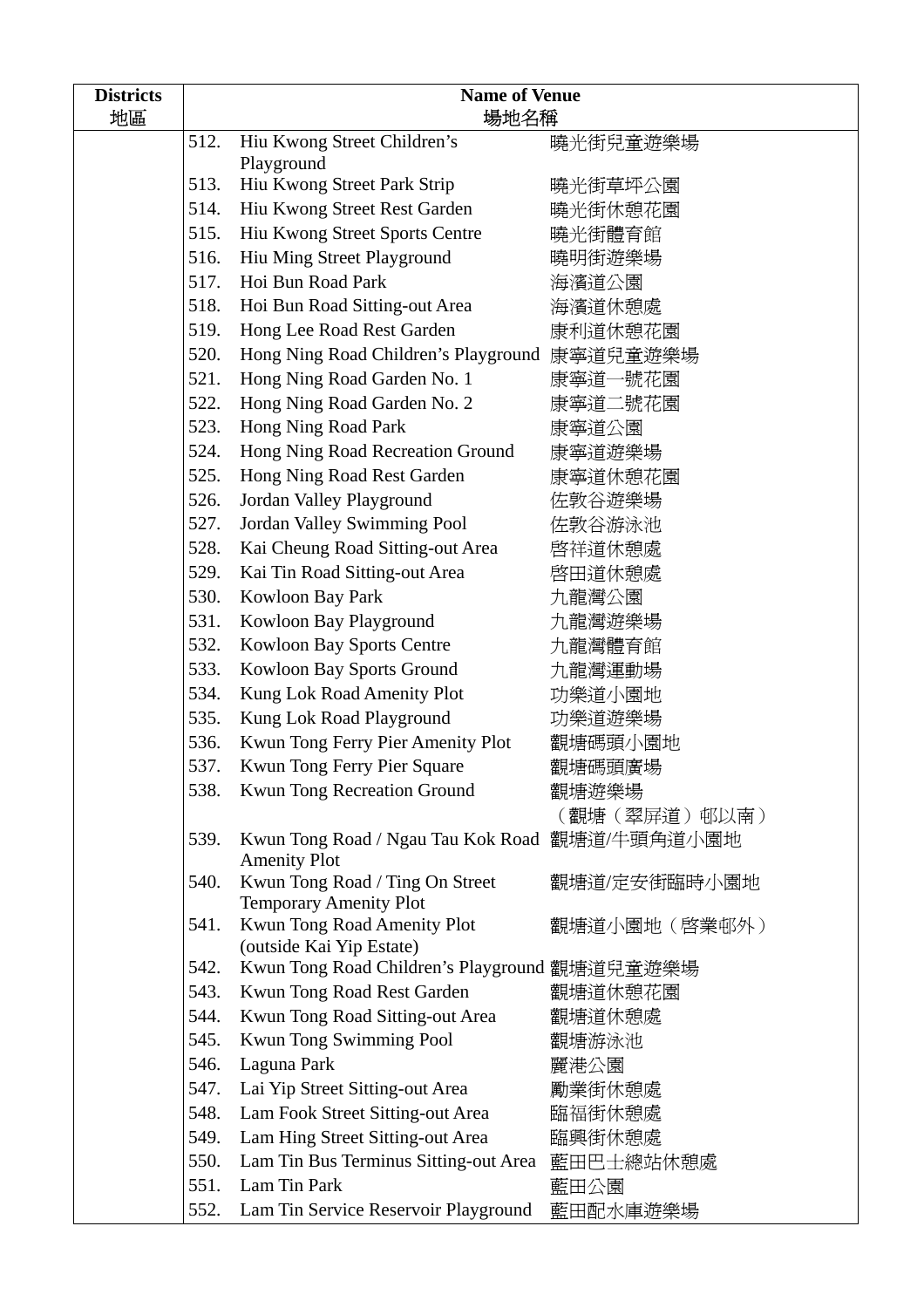| <b>Districts</b><br>地區 | <b>Name of Venue</b><br>場地名稱 |                                                                             |                |
|------------------------|------------------------------|-----------------------------------------------------------------------------|----------------|
|                        | 553.                         | Lam Tin South Sports Centre                                                 | 藍田南體育館         |
|                        | 554.                         | Lam Wah Street Playground                                                   | 臨華街遊樂場         |
|                        |                              | 555. Lei Yue Mun Rest Garden                                                | 鯉魚門休憩花園        |
|                        |                              | 556. Lei Yue Mun Road Playground                                            | 鯉魚門道遊樂場        |
|                        |                              | 557. Lei Yue Mun Sports Centre                                              | 鯉魚門體育館         |
|                        | 558.                         | Lei Yue Mun Typhoon Shelter                                                 | 鯉魚門避風塘防波堤休憩處   |
|                        |                              | <b>Breakwater Sitting-out Area</b>                                          |                |
|                        | 559.                         | Lei Yue Mun Waterfront Sitting-out                                          | 鯉魚門海濱休憩處       |
|                        |                              | Area                                                                        |                |
|                        | 560.                         | Lok Wah Playground                                                          | 樂華遊樂場          |
|                        | 561.                         | Lower Ngau Tau Kok Estate Playground 牛頭角下邨八號遊樂場<br>No.8                     |                |
|                        | 562.                         | Ngau Tau Kok Road / Ting On Street<br><b>Amenity Plot</b>                   | 牛頭角道/定安街小園地    |
|                        | 563.                         | Ngau Tau Kok Road Bus Terminus<br><b>Amenity Plot</b>                       | 牛頭角巴士站總站小園地    |
|                        | 564.                         | Ngau Tau Kok Road Children's<br>Playground                                  | 牛頭角道兒童遊樂場      |
|                        | 565.                         | Ngau Tau Kok Road Flyover Rest<br>Garden                                    | 牛頭角道天橋休憩花園     |
|                        | 566.                         | Ngau Tau Kok Road Rest Garden                                               | 牛頭角道休憩花園       |
|                        | 567.                         | Ngau Tau Kok Road Sports Centre                                             | 牛頭角道體育館        |
|                        | 568.                         | On Tak Road Playground                                                      | 安德道遊樂場         |
|                        | 569.                         | Pik Wan Road Rest Garden                                                    | 碧雲道休憩花園        |
|                        | 570.                         | Ping Shek Estate Roadside Amenity Plot 坪石邨路旁小園地                             |                |
|                        | 571.                         | Ping Shek Playground                                                        | 坪石遊樂場          |
|                        | 572.                         | Sai Tso Wan Recreation Ground                                               | 晒草灣遊樂場         |
|                        | 573.                         | Sam Ka Tsuen Recreation Ground                                              | 三家村遊樂場         |
|                        | 574.                         | Sau Mau Ping Bus Terminus Amenity<br>Plot                                   | 秀茂坪巴士總站小園地     |
|                        | 575.                         | Sau Mau Ping Estate (Stage I)<br>Playground No. 3                           | 秀茂坪邨(第一期)三號遊樂場 |
|                        | 576.                         | Sau Mau Ping Memorial Park                                                  | 秀茂坪紀念公園        |
|                        | 577.                         | Sau Mau Ping Road / Hiu Kwong Street 秀茂坪道/曉光街休憩處<br><b>Sitting-out Area</b> |                |
|                        | 578.                         | Sau Mau Ping Road Safety Town                                               | 秀茂坪道交通安全城      |
|                        | 579.                         | Sau Nga Road Playground                                                     | 秀雅道遊樂場         |
|                        | 580.                         | Sau Yan Path Amenity Plot                                                   | 守仁徑小園地         |
|                        | 581.                         | Shing Yip Street Rest Garden                                                | 成業街休憩花園        |
|                        | 582.                         | Shui Wo Street Sports Centre                                                | 瑞和街體育館         |
|                        | 583.                         | <b>Shun Lee Tsuen Park</b>                                                  | 順利邨公園          |
|                        | 584.                         | Shun Lee Tsuen Playground                                                   | 順利邨遊樂場         |
|                        | 585.                         | Shun Lee Tsuen Road Local Open Space 順利邨迴旋處                                 |                |
|                        | 586.                         | Shun Lee Tsuen Road Lookout                                                 | 順利邨道眺望處        |
|                        | 587.                         | <b>Shun Lee Tsuen Sports Centre</b>                                         | 順利邨體育館         |
|                        | 588.                         | Sin Fat Road Playground                                                     | 茜發道網球場         |
|                        | 589.                         | Tai Yip Street Sitting-out Area                                             | 大業街休憩處         |
|                        | 590.                         | Ting Fu Street Sitting-out Area                                             | 定富街休憩處         |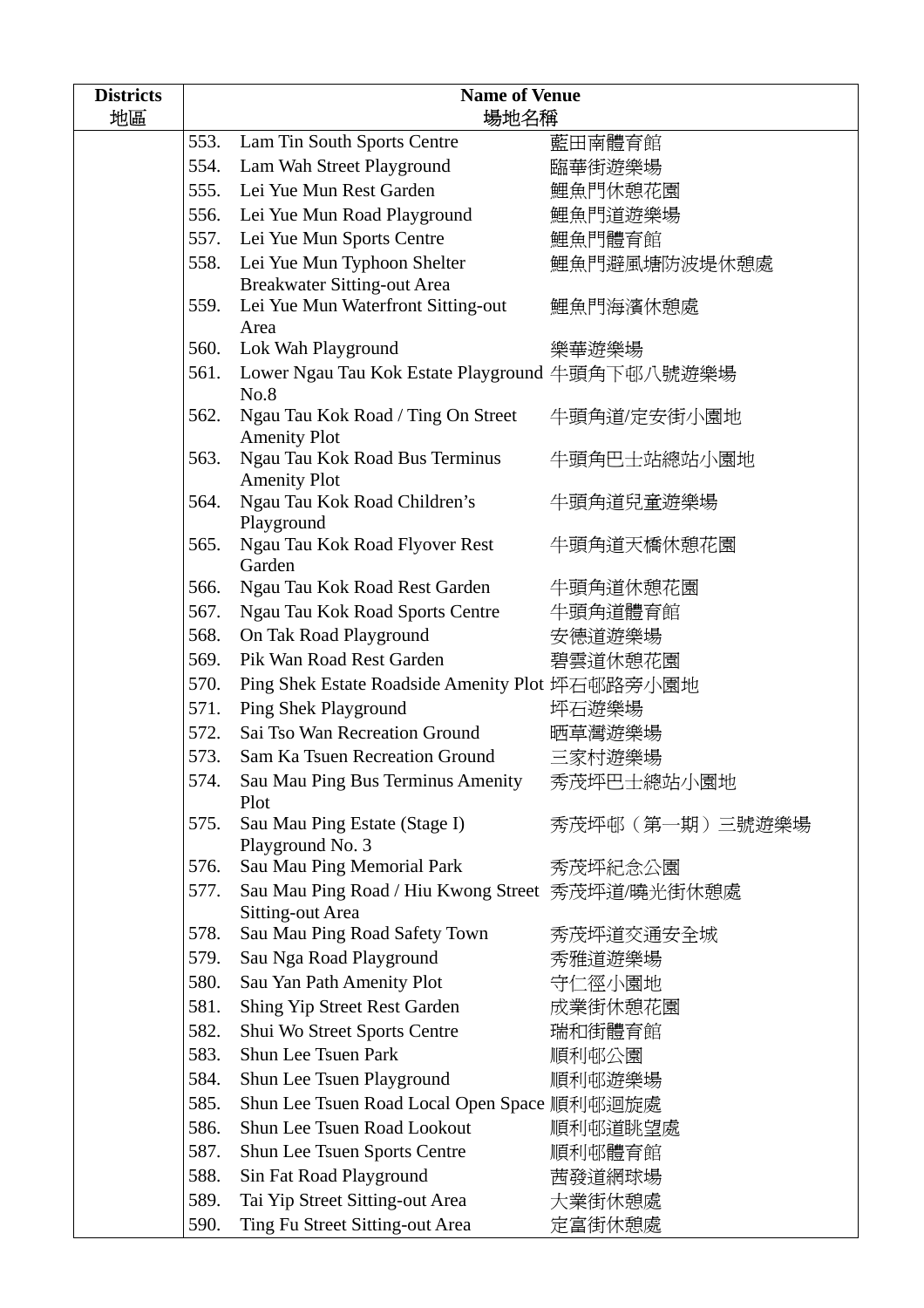| <b>Districts</b> | <b>Name of Venue</b> |                                                                      |              |
|------------------|----------------------|----------------------------------------------------------------------|--------------|
| 地區               |                      | 場地名稱                                                                 |              |
|                  | 591.                 | Ting On Street Playground                                            | 定安街遊樂場       |
|                  | 592.                 | Ting Yu Square Temporary Sitting-out<br>Area                         | 定裕坊臨時休憩處     |
|                  | 593.                 | Tsun Yip Street Playground                                           | 駿業街遊樂場       |
|                  | 594.                 | Wai Yip Road Sitting-out Area                                        | 偉業街休憩處       |
|                  | 595.                 | Wai Yip Street / Lai Yip Street Amenity 偉業街/勵業街小園地<br>Plot           |              |
|                  | 596.                 | Wai Yip Street / Sheung Yee Road<br>Sitting-out Area                 | 偉業街/常怡道休憩處   |
|                  | 597.                 | Wai Yip Street Flyover Amenity Plot                                  | 偉業街天橋小園地     |
|                  | 598.                 | Wan Hon Street / Hip Wo Street Rest<br>Garden                        | 雲漢街/協和街休憩花園  |
|                  | 599.                 | Wang Tai Road Sitting-out Area                                       | 宏泰道休憩處       |
|                  | 600.                 | Yau Tong Centre Rest Garden                                          | 油塘中心休憩花園     |
|                  | 601.                 | Yee On Street Market Rest Garden                                     | 宜安街街市休憩花園    |
|                  | 602.                 | Yue Man Suare Rest Garden                                            | 裕民坊休憩花園      |
|                  | 603.                 | Yuet Wah Street Bus Terminus Amenity 月華街巴士總站小園地<br>Plot              |              |
|                  | 604.                 | Yuet Wah Street Playground                                           | 月華街遊樂場       |
| <b>Is</b>        | 605.                 | Cheung Chau Park                                                     | 長洲公園         |
| 離島區              | 606.                 | <b>Cheung Chau Sports Centre</b>                                     | 長洲體育館        |
|                  | 607.                 | Cheung Chau Tung Wan Beach                                           | 長洲東灣泳灘       |
|                  | 608.                 | Chung Hing Hoi Pong Road Sitting-out 長洲中興海傍路休憩處<br>Area, Cheung Chau |              |
|                  | 609.                 | Chung Hing Pun Shan Road Sitting-out 長洲中興半山路休憩處<br>Area, Cheung Chau |              |
|                  | 610.                 | Don Bosco Road Garden                                                | 長洲鮑思高路康樂亭    |
|                  | 611.                 | Hang Mei Sitting-out Area, Tai O                                     | 大澳坑尾休憩處      |
|                  | 612.                 | Hau Wong Temple Children's<br>Playground, Tung Chung                 | 東涌侯王廟兒童遊樂場   |
|                  | 613.                 | Hung Shing Temple Children's<br>Playground, Cheung Chau              | 長洲洪聖廟兒童遊樂場   |
|                  | 614.                 | Hung Shing Yeh Beach                                                 | 洪聖爺灣泳灘       |
|                  | 615.                 | Jockey Club Cheung Chau Tung Wan<br>Children's Playground            | 賽馬會長洲東灣兒童遊樂場 |
|                  | 616.                 | Kwun Yam Beach                                                       | 觀音灣泳灘        |
|                  | 617.                 | Leung Uk Children's Playground, Tai O 大澳梁屋兒童遊樂場                      |              |
|                  | 618.                 | Lo So Shing Sitting-out Area                                         | 蘆鬚城休憩處       |
|                  | 619.                 | Lower Cheung Sha Beach                                               | 下長沙泳灘        |
|                  | 620.                 | Lower Cheung Sha Village Children's<br>Playground                    | 長沙下村兒童遊樂場    |
|                  | 621.                 | Man Tung Road Park                                                   | 文東路公園        |
|                  | 622.                 | Mui Wo Ferry Concourse Rest Garden                                   | 梅窩碼頭迴旋處休憩花園  |
|                  | 623.                 | Mui Wo Ferry Pier Road Sitting-out<br>Area                           | 梅窩碼頭路休憩處     |
|                  | 624.                 | Mui Wo Playground                                                    | 梅窩遊樂場        |
|                  | 625.                 | Mui Wo River Silver Garden                                           | 梅窩銀河花園       |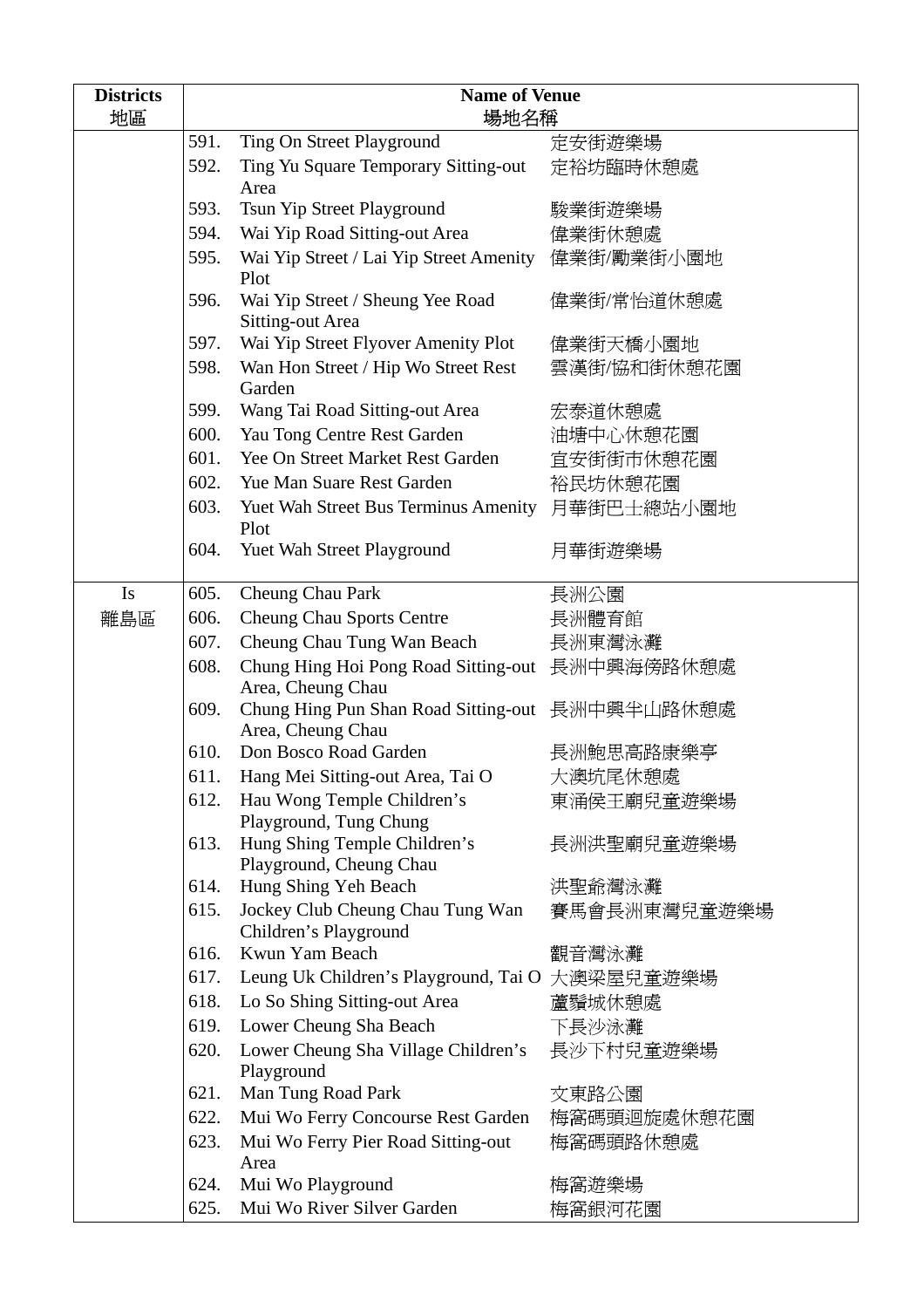| <b>Districts</b> | <b>Name of Venue</b> |                                                                       |           |  |
|------------------|----------------------|-----------------------------------------------------------------------|-----------|--|
| 地區               |                      | 場地名稱                                                                  |           |  |
|                  | 626.                 | Mui Wo Sports Centre                                                  | 梅窩體育館     |  |
|                  | 627.                 | Mui Wo Swimming Pool                                                  | 梅窩游泳池     |  |
|                  | 628.                 | On Tung Street Temporary Playground 安東街臨時遊樂場                          |           |  |
|                  | 629.                 | Pai Cheong Road Sitting-out Area,                                     | 長洲排廠路休憩處  |  |
|                  |                      | Cheung Chau                                                           |           |  |
|                  | 630.                 | Pak She Back Street Garden                                            | 北社後街花園    |  |
|                  | 631.                 | Pak Tai Temple Playground, Cheung                                     | 長洲北帝廟遊樂場  |  |
|                  |                      | Chau                                                                  |           |  |
|                  | 632.                 | Pak Tai Temple Sitting-out Area,<br>Cheung Chau                       | 長洲北帝廟休憩處  |  |
|                  | 633.                 | Peng Chau Playground                                                  | 坪洲遊樂場     |  |
|                  | 634.                 | Peng Chau Sitting-out Area                                            | 坪洲休憩處     |  |
|                  | 635.                 | Peng Chau Sports Centre                                               | 坪洲體育館     |  |
|                  | 636.                 | Peng Chau Waterfront Playground                                       | 坪洲海濱遊樂場   |  |
|                  | 637.                 | Po Chu Tam Barbecue Area                                              | 寶珠潭燒烤區    |  |
|                  | 638.                 | Praya Street Sports Centre                                            | 海傍街體育館    |  |
|                  | 639.                 | Pui O Beach                                                           | 貝澳泳灘      |  |
|                  | 640.                 | Pui O Campsite                                                        | 貝澳營地      |  |
|                  | 641.                 | Pui O Children's Playground                                           | 貝澳兒童遊樂場   |  |
|                  | 642.                 | Pui O Playground, Lantau                                              | 大嶼山貝澳遊樂場  |  |
|                  | 643.                 | San Pak She Street Sitting-out Area No. 長洲新北社街一號休憩處                   |           |  |
|                  |                      | 1, Cheung Chau                                                        |           |  |
|                  | 644.                 | San Pak She Street Sitting-out Area No. 長洲新北社街二號休憩處                   |           |  |
|                  |                      | 2, Cheung Chau                                                        |           |  |
|                  | 645.                 | San Pak She Street Sitting-out Area No. 長洲新北社街三號休憩處                   |           |  |
|                  | 646.                 | 3, Cheung Chau<br>San Pak She Street Sitting-out Area No. 長洲新北社街四號休憩處 |           |  |
|                  |                      | 4, Cheung Chau                                                        |           |  |
|                  | 647.                 | San Pak She Street Sitting-out Area No. 長洲新北社街五號休憩處                   |           |  |
|                  |                      | 5, Cheung Chau                                                        |           |  |
|                  | 648.                 | San Pak She Street Sitting-out Area No. 長洲新北社街六號休憩處                   |           |  |
|                  |                      | 6, Cheung Chau                                                        |           |  |
|                  | 649.                 | San Pak She Street Sitting-out Area No. 長洲新北社街七號休憩處<br>7, Cheung Chau |           |  |
|                  | 650.                 | Sau Tau Garden, Tai O                                                 | 大澳石散頭花園   |  |
|                  | 651.                 | Sha Lo Wan Playground, Lantau                                         | 大嶼山沙螺灣遊樂場 |  |
|                  | 652.                 | Shap Long Sitting-out Area                                            | 拾塱休憩處     |  |
|                  | 653.                 | Shek Mun Kap Sitting-out Area, Tung                                   | 東涌石門甲休憩處  |  |
|                  |                      | Chung                                                                 |           |  |
|                  | 654.                 | <b>Silver Mine Bay Beach</b>                                          | 銀礦灣泳灘     |  |
|                  | 655.                 | Silvermine Bay Waterfall Garden                                       | 銀礦灣瀑布公園   |  |
|                  | 656.                 | Sok Kwu Wan Playground                                                | 索罟灣遊樂場    |  |
|                  | 657.                 | Sok Kwu Wan Sitting-out Area                                          | 索罟灣休憩處    |  |
|                  | 658.                 | Tai Kwai Wan Garden, Cheung Chau                                      | 長洲大貴灣花園   |  |
|                  | 659.                 | Tai O Recreation Ground, Lantau                                       | 大嶼山大澳遊樂場  |  |
|                  | 660.                 | Tai O Road Playground No. 1                                           | 大澳路一號遊樂場  |  |
|                  | 661.                 | Tai O Road Playground No. 2                                           | 大澳路二號遊樂場  |  |
|                  | 662.                 | Tai O Road Playground No. 3                                           | 大澳路三號遊樂場  |  |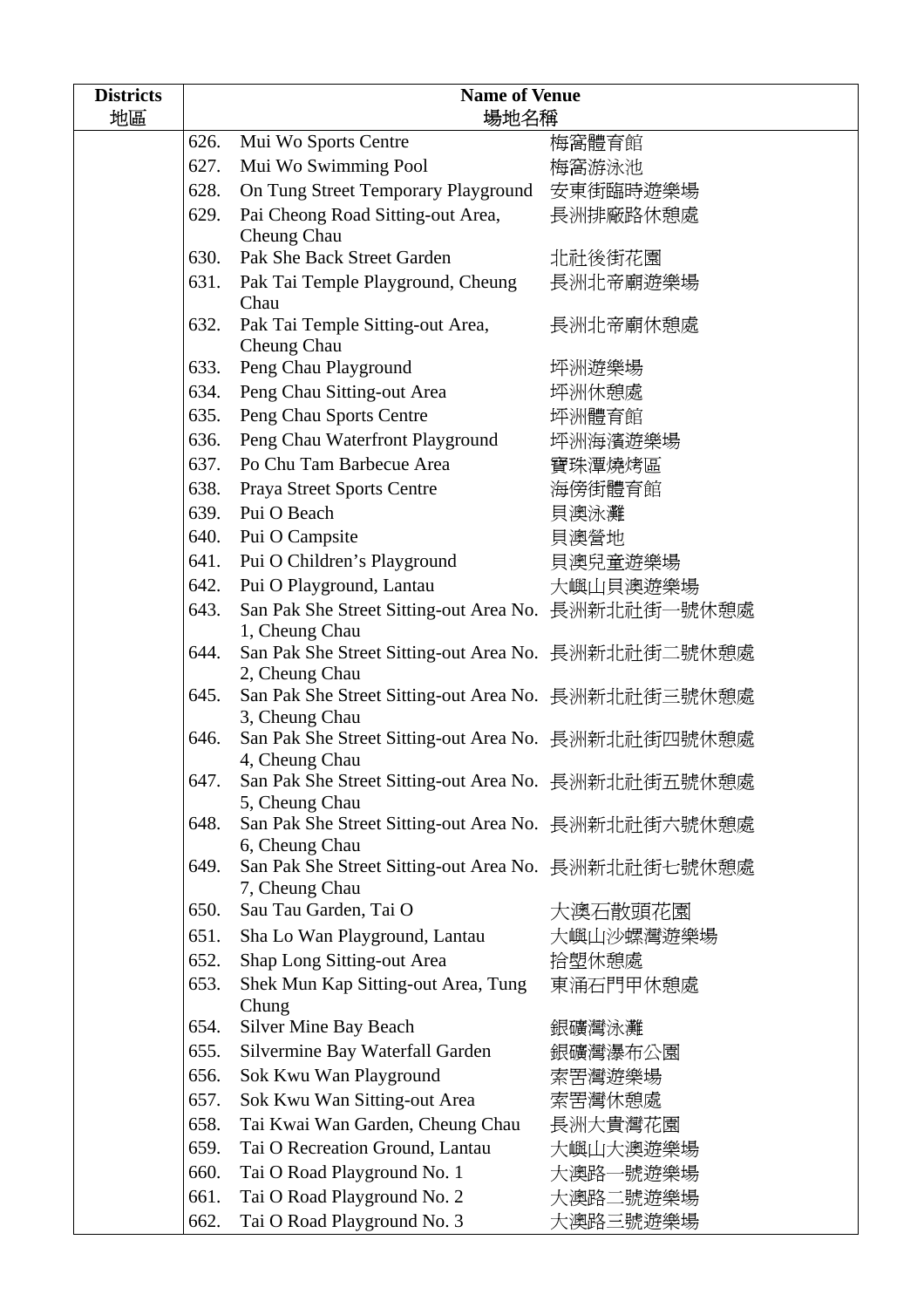| <b>Districts</b><br>地區 |              | <b>Name of Venue</b><br>場地名稱                               |                     |  |
|------------------------|--------------|------------------------------------------------------------|---------------------|--|
|                        | 663.         | Tai Peng San Chuen Sitting-out Area,<br>North Lamma        | 南丫北大坪新村休憩處          |  |
|                        | 664.         | Tai Peng Street Sitting-out Area, Tai O                    | 大澳太平街休憩處            |  |
|                        | 665.         | Tai Shek Hau Tin Hau Temple                                | 長洲大石口天后廟休憩處         |  |
|                        |              | Sitting-out Area, Cheung Chau                              |                     |  |
|                        | 666.         | Tai Wan Sitting-out Area, Tai O                            | 蒲苔大灣休憩處             |  |
|                        | 667.         | Tin Fuk Sitting-out Area, Cheung Chau 長洲天福休憩處              |                     |  |
|                        | 668.         | Tin Fuk Ting Garden, Cheung Chau                           | 天福亭花園               |  |
|                        | 669.         | Tong Fuk Playground, Lantau                                | 大嶼山塘福遊樂場            |  |
|                        | 670.         | Tung Chung Fort Sitting-out Area                           | 東涌堡休憩處              |  |
|                        | 671.         | Tung Chung Playground                                      | 東涌遊樂場               |  |
|                        | 672.         | Tung Chung Sitting-out Area                                | 東涌休憩處               |  |
|                        | 673.         | Tung Wan Barbecue Area, Peng Chau                          | 坪洲東灣燒烤場             |  |
|                        | 674.         | Tung Wan Sitting-out Area, Peng Chau                       | 坪洲東灣休憩處             |  |
|                        | 675.         | <b>Upper Cheung Sha Beach</b>                              | 上長沙泳灘               |  |
|                        | 676.         | <b>Windsurfing Memorial Garden</b>                         | 滑浪風帆紀念花園            |  |
|                        | 677.         | Wing Lung Street Sitting-out Area, Peng 坪洲永隆街休憩處<br>Chau   |                     |  |
|                        | 678.         | Wong Ka Wai Sitting-out Area, Tung<br>Chung                | 東涌黃家圍休憩處            |  |
|                        | 679.         | Yim Tin Pok Temporary Playground                           | 鹽田壆臨時遊樂場            |  |
|                        | 680.         | Yung Shue Wan Basketball Court,<br>North Lamma             | 南丫北榕樹灣籃球場           |  |
|                        | 681.         | Yung Shue Wan Mini-Soccer Pitch                            | 榕樹灣小型足球場            |  |
|                        | 682.         | Yung Shue Wan Playground                                   | 榕樹灣遊樂場              |  |
|                        | 683.         | Yung Shue Wan Sitting-out Area                             | 榕樹灣休憩處              |  |
|                        | 684.         | Yung Shue Wan Tin Hau Sitting-out<br>Area                  | 榕樹灣天后廟休憩處           |  |
| TM                     | 685.         | <b>Butterfly Beach</b>                                     | 蝴蝶灣泳灘               |  |
| 屯門區                    | 686.         | <b>Butterfly Beach Park</b>                                | 蝴蝶灣公園               |  |
|                        | 687.         | <b>Castle Peak Beach</b>                                   | 青山灣泳灘               |  |
|                        | 688.         | Castle Peak Road (San Hui) Park                            | 青山公路(新墟)公園          |  |
|                        | 689.         | Chung Uk Children's Playground                             | 鍾屋兒童遊樂場             |  |
|                        | 690.<br>691. | Deacon Chiu Park                                           | 邱德根公園<br>虎地中村兒童遊樂場  |  |
|                        |              | Fu Tei Chung Tsuen Children's<br>Playground                |                     |  |
|                        | 692.         | Fuk Hang Playground                                        | 福亨遊樂場               |  |
|                        | 693.         | Fuk Hang Tsuen Road Garden                                 | 福亨村路花園              |  |
|                        | 694.         | Fung Tei Garden                                            | 鳳地花園                |  |
|                        | 695.         | Golden Beach                                               | 黃金泳灘                |  |
|                        | 696.         | Hoi Wong Road Garden                                       | 海皇路花園               |  |
|                        | 697.         | Hung Cheung Road Playground                                | 洪祥路遊樂場              |  |
|                        | 698.         | Kei Lun Wai Children's Playground                          | 麒麟圍兒童遊樂場<br>麒麟崗公眾公園 |  |
|                        | 699.<br>700. | Ki Lun Kong Public Park<br>King Fung Children's Playground | 景峰兒童遊樂場             |  |
|                        | 701.         | Kwong Choi Market Roof-top                                 | 屯門廣財街市天台花園          |  |
|                        |              | Playground, Tuen Mun                                       |                     |  |
|                        | 702.         | Leung Tin Sport Centre                                     | 良田體育館               |  |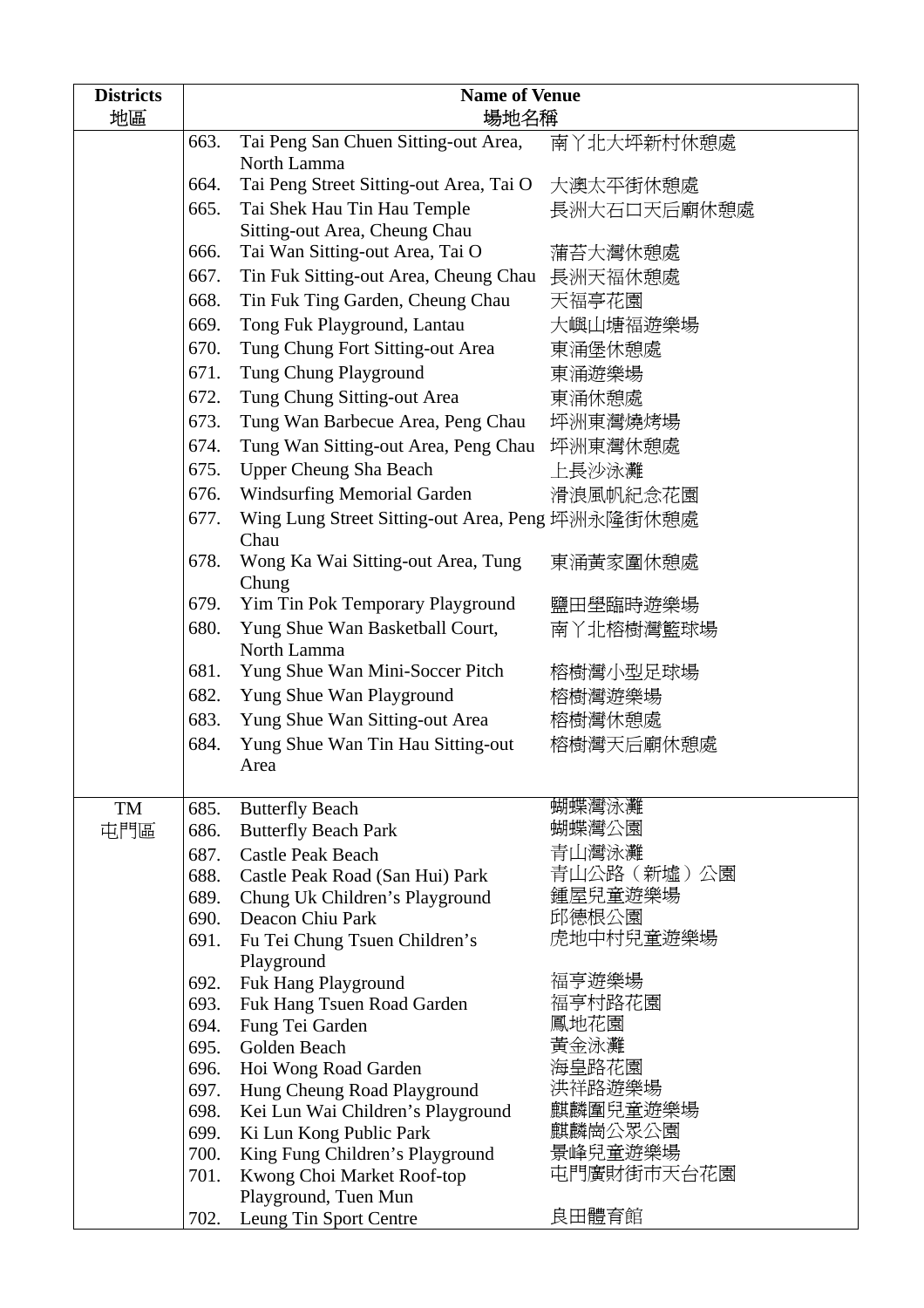| <b>Districts</b> | <b>Name of Venue</b> |                                           |             |
|------------------|----------------------|-------------------------------------------|-------------|
| 地區               |                      | 場地名稱                                      |             |
|                  | 703.                 | Leung Tin Tsuen Garden                    | 良田村花園       |
|                  | 704.                 | Mouse Island Children's Playground        | 老鼠洲兒童遊樂場    |
|                  | 705.                 | Nai Wai Soccer Pitch                      | 泥圍足球場       |
|                  | 706.                 | Ngan Wai Rest Garden                      | 銀圍休憩花園      |
|                  | 707.                 | Nim Wan Tsuen Children's Playground       | 稔灣村兒童遊樂場    |
|                  | 708.                 | Pui To Road (South) Rest Garden           | 杯渡路(南)休憩花園  |
|                  | 709.                 | San Hei Pavilion                          | 晨曦亭         |
|                  | 710.                 | San Hing Tsuen Children's Playground      | 新慶村兒童遊樂場    |
|                  | 711.                 | San Hui Playground                        | 新墟遊樂場       |
|                  | 712.                 | San Hui Sitting-out Area                  | 新墟休憩處       |
|                  | 713.                 | San Hui Tsuen Rest Garden                 | 新墟村休憩花園     |
|                  | 714.                 | San On Sitting-out Area                   | 新安休憩處       |
|                  | 715.                 | San Wai Chai Children's Playground        | 新圍仔兒童遊樂場    |
|                  | 716.                 | San Wo Lane Playground                    | 新和里遊樂場      |
|                  | 717.                 | Shek Pai Tau Playground                   | 石排頭遊樂場      |
|                  | 718.                 | Siu Hang Sitting-out Area                 | 小坑休憩處       |
|                  | 719.                 | Siu Lun Sports Ground                     | 兆麟運動場       |
|                  | 720.                 | So Kwun Wat Sitting-out Area              | 掃管笏休憩處      |
|                  | 721.                 | Tai Hing Sport Centre                     | 大興體育館       |
|                  | 722.                 | Tai Lam Chung Road Children's             | 大欖涌道兒童遊樂場   |
|                  |                      | Playground                                |             |
|                  | 723.                 | Tai Lam Chung Tsuen Children's            | 大欖涌村兒童遊樂場   |
|                  |                      | Playground                                |             |
|                  | 724.                 | The Jockey Club Tuen Mun Butterfly        | 賽馬會屯門蝴蝶灣體育館 |
|                  |                      | <b>Beach Sport Centre</b>                 |             |
|                  | 725.                 | The Jockey Club Yan Oi Tong               | 賽馬會仁愛堂游泳池   |
|                  |                      | <b>Swimming Pool</b>                      |             |
|                  | 726.                 | Tin Ha Road Playground                    | 田廈路遊樂場      |
|                  | 727.                 | <b>Trend Sitting-out Area</b>             | 時代休憩處       |
|                  | 728.                 | <b>Tseng Tau Chung Tsuen Sitting-out</b>  | 井頭中村休憩處     |
|                  |                      | Area                                      |             |
|                  | 729.                 | <b>Tseng Tau Sheung Tsuen Sitting-out</b> | 井頭上村休憩處     |
|                  |                      | Area                                      |             |
|                  | 730.                 | Tsing Bik Sitting-out Area                | 青碧休憩處       |
|                  | 731.                 | Tsing Ho Rest Garden                      | 青河休憩花園      |
|                  | 732.                 | Tsing Hoi Playground                      | 青海遊樂場       |
|                  | 733.                 | Tsing Lung Garden                         | 青龍花園        |
|                  | 734.                 | Tsing Min Children's Playground           | 青棉兒童遊樂場     |
|                  | 735.                 | Tsing Shan Children's Playground          | 青山兒童遊樂場     |
|                  | 736.                 | Tsing Shan Keuk Look-out                  | 青山腳眺望處      |
|                  | 737.                 | <b>Tsing Shan Pavilion</b>                | 青山亭         |
|                  | 738.                 | Tsing Sin Garden                          | 青善花園        |
|                  | 739.                 | <b>Tsing Sin Playground</b>               | 青善遊樂場       |
|                  | 740.                 | Tsing Sin Street Basketball Court         | 青善街籃球場      |
|                  | 741.                 | Tsing Tin Garden                          | 青田花園        |
|                  | 742.                 | <b>Tsing Tin Playground</b>               | 青田遊樂場       |
|                  | 743.                 | Tsing Wah Soccer Pitch                    | 青華球場        |
|                  | 744.                 | Tsing Wu Sitting-out Area                 | 青湖休憩處       |
|                  | 745.                 | Tuen Mun Cultural Square                  | 屯門文娛廣場      |
|                  | 746.                 | Tuen Mun Hung Cheung Road                 | 屯門洪祥路休憩處    |
|                  |                      | <b>Sitting-out Area</b>                   |             |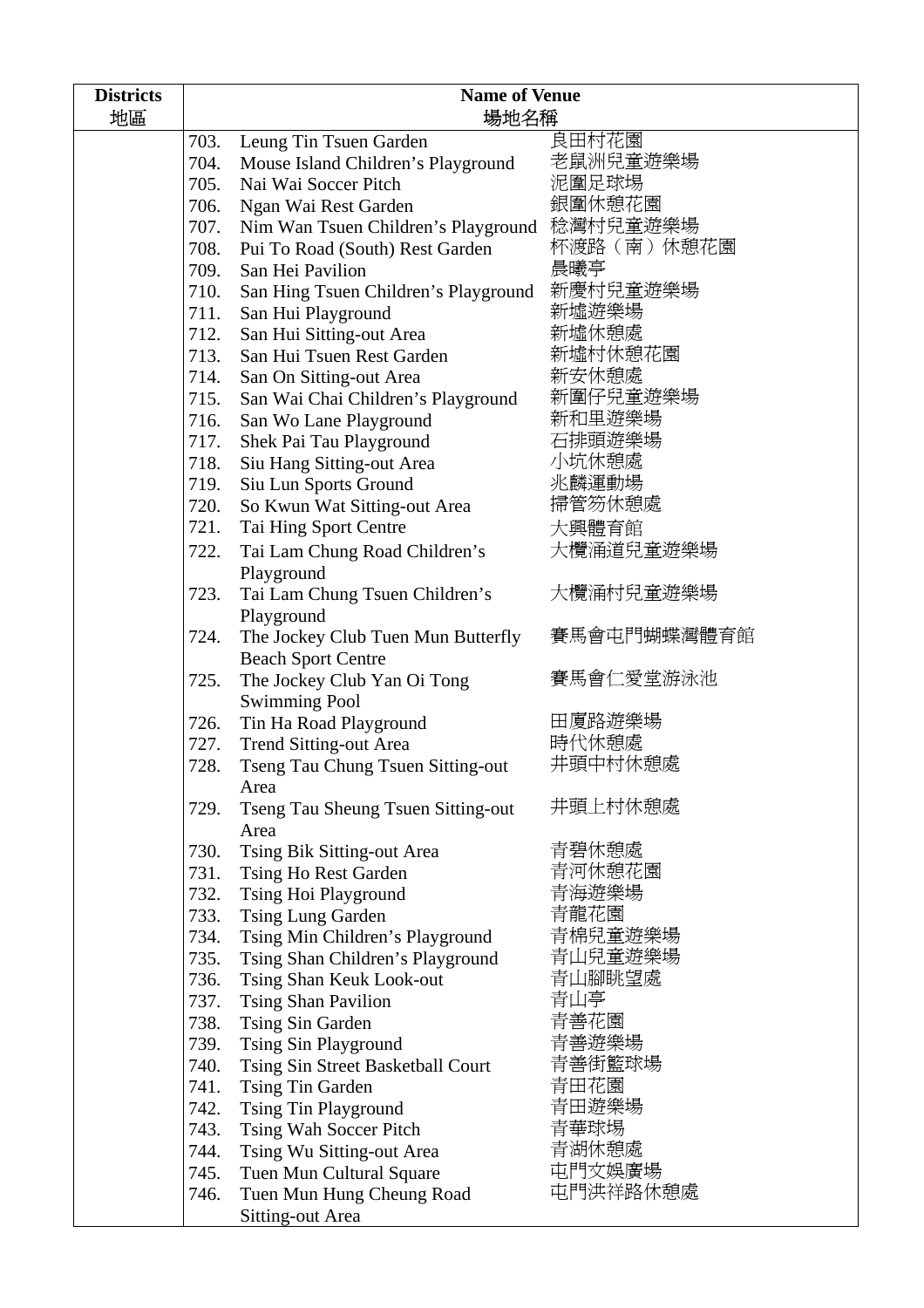| <b>Districts</b> | <b>Name of Venue</b> |                                             |          |  |
|------------------|----------------------|---------------------------------------------|----------|--|
| 地區               |                      | 場地名稱                                        |          |  |
|                  | 747.                 | Tuen Mun Park                               | 屯門公園     |  |
|                  | 748.                 | Tuen Mun Promenade                          | 屯門海濱花園   |  |
|                  | 749.                 | Tuen Mun Riverside Park                     | 屯門河畔公園   |  |
|                  | 750.                 | Tuen Mun Swimming Pool                      | 屯門游泳池    |  |
|                  | 751.                 | Tuen Mun Swimming Pool Squash Room 屯門游泳池壁球場 |          |  |
|                  | 752.                 | Tuen Mun Tang Shiu Kin Sports               | 屯門鄧肇堅運動場 |  |
|                  |                      | Ground                                      |          |  |
|                  | 753.                 | Tuen Mun Tsing Yeung Rest Garden            | 屯門青洋休憩花園 |  |
|                  | 754.                 | Wah Fat Playground                          | 華發遊樂場    |  |
|                  | 755.                 | Wu King Road Garden                         | 湖景路花園    |  |
|                  | 756.                 | Wu Shan Bowling Green                       | 湖山草地滾球場  |  |
|                  | 757.                 | Wu Shan Garden                              | 湖山花園     |  |
|                  | 758.                 | Wu Shan Recreation Playground               | 湖山遊樂場    |  |
|                  | 759.                 | Wu Shan Riverside Park                      | 湖山河畔公園   |  |
|                  | 760.                 | <b>Wu Shan Tennis Courts</b>                | 湖山網球場    |  |
|                  | 761.                 | Yan Oi Town Square                          | 二愛廣場     |  |
|                  | 762.                 | Yau Oi Sitting-out Area                     | 友愛休憩處    |  |
|                  | 763.                 | Yau Oi Sport Centre                         | 友愛體育館    |  |
|                  | 764.                 | Yeung King Playground                       | 楊景遊樂場    |  |
|                  | 765.                 | Yeung Siu Hang Garden                       | 楊小坑錦簇花園  |  |
|                  |                      |                                             |          |  |
| <b>YL</b>        | 766.                 | Cheung Po Tsuen Playground                  | 長埔村遊樂場   |  |
| 元朗區              | 767.                 | <b>Chuk Hang Playground</b>                 | 竹坑遊樂場    |  |
|                  | 768.                 | Chun Yin Square Playground                  | 俊賢坊遊樂場   |  |
|                  | 769.                 | Chung Sing Path Playground                  | 鐘聲徑遊樂場   |  |
|                  | 770.                 | Fui Sha Wai Playground                      | 灰沙圍遊樂場   |  |
|                  | 771.                 | Fung Cheung Road Garden                     | 鳳翔路花園    |  |
|                  | 772.                 | Fung Heung Street Sitting-out Area          | 鳳香街休憩處   |  |
|                  | 773.                 | Fung Kam Street Sports Centre               | 鳳琴街體育館   |  |
|                  | 774.                 | Fung Kwan Street Garden                     | 鳳群街花園    |  |
|                  | 775.                 | Fung Yau Street North Sitting-out Area      | 鳳攸北街休憩處  |  |
|                  | 776.                 | Ha Wan Tsuen Basketball Court               | 下灣村籃球場   |  |
|                  | 777.                 | Ha Wan Tsuen Garden                         | 下灣村花園    |  |
|                  | 778.                 | Hang Hau Tsuen Sitting-out Area             | 坑口村休憩處   |  |
|                  | 779.                 | Hang Mei Tsuen Sitting-out Area             | 坑尾村休憩處   |  |
|                  | 780.                 | Hang Tau Tsuen Playground                   | 坑頭村遊樂場   |  |
|                  | 781.                 | Ho Pui Tsuen Playground                     | 河背村遊樂場   |  |
|                  | 782.                 | Hung Uk Tsuen Playground                    | 洪屋村遊樂場   |  |
|                  | 783.                 | Kam Sheung Road Sitting-out Area            | 錦上路休憩處   |  |
|                  | 784.                 | Kam Tin Market Playground                   | 錦田街市遊樂場  |  |
|                  | 785.                 | Kam Tin Po Tei Playground                   | 錦田波地遊樂場  |  |
|                  | 786.                 | Kam Tin Shi Children's Playground           | 錦田市兒童遊樂場 |  |
|                  | 787.                 | Kat Hing Wai Garden                         | 吉慶圍花園    |  |
|                  | 788.                 | Kat Hing Wai Playground                     | 吉慶圍遊樂場   |  |
|                  | 789.                 | Keung Yip Street Rest Garden                | 強業街休憩花園  |  |
|                  | 790.                 | Kik Yeung Road 5-a-side Football Pitch      | 擊壤路五人足球場 |  |
|                  | 791.                 | Kin Tak Street Playground                   | 建德街遊樂場   |  |
|                  | 792.                 | Kin Yip Street Playground                   | 建業街遊樂場   |  |
|                  | 793.                 | Lau Fau Shan Playground                     | 流浮山遊樂場   |  |
|                  | 794.                 | <b>Locwood Garden</b>                       | 樂湖花園     |  |
|                  | 795.                 | Lok Ma Chau Garden                          | 落馬洲花園    |  |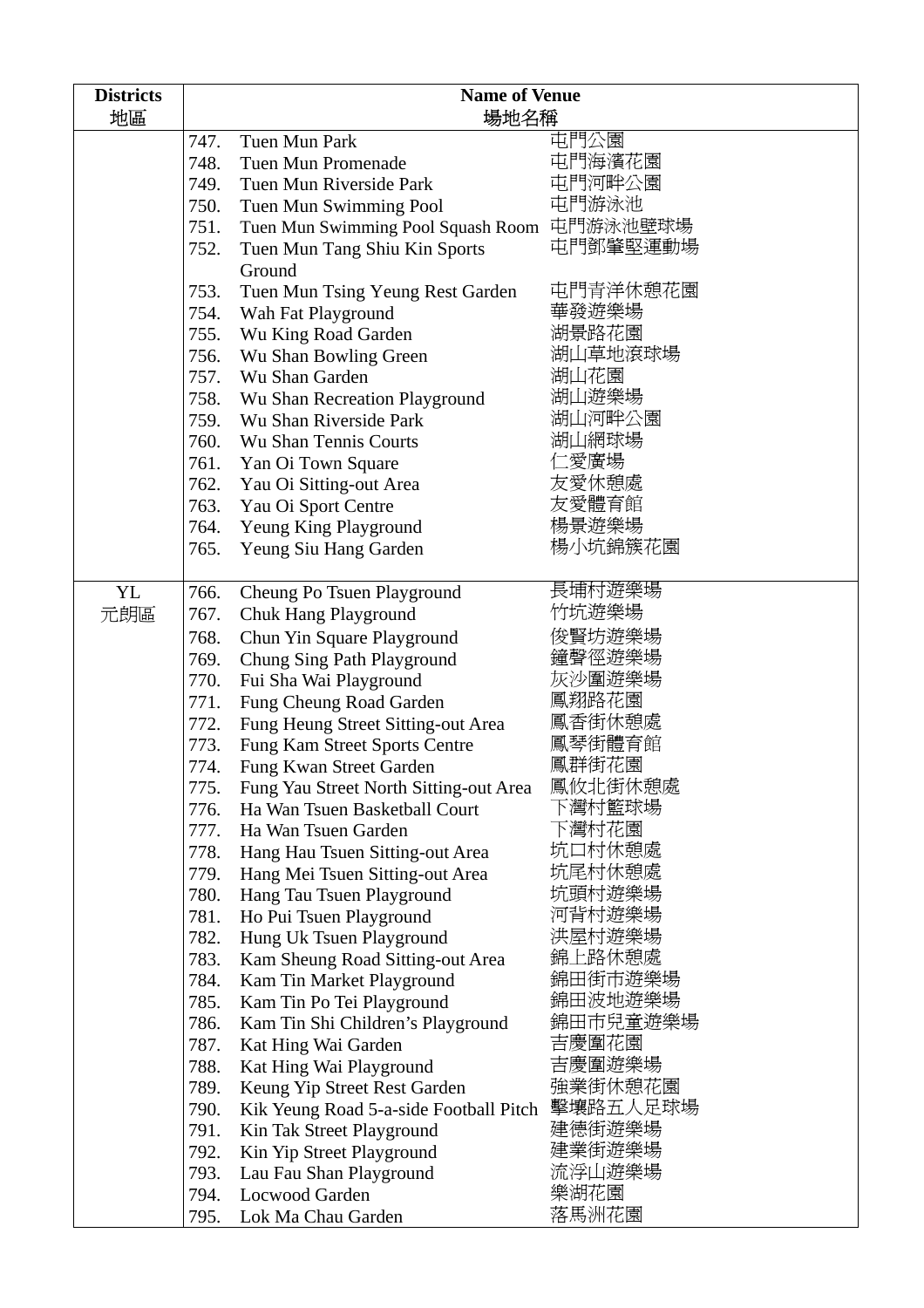| <b>Districts</b><br>地區 | <b>Name of Venue</b><br>場地名稱 |                                        |                     |
|------------------------|------------------------------|----------------------------------------|---------------------|
|                        | 796.                         | Long Ping Sports Centre                | 朗屏體育館               |
|                        | 797.                         | Ma On Kong Garden                      | 馬鞍崗花園               |
|                        | 798.                         | Ma Tin Road 5-a-side Football Pitch    | 馬田路五人足球場            |
|                        | 799.                         | Mong Tseng Wai Basketball Court        | 輞井圍籃球場              |
|                        | 800.                         | On Hing Playground                     | 安興遊樂場               |
|                        | 801.                         | Pat Heung Temple Sitting-out Area      | 八鄉廟休憩處              |
|                        | 802.                         | Pau Cheung Square Playground           | 炮仗坊遊樂場              |
|                        | 803.                         | Ping Ha Road Garden                    | 屏厦路花園               |
|                        | 804.                         | Ping Park Lane Park                    | 屏柏里公園               |
|                        | 805.                         | Ping Shan Lane Garden                  | 屏山里花園               |
|                        | 806.                         | Ping Wui Street Rest Garden            | 屏會街休憩花園             |
|                        | 807.                         | Po Yip Street Sitting-out Area         | 寶業街休憩處              |
|                        | 808.                         | Sai Ching Street Children's Playground | 西菁街兒童遊樂場            |
|                        | 809.                         | Sai Ching Street Tennis Courts         | 西菁街網球場              |
|                        | 810.                         | San Sang Tsuen Sitting-out Area        | 新生村休憩處              |
|                        | 811.                         | Shan Pui Chung Hau Sitting-out Area    | 山貝涌口休憩處             |
|                        | 812.                         | Shek Po Tsuen Playground               | 石埗村遊樂場              |
|                        | 813.                         | Sheung Pak Nai Playground              | 上白泥遊樂場              |
|                        | 814.                         | <b>Sheung Tsuen Park</b>               | 上村公園                |
|                        | 815.                         | <b>Sheung Tsuen Sitting-out Area</b>   | 上村休憩處               |
|                        | 816.                         | Shui Che Kwun Street Playground        | 水車館街遊樂場             |
|                        | 817.                         | Shui Mei Village Playground            | 水尾村遊樂場              |
|                        | 818.                         | Shui Mun Tau Rest Garden               | 水門頭休憩花園             |
|                        | 819.                         | Shui Pin Tsuen Playground              | 水邊村遊樂場              |
|                        | 820.                         | Shui Wu Garden                         | 瑞湖花園                |
|                        | 821.                         | Sik Kong Tsuen Playground              | 錫降村遊樂場              |
|                        | 822.                         | Sir Denys Roberts Sqaush Courts        | 羅弼時爵士壁球場            |
|                        | 823.                         | Tai Kei Ling Sitting-out Area          | 大旗嶺休憩處              |
|                        | 824.                         | Tai Kiu Market Squash Courts           | 大橋街市壁球場             |
|                        | 825.                         | Tai Pei Tau Rest Garden                | 大陂頭休憩花園             |
|                        | 826.                         | Tai Sang Wai Playground                | 大生圍遊樂場              |
|                        | 827.                         | Tak Yip Street Playground              | 德業街遊樂場              |
|                        | 828.                         | Tan Kwai Tsuen Road Garden             | 丹桂村路花園              |
|                        | 829.                         | Tin Ho Road Playground                 | 天河路遊樂場              |
|                        | 830.                         | Tin Pak Road Park                      | 天柏路公園               |
|                        | 831.                         | Tin Sau Road Park                      | 天秀路公園               |
|                        | 832.                         | Tin Shui Road Park                     | 天瑞路公園               |
|                        | 833.                         | Tin Shui Wai Park                      | 天水圍公園               |
|                        | 834.                         | Tin Shui Wai Sports Centre             | 天水圍體育館              |
|                        | 835.                         | Tin Shui Wai Sports Ground             | 天水圍運動場              |
|                        | 836.                         | Tin Shui Wai Swimming Pool             | 天水圍遊泳池              |
|                        | 837.                         | Tin Sum Village Playground             | 田心村遊樂場              |
|                        | 838.                         | Tong Yan San Tsuen Garden              | 唐人新村花園              |
|                        | 839.                         | Tong Yan San Tsuen Playground          | 唐人新村遊樂場             |
|                        | 840.                         | Town Park North Children's Playground  | 市鎭公園北兒童遊樂場          |
|                        | 841.                         | Town Park South Playground             | 市鎭公園南遊樂場            |
|                        | 842.                         | Tsing Lung Tsuen Playground            | 青龍村遊樂場              |
|                        | 843.                         | Tung Chan Wai Children's Playground    | 東鎭圍兒童遊樂場            |
|                        | 844.                         | Tung Tai Street Rest Garden            | 東堤街休憩花園<br>東頭工業區遊樂場 |
|                        | 845.                         | Tung Tau Industrial Area Playground    | 東頭圍兒童遊樂場            |
|                        | 846.                         | Tung Tau Wai Children's Playground     |                     |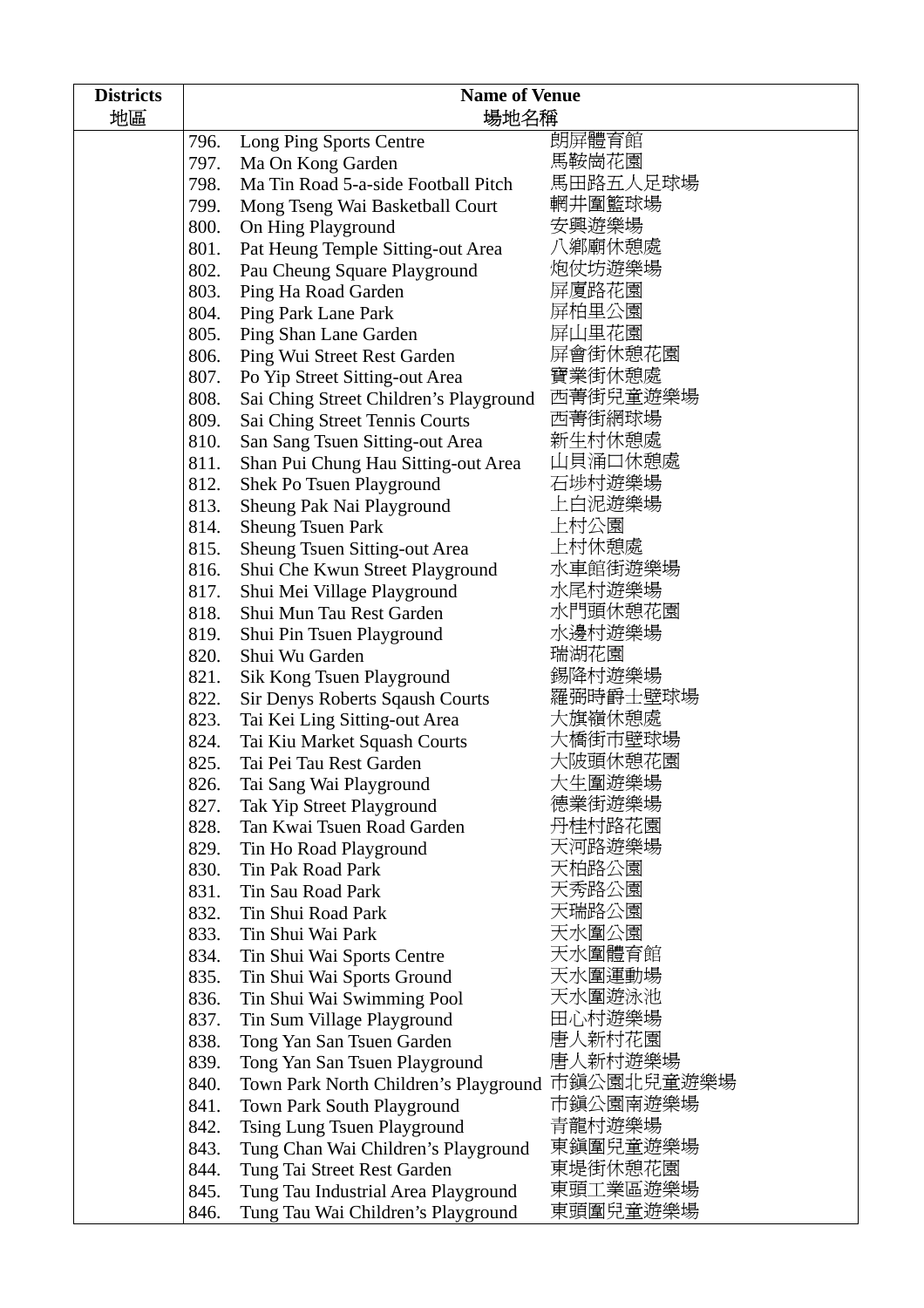| <b>Districts</b>                     | <b>Name of Venue</b>                          |                                                                        |                          |  |
|--------------------------------------|-----------------------------------------------|------------------------------------------------------------------------|--------------------------|--|
| 地區                                   | 場地名稱                                          |                                                                        |                          |  |
|                                      | 847.                                          | Wah Shing Tsuen Children's Playground 華盛村兒童遊樂場                         |                          |  |
|                                      | 848.                                          | Wang Toi Shan Playground                                               | 橫台山遊樂場                   |  |
|                                      | 849.                                          | Wang Yip Street South Rest Garden                                      | 宏業南街休憩花園                 |  |
|                                      | 850.                                          | Wing Hing Wai Sitting-out Area                                         | 永慶圍休憩處                   |  |
|                                      | 851.                                          | Wing Ping Tsuen Sitting-out Area                                       | 永平村休憩處                   |  |
|                                      | 852.                                          | Yeung Uk Tsuen Garden                                                  | 楊屋村花園                    |  |
|                                      | 853.                                          | Yuen Kong Tsuen Playground                                             | 元崗村遊樂場<br>元朗兒童遊樂場        |  |
|                                      | 854.<br>855.                                  | Yuen Long Children's Playground<br>Yuen Long Jockey Club Squash Courts | 元朗賽馬會壁球中心                |  |
|                                      | 856.                                          | Yuen Long Jockey Club Town Square                                      | 元朗賽馬會廣場                  |  |
|                                      | 857.                                          | Yuen Long Main Road Rest Garden                                        | 元朗大馬路休憩花園                |  |
|                                      | 858.                                          | Yuen Long Park                                                         | 元朗公園                     |  |
|                                      | 859.                                          | Yuen Long Stadium                                                      | 元朗大球場                    |  |
|                                      | 860.                                          | Yuen Long Swimming Pool                                                | 元朗游泳池                    |  |
|                                      | 861.                                          | Yuen Long Western Roundabout                                           | 元朗西迴旋處小園地                |  |
|                                      |                                               | <b>Amenity Plot</b>                                                    |                          |  |
|                                      |                                               |                                                                        |                          |  |
| TW                                   | 862.                                          | Chai Wan Kok Playground                                                | 柴灣角遊樂場                   |  |
| 荃灣區                                  | 863.                                          | Circle Park                                                            | 圓環公園                     |  |
|                                      | 864.                                          | Hoi On Road Playground                                                 | 海安路遊樂場                   |  |
|                                      | 865.                                          | Jockey Club Tak Wah Park                                               | 賽馬會德華公園                  |  |
| 866.<br>Kam Mun Hau Garden (Phase I) |                                               |                                                                        | 金門口花園(第一期)<br>金門口花園(第二期) |  |
|                                      | 867.<br>Kam Mun Hau Garden (Phase II)         |                                                                        |                          |  |
|                                      | 868.                                          | Kwok Shui Road Park                                                    | 國瑞路公園                    |  |
|                                      | 869.                                          | Ma Wan Tung Wan Beach                                                  | 馬灣東灣泳灘                   |  |
|                                      | 870.                                          | Miu Kwong Street Sitting-out Area                                      | 廟崗街休憩處                   |  |
|                                      | 871.                                          | Pak Lam Road Garden                                                    | 珀林路花園                    |  |
|                                      | 872.                                          | Sai Lau Kok Garden                                                     | 西樓角花園                    |  |
|                                      | 873.                                          | Sam Pei Square Playground                                              | 三陂坊遊樂場                   |  |
|                                      | 874.                                          | Sam Tung Uk Garden                                                     | 三棟屋花園                    |  |
|                                      | 875.                                          | Sha Tsui Road Playground                                               | 沙咀道遊樂場                   |  |
|                                      | 876.                                          | Shek Pik Resettler's Playground                                        | 石壁遷置村遊樂場                 |  |
|                                      | 877.                                          | <b>Shing Mun Valley Park</b>                                           | 城門谷公園                    |  |
|                                      | 878.<br><b>Shing Mun Valley Sports Ground</b> |                                                                        | 城門谷運動場                   |  |
|                                      | 879.                                          | Shing Mun Valley Swimming Pool                                         | 城門谷游泳池                   |  |
|                                      | 880.                                          | Tai Ho Road Sitting-out Area No. 1                                     | 大河道一號休憩處                 |  |
|                                      | 881.                                          | Tai Ho Road Sitting-out Area No. 2                                     | 大河道二號休憩處                 |  |
|                                      | 882.                                          | Tai Ho Road Sitting-out Area No. 3                                     | 大河道三號休憩處                 |  |
|                                      | 883.                                          | Tai Pei Square Playground                                              | 大陂坊遊樂場                   |  |
|                                      | 884.                                          | Tsuen King Circuit Children's                                          | 荃景圍兒童遊樂場                 |  |
|                                      |                                               | Playground                                                             |                          |  |
|                                      | 885.                                          | Tsuen King Circuit Playground                                          | 荃景圍遊樂場                   |  |
|                                      | 886.                                          | <b>Tsuen King Circuit Sports Centre</b>                                | 荃景圍體育館                   |  |
|                                      | 887.                                          | Tsuen King Circuit Wu Chung                                            | 荃景圍胡忠游泳池                 |  |
|                                      |                                               | <b>Swimming Pool</b>                                                   |                          |  |
|                                      | 888.                                          | Tsuen Kwai Street Sitting-out Area                                     | 荃貴街休憩處                   |  |
|                                      | 889.                                          | Tsuen Wan Park                                                         | 荃灣公園                     |  |
|                                      | 890.                                          | Tsuen Wan Riviera Park                                                 | 荃灣海濱公園                   |  |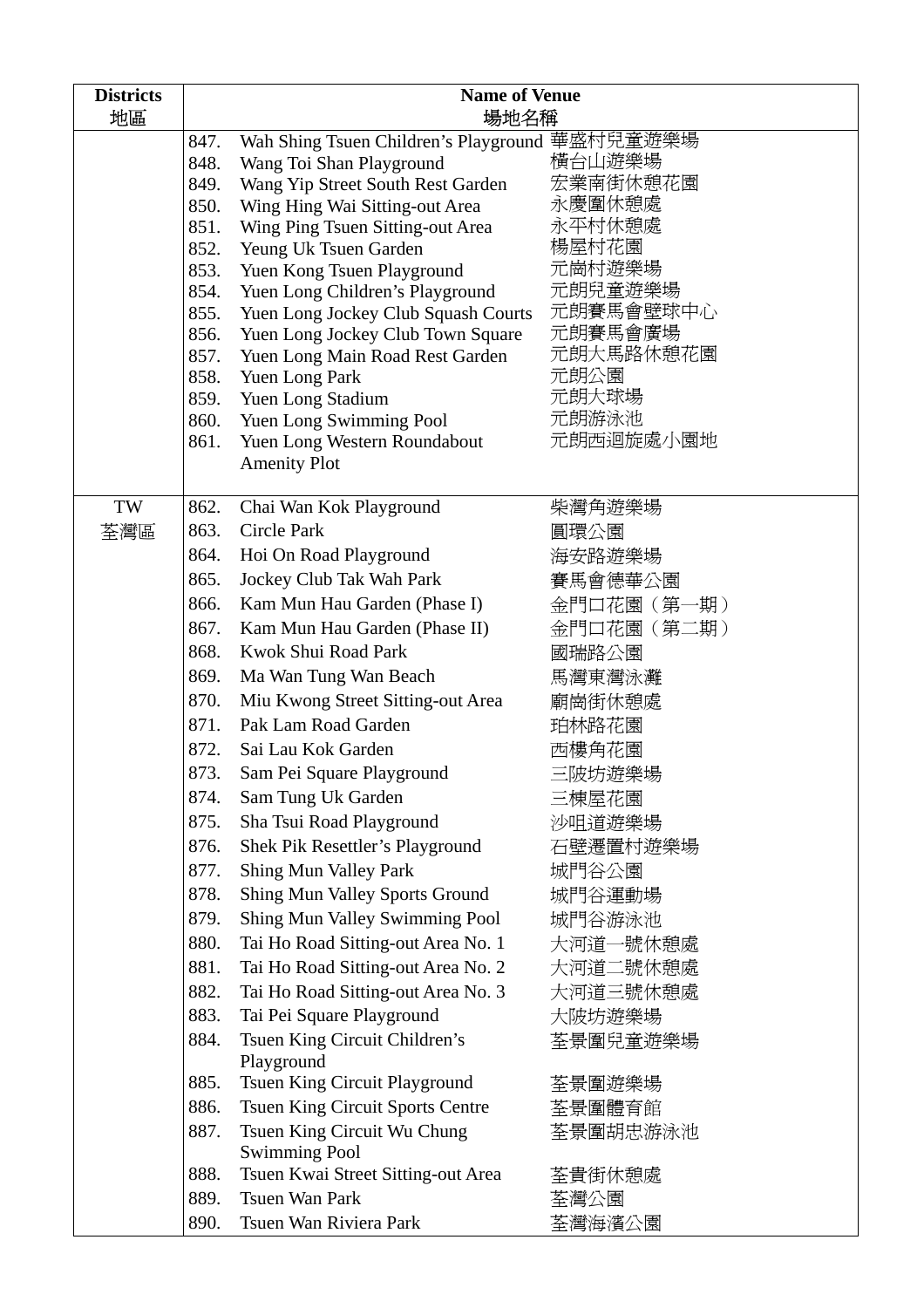| <b>Districts</b>                  | <b>Name of Venue</b>               |                                                         |           |
|-----------------------------------|------------------------------------|---------------------------------------------------------|-----------|
| 地區                                |                                    | 場地名稱                                                    |           |
|                                   | 891.                               | Tsuen Wan West Sports Centre                            | 荃灣西約體育館   |
|                                   | 892.                               | <b>Tsuen Wing Street Playground</b>                     | 荃榮街遊樂場    |
|                                   | 893.                               | Wai Tsuen Road Garden                                   | 蕙荃路花園     |
|                                   | 894.                               | Wai Tsuen Road Rest Garden                              | 蕙荃路休憩花園   |
|                                   | 895.                               | Wai Tsuen Sports Centre                                 | 蕙荃體育館     |
|                                   | 896.                               | <b>Yeung Uk Road Sports Centre</b>                      | 楊屋道體育館    |
|                                   | 897.                               | Yi Pei Square Playground                                | 二陂坊遊樂場    |
| <b>KwT</b>                        | 898.                               | Castle Peak Road Garden (6 M.S.)                        | 青山公路六咪花園  |
| 葵青區                               | 899.                               | Central Kwai Chung Park                                 | 中葵涌公園     |
|                                   | 900.                               | Cheung Fai Road Promenade                               | 長輝路海濱花園   |
|                                   | 901.                               | <b>Cheung Fat Sports Centre</b>                         | 長發體育館     |
|                                   | 902.                               | <b>Cheung Tat Road Sitting-out Area</b>                 | 長達路休憩處    |
|                                   | 903.                               | Cheung Wan Street Rest Garden                           | 長環街休憩花園   |
|                                   | 904.                               | Chung Mei Road Temporary Playground 涌美路臨時遊樂場            |           |
|                                   | 905.                               | Fung Shue Wo Resite Village Basketball 楓樹窩村籃球場<br>Court |           |
|                                   | 906.                               | Fung Shue Wo Sports Centre                              | 楓樹窩體育館    |
|                                   | 907.                               | Hang Ping Street Playground                             | 坑坪街遊樂場    |
|                                   | 908.                               | Hing Fong Road Garden                                   | 興芳路花園     |
| 909.<br>Hing Fong Road Playground |                                    |                                                         | 興芳路遊樂場    |
|                                   | 910.<br>Hing Shing Road Playground |                                                         | 興盛路遊樂場    |
|                                   | 911.                               | Jockey Club Hing Shing Road<br>Playground               | 賽馬會興盛路遊樂場 |
|                                   | 912.                               | Jockey Club Kwai Shing Circuit<br>Sitting-out Area      | 賽馬會葵盛圍休憩處 |
|                                   | 913.                               | Kau Wah Keng Village Playground                         | 九華徑村遊樂場   |
|                                   | 914.                               | Kwai Chung Castle Peak Road<br>Sitting-out Area         | 葵涌青山公路休憩處 |
|                                   | 915.                               | Kwai Chung Sports Ground                                | 葵涌運動場     |
|                                   | 916.                               | Kwai Hei Street Sitting-out Area                        | 葵喜街休憩處    |
|                                   | 917.                               | Kwai Hing Rest Garden                                   | 葵興休憩花園    |
|                                   | 918.                               | Kwai Shing Circuit Garden                               | 葵盛圍花園     |
|                                   | 919.                               | Kwai Shing Circuit Playground                           | 葵盛圍遊樂場    |
|                                   | 920.                               | Kwai Shing Playground                                   | 葵盛遊樂場     |
| 921.                              |                                    | Kwai Shun Street Playground                             | 葵順街遊樂場    |
|                                   | 922.                               | Kwai Tak Street Rest Garden                             | 葵德街休憩花園   |
|                                   | 923.                               | Kwai Yi Road Playground                                 | 葵義路遊樂場    |
|                                   | 924.                               | Kwong Fai Circuit Playground                            | 光輝圍遊樂場    |
|                                   | 925.                               | Lai King Hill Road Playground                           | 荔景山路遊樂場   |
|                                   | 926.                               | Lai King Soccer Pitch                                   | 荔景足球場     |
|                                   | 927.                               | Lai King Sports Centre                                  | 荔景體育館     |
|                                   | 928.                               | Mei King Playground                                     | 美景遊樂場     |
|                                   | 929.                               | Nga Ying Chau Garden                                    | 牙鷹洲花園     |
|                                   | 930.                               | North Kwai Chung Tang Shiu Kin                          | 北葵涌鄧肇堅體育館 |
|                                   |                                    | <b>Sports Centre</b>                                    |           |
|                                   | 931.                               | On Chit Street Playground                               | 安捷街遊樂場    |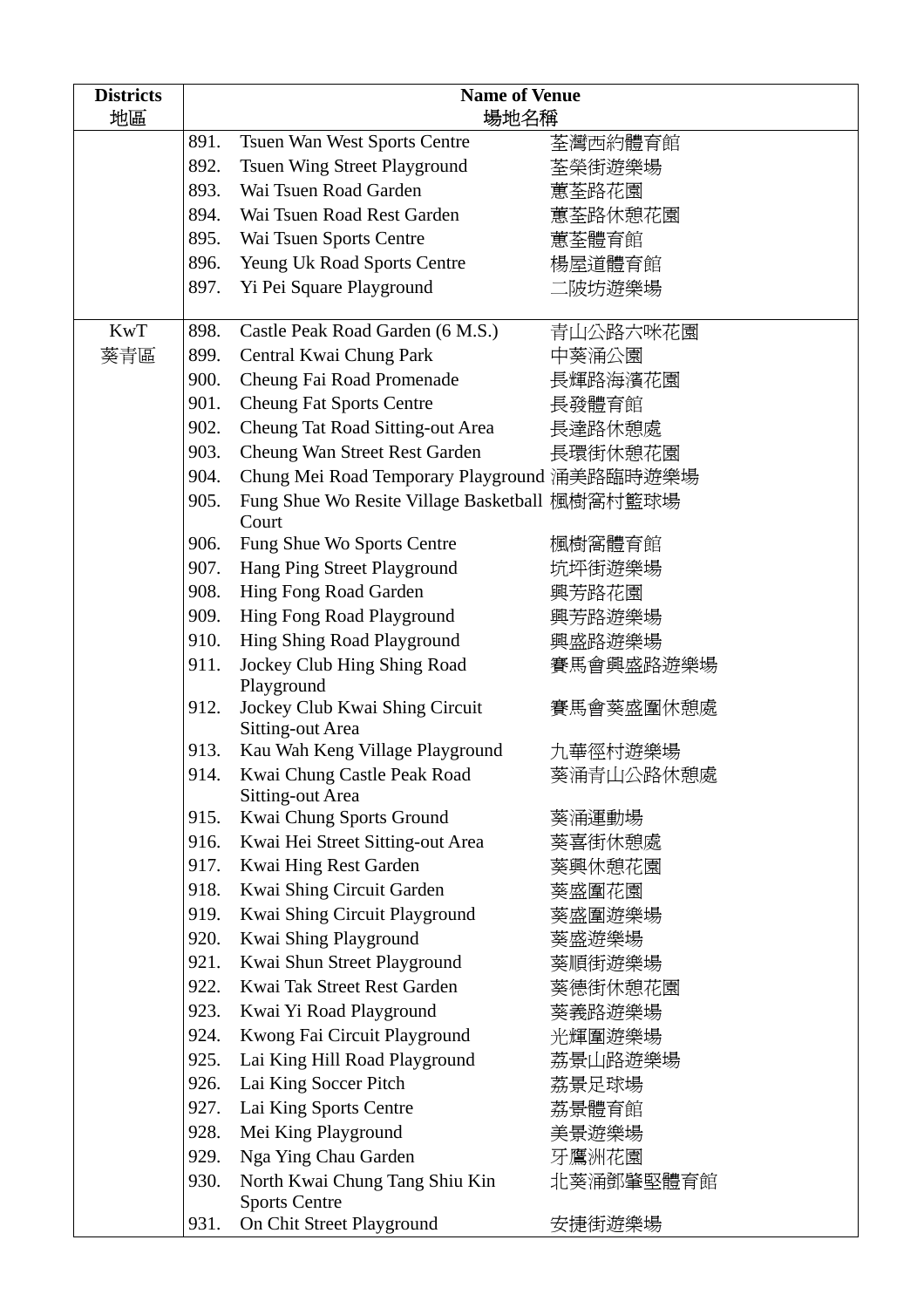| <b>Districts</b><br>地區              | <b>Name of Venue</b><br>場地名稱         |                                       |           |
|-------------------------------------|--------------------------------------|---------------------------------------|-----------|
|                                     | 932.                                 | On Chit Street Soccer Pitch           | 安捷街足球場    |
|                                     | 933.                                 | Osman Ramju Sadick Memorial Sports    | 林士德體育館    |
|                                     |                                      | Centre                                |           |
|                                     | 934.                                 | Shek Lei Adventure Playground         | 石籬探奇遊樂場   |
|                                     | 935.                                 | Shek Lei Street Sitting-out Area      | 石梨街休憩處    |
|                                     | 936.                                 | <b>Shek Lei Street Tennis Courts</b>  | 石梨街網球場    |
|                                     | 937.                                 | Shek Pui Street Garden                | 石貝街花園     |
|                                     | 938.                                 | <b>Shek Yam Road Rest Garden</b>      | 石蔭路休憩花園   |
|                                     | 939.                                 | Shek Yam Road Rest Garden No. 2       | 石蔭路第二休憩花園 |
|                                     | 940.                                 | Shek Yam Road Rest Garden No. 3       | 石蔭路第三休憩花園 |
|                                     | 941.                                 | Shek Yam Road Rest Garden No. 4       | 石蔭路第四休憩花園 |
|                                     | 942.                                 | Sheung Ko Tan Street Sitting-out Area | 上高灘街休憩處   |
|                                     | 943.                                 | <b>Shing Fong Street Rest Garden</b>  | 盛芳街休憩花園   |
|                                     | 944.                                 | Tai Lin Pai Road Playground           | 大連排道遊樂場   |
|                                     | 945.                                 | Tai Loong Street Playground           | 大隴街遊樂場    |
|                                     | 946.                                 | Tai Loong Street Rest Garden          | 大隴街休憩花園   |
|                                     | 947.                                 | Tai Loong Street Sitting-out Area     | 大隴街休憩處    |
|                                     | 948.                                 | Tai Wo Hau Road Playground            | 大窩口道遊樂場   |
|                                     | 949.                                 | Tai Wo Hau Road South Playground      | 大窩口道南遊樂場  |
|                                     | 950.                                 | Tai Wo Hau Sports Centre              | 大窩口體育館    |
|                                     | 951.                                 | Tai Wong Ha Playground                | 大王下遊樂場    |
|                                     | 952.                                 | Tsing King Road Garden                | 青敬路花園     |
|                                     | 953.                                 | Tsing Wah Garden                      | 青華花園      |
|                                     | 954.                                 | Tsing Wah Playground                  | 青華遊樂場     |
|                                     | 955.                                 | Tsing Yi Four Village Playground      | 青衣四村遊樂場   |
|                                     | 956.                                 | Tsing Yi Park                         | 青衣公園      |
|                                     | 957.                                 | Tsing Yi Promenade                    | 青衣海濱公園    |
|                                     | 958.                                 | Tsing Yi Sports Centre                | 青衣體育館     |
|                                     | 959.                                 | Tsing Yi Sports Ground                | 青衣運動場     |
|                                     | 960.                                 | Tsing Yi Swimming Pool                | 青衣游泳池     |
|                                     | 961.                                 | Wing Kei Road 5-a-side Soccer Pitch   | 永基路五人足球場  |
|                                     | 962.<br>Wo Yi Hop Road Sports Ground |                                       | 和宜合道運動場   |
| Yip Shing Street Playground<br>963. |                                      |                                       | 業成街遊樂場    |
| $\mathbf N$                         | 964.                                 | Ap Chau Sitting-out Area              | 鴨洲休憩處     |
| 北區                                  | 965.                                 | Chi Tong Tsuen Sitting-out Area       | 祠堂村休憩處    |
|                                     | 966.                                 | Chow Tin Tsuen Children's Playground  | 週田村兒童遊樂場  |
|                                     | 967.                                 | Fan Leng Lau Garden                   | 粉嶺樓花園     |
|                                     | 968.                                 | Fan Leng Lau Road Playground          | 粉嶺樓路遊樂場   |
|                                     | 969.                                 | Fan Ling Wai Playground               | 粉嶺圍遊樂場    |
|                                     | 970.                                 | Fanling Hong Lok Park                 | 粉嶺康樂公園    |
|                                     | 971.                                 | Fanling New Town Squash Court         | 粉嶺新城市壁球場  |
|                                     | 972.                                 | <b>Fanling Recreation Ground</b>      | 粉嶺遊樂場     |
|                                     | 973.                                 | <b>Fanling Station Playground</b>     | 粉嶺火車站遊樂場  |
|                                     | 974.                                 | Fanling Station Sitting-out Area      | 粉嶺火車站休憩處  |
|                                     | 975.                                 | <b>Fanling Swimming Pool</b>          | 粉嶺游泳池     |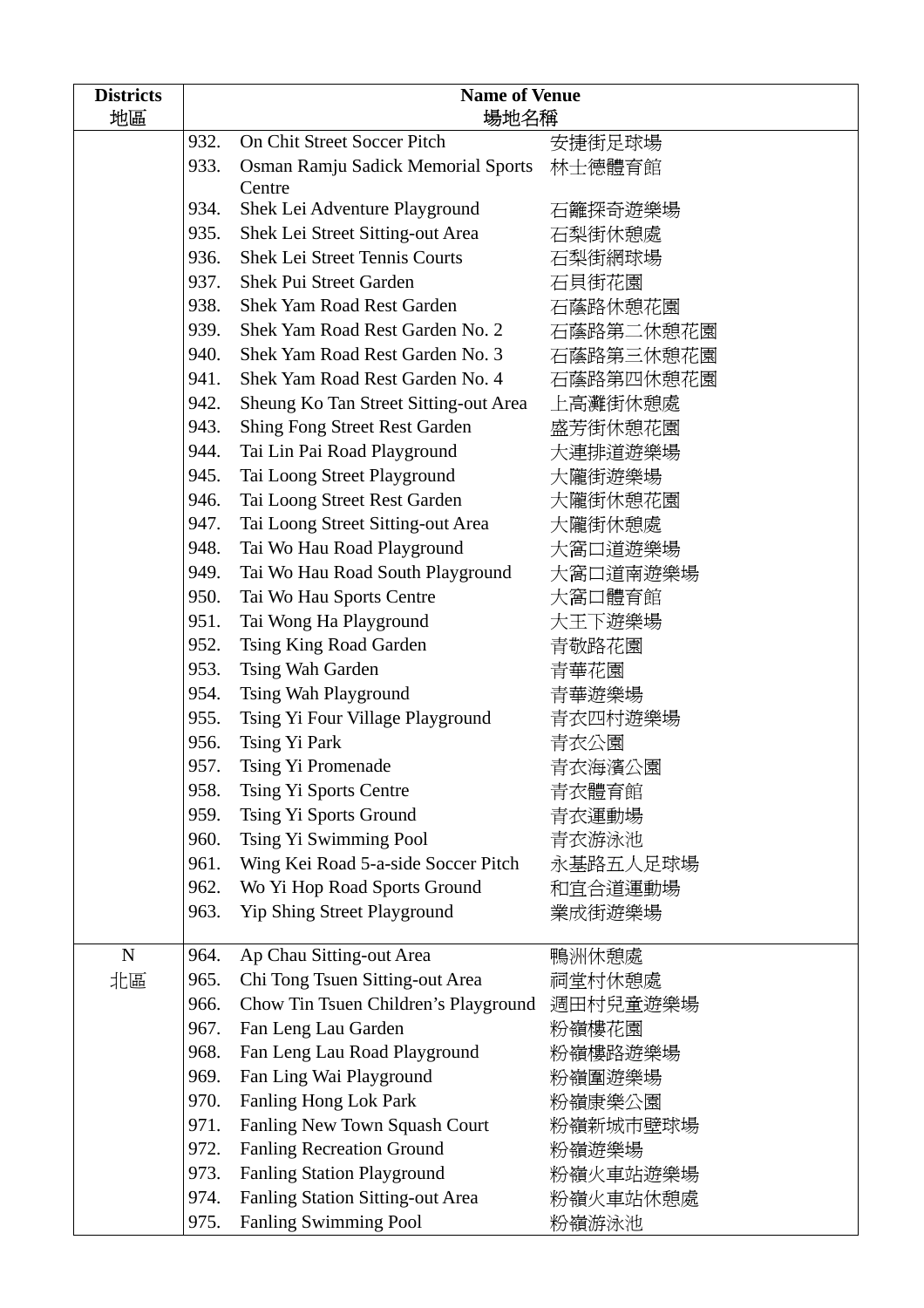| <b>Districts</b>                          | <b>Name of Venue</b>        |                                                 |             |  |
|-------------------------------------------|-----------------------------|-------------------------------------------------|-------------|--|
| 地區                                        | 場地名稱                        |                                                 |             |  |
|                                           | 976.                        | Fanling Temporary Tennis Court                  | 粉嶺臨時網球場     |  |
|                                           | 977.                        | Fung Nam Road Garden                            | 鳳南路花園       |  |
|                                           | 978.                        | Fung Wong Wu Playground                         | 鳳凰湖遊樂場      |  |
|                                           | 979.                        | Ha Tam Shui Hang Sitting-out Area               | 下擔水坑休憩處     |  |
|                                           | 980.                        | Ho Sheung Heung Playground                      | 河上鄉遊樂場      |  |
|                                           | 981.                        | Hung Leng Children's Playground                 | 孔嶺兒童遊樂場     |  |
|                                           | 982.<br>Kai Leng Playground |                                                 | 雞嶺遊樂場       |  |
|                                           | 983.                        | Kam Tsin Village Children's Playground 金錢村兒童遊樂場 |             |  |
|                                           | 984.                        | Kan Tau Wai Playground                          | 簡頭圍遊樂場      |  |
|                                           | 985.                        | Kat O Playground                                | 吉澳遊樂場       |  |
|                                           | 986.                        | Kwan Tei Children's Playground                  | 軍地兒童遊樂場     |  |
|                                           | 987.                        | Kwan Tei Sitting-out Area                       | 軍地休憩處       |  |
|                                           | 988.                        | Kwu Tung Grass Soccer Pitch                     | 古洞草地足球場     |  |
|                                           | 989.                        | Kwu Tung Playground                             | 古洞遊樂場       |  |
|                                           | 990.                        | Lei Uk Tsuen Children's Playground              | 李屋村兒童遊樂場    |  |
|                                           | 991.                        | Leng Pei Playground                             | 嶺皮遊樂場       |  |
|                                           | 992.                        | Lin Ma Hang Playground                          | 蓮麻坑遊樂場      |  |
|                                           | 993.                        | Liu Pok Playground                              | 料壆遊樂場       |  |
|                                           | 994.                        | Loi Tung Sitting-out Area                       | 萊洞休憩處       |  |
| Luen Hing Street Sitting-out Area<br>995. |                             |                                                 | 聯興街休憩處      |  |
| 996.                                      |                             | Luen Wo Hui Children's Playground               | 聯和墟兒童遊樂場    |  |
|                                           | 997.                        | Luen Wo Hui Playground                          | 聯和墟遊樂場      |  |
|                                           | 998.                        | Luen Wo Hui Sports Centre                       | 聯和墟體育館      |  |
|                                           | 999.                        | Luk Keng Sitting-out Area                       | 鹿頸休憩處       |  |
|                                           |                             | 1000. Luk Keng Village Playground               | 鹿頸村遊樂場      |  |
|                                           |                             | 1001. Lung Fung Sitting-out Area                | 龍豐休憩處       |  |
|                                           |                             | 1002. Lung Sum Avenue Sports Centre             | 龍琛路體育館      |  |
|                                           |                             | 1003. Lung Yeuk Tau San Wai Children's          | 龍躍頭新圍兒童遊樂場  |  |
|                                           |                             | Playground                                      |             |  |
|                                           |                             | 1004. Ma Mei Ha Playground                      | 馬尾下遊樂場      |  |
|                                           |                             | 1005. Ma Tseuk Leng Children's Playground       | 麻雀嶺兒童遊樂場    |  |
|                                           |                             | 1006. Ma Wat Wai Children's Playground          | 麻笏圍兒童遊樂場    |  |
|                                           |                             | 1007. Man Kok Village Garden                    | 文閣村花園       |  |
|                                           |                             | 1008. Man Uk Bin Children's Playground          | 萬屋邊兒童遊樂場    |  |
|                                           |                             | 1009. Nam Chung Children's Playground           | 南涌兒童遊樂場     |  |
|                                           |                             | 1010. Nga Yiu Village Children's Playground     | 瓦窰村兒童遊樂場    |  |
|                                           |                             | 1011. North District Park                       | 北區公園        |  |
|                                           |                             | 1012. North District Sports Ground              | 北區運動場       |  |
|                                           |                             | 1013. On Kwok Villa Sitting-out Area            | 安國邨休憩處      |  |
|                                           |                             | 1014. On Lok Tsuen (No. 1 Sitting-out Area)     | 安樂村休憩處(一號)  |  |
|                                           |                             | 1015. On Lok Tsuen (No. 2 Sitting-out Area)     | 安樂村休憩處 (二號) |  |
|                                           |                             | 1016. On Lok Tsuen (No. 3 Sitting-out Area)     | 安樂村休憩處 (三號) |  |
|                                           |                             | 1017. On Lok Tsuen (No. 4 Sitting-out Area)     | 安樂村休憩處 (四號) |  |
|                                           |                             | 1018. On Lok Tsuen (No. 5 Sitting-out Area)     | 安樂村休憩處(五號)  |  |
|                                           |                             | 1019. On Lok Tsuen Garden                       | 安樂村花園       |  |
|                                           |                             | 1020. On Lok Tsuen Playground                   | 安樂村遊樂場      |  |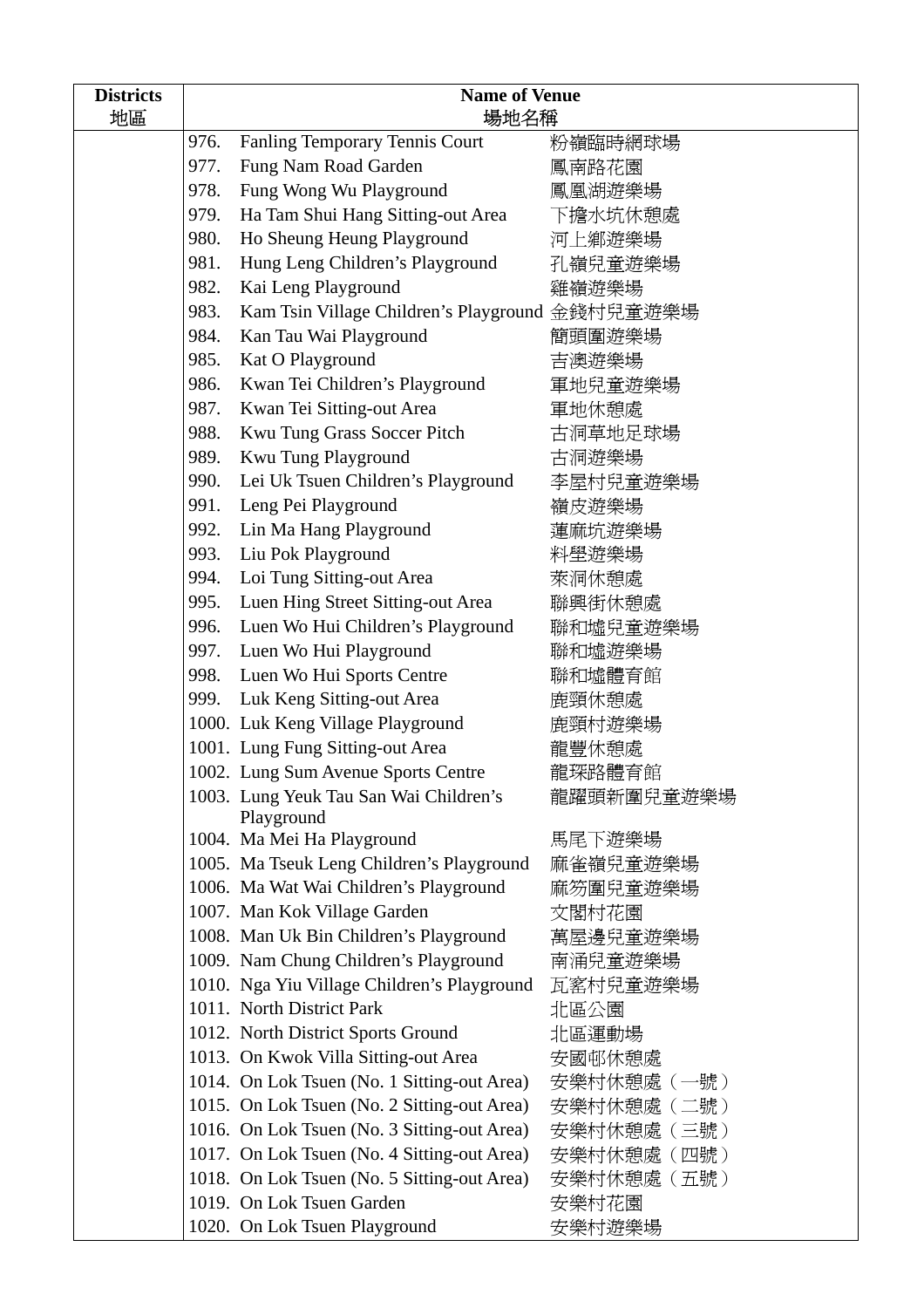| <b>Districts</b> | <b>Name of Venue</b> |                                                             |             |
|------------------|----------------------|-------------------------------------------------------------|-------------|
| 地區               | 場地名稱                 |                                                             |             |
|                  |                      | 1021. Pak Fuk Children's Playground                         | 百福兒童遊樂場     |
|                  |                      | 1022. Pak Fuk Tin Sum Playground                            | 百福田心遊樂場     |
|                  |                      | 1023. Ping Che Children's Playground                        | 坪輋兒童遊樂場     |
|                  |                      | 1024. Ping Che Kat Tin Children's Playground 坪輋隔田兒童遊樂場      |             |
|                  |                      | 1025. Ping Che Mini Soccer Pitch                            | 坪輋小型足球場     |
|                  |                      | 1026. Ping Kong Children's Playground                       | 丙崗兒童遊樂場     |
|                  |                      | 1027. Ping Yeung Village Garden                             | 坪洋村花園       |
|                  |                      | 1028. San Pok Pavilion                                      | 新壆亭         |
|                  |                      | 1029. San Uk Leng Playground                                | 新屋嶺遊樂場      |
|                  |                      | 1030. San Uk Ling Basketball Court                          | 新屋嶺籃球場      |
|                  |                      | 1031. San Uk Tsai Playground                                | 新屋仔遊樂場      |
|                  |                      | 1032. San Uk Tsuen Sitting-out Area                         | 新屋村休憩處      |
|                  |                      | 1033. San Wan Road Garden                                   | 新運路花園       |
|                  |                      | 1034. Sha Ling Playground                                   | 沙嶺遊樂場       |
|                  |                      | 1035. Sha Tau Kok Children's Playground                     | 沙頭角兒童遊樂場    |
|                  |                      | 1036. Sha Tau Kok Promenade Sitting-out<br>Area             | 沙頭角海濱休憩處    |
|                  |                      | 1037. Sha Tau Kok Recreation Ground                         | 沙頭角遊樂場      |
|                  |                      | 1038. Sha Tau Kok Square                                    | 沙頭角廣場       |
|                  |                      | 1039. Shek Wu Hui Complex Podium Garden                     | 石湖墟綜合大樓平台花園 |
|                  |                      | 1040. Shek Wu Hui Jockey Club Playground                    | 石湖墟賽馬會遊樂場   |
|                  |                      | 1041. Shek Wu Hui Playground                                | 石湖墟遊樂場      |
|                  |                      | 1042. Shek Wu Hui Sitting-out Area                          | 石湖墟休憩處      |
|                  |                      | 1043. Sheung Shui Garden No. 1                              | 上水花園第一號     |
|                  |                      | 1044. Sheung Shui Garden No. 2                              | 上水花園第二號     |
|                  |                      | 1045. Sheung Shui Garden No. 3                              | 上水花園第三號     |
|                  |                      | 1046. Sheung Shui Garden No. 4                              | 上水花園第四號     |
|                  |                      | 1047. Sheung Shui Heung Basketball Court                    | 上水鄉籃球場      |
|                  |                      | 1048. Sheung Shui Heung Sitting-out Area No. 上水鄉第一休憩處       |             |
|                  |                      |                                                             |             |
|                  |                      | 1049. Sheung Shui Heung Sitting-out Area No. 上水鄉第二休憩處       |             |
|                  |                      | 1050. Sheung Shui Heung Sitting-out Area No. 上水鄉第三休憩處       |             |
|                  |                      | 1051. Sheung Shui Heung Sitting-out Area No. 上水鄉第四休憩處       |             |
|                  |                      |                                                             |             |
|                  |                      | 1052. Sheung Shui Heung Sitting-out Area No. 上水鄉第五休憩處       |             |
|                  |                      | 1053. Sheung Shui Heung Sitting-out Area No. 上水鄉第六休憩處<br>6  |             |
|                  |                      | 1054. Sheung Shui Heung Sitting-out Area No. 上水鄉第七休憩處       |             |
|                  |                      | 1055. Sheung Shui Heung Sitting-out Area No. 上水鄉第八休憩處       |             |
|                  |                      | 1056. Sheung Shui Heung Sitting-out Area No. 上水鄉第九休憩處       |             |
|                  |                      | 1057. Sheung Shui Heung Sitting-out Area No. 上水鄉第十休憩處<br>10 |             |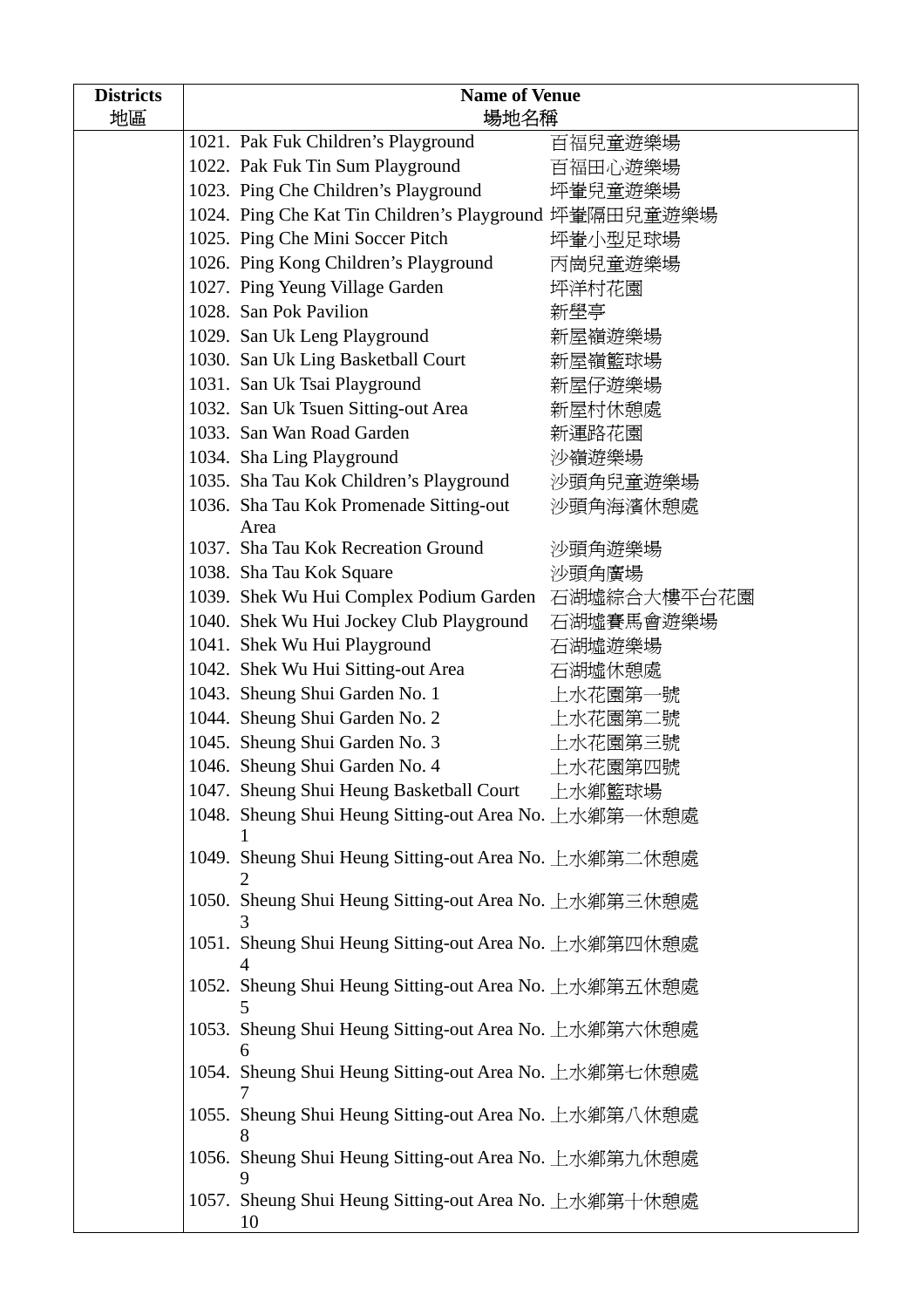| <b>Districts</b> | <b>Name of Venue</b>                                                                   |                                                                          |           |
|------------------|----------------------------------------------------------------------------------------|--------------------------------------------------------------------------|-----------|
| 地區               | 場地名稱                                                                                   |                                                                          |           |
|                  | 1058. Sheung Shui Heung Sitting-out Area No. 上水鄉第十一休憩處                                 |                                                                          |           |
|                  |                                                                                        | 11                                                                       |           |
|                  |                                                                                        | 1059. Sheung Shui Playground                                             | 上水遊樂場     |
|                  |                                                                                        | 1060. Sheung Shui Swimming Pool                                          | 上水游泳池     |
|                  |                                                                                        | 1061. Sheung Wo Hang Children's Playground 上禾坑兒童遊樂場                      |           |
|                  |                                                                                        | 1062. Sing Ping San Tsuen Children's<br>Playground                       | 昇平新村兒童遊樂場 |
|                  |                                                                                        | 1063. Siu Hang Tsuen Sitting-out Area                                    | 小坑村休憩處    |
|                  |                                                                                        | 1064. Ta Kwu Ling Chuk Yuen Playground                                   | 打鼓嶺竹園遊樂場  |
|                  |                                                                                        | 1065. Ta Kwu Ling Playground                                             | 打鼓嶺遊樂場    |
|                  |                                                                                        | 1066. Tai Tau Leng Sitting-out Area                                      | 大頭嶺休憩處    |
|                  |                                                                                        | 1067. Tai Tong Wu Sitting-out Area                                       | 大塘湖休憩處    |
|                  |                                                                                        | 1068. Tan Chuk Hang Children's Playground                                | 丹竹坑兒童遊樂場  |
|                  |                                                                                        | 1069. Tin Ping Road Garden                                               | 天平路花園     |
|                  |                                                                                        | 1070. Tin Sam Sitting-out Area                                           | 田心休憩處     |
|                  |                                                                                        | 1071. Ting Ping Sports Centre                                            | 天平體育館     |
|                  |                                                                                        | 1072. Tong Fong Sitting-out Area                                         | 塘坊休憩處     |
|                  |                                                                                        | 1073. Tong Hang Playground                                               | 塘坑遊樂場     |
|                  |                                                                                        | 1074. Tsung Pak Long Children's Playground 松柏塱兒童遊樂場                      |           |
|                  |                                                                                        | 1075. Tsung Yuen Ha Playground                                           | 松園下遊樂場    |
|                  |                                                                                        | 1076. Tung Fong Children's Playground                                    | 東方兒童遊樂場   |
|                  |                                                                                        | 1077. Tung Kok Wai Children's Playground                                 | 東閣圍兒童遊樂場  |
|                  |                                                                                        | 1078. Wai Ming Street Garden                                             | 偉明街花園     |
|                  |                                                                                        | 1079. Wing Ling Basketball Court                                         | 永寧籃球場     |
|                  |                                                                                        | 1080. Wing Ling Tsuen Sitting-out Area                                   | 永寧村休憩處    |
|                  |                                                                                        | 1081. Wo Hing Playground                                                 | 和興遊樂場     |
|                  |                                                                                        | 1082. Wo Hing Sports Centre                                              | 和興體育館     |
|                  |                                                                                        | 1083. Wo Keng Shan Garden                                                | 禾徑山路花園    |
|                  |                                                                                        | 1084. Wo Muk Road Playground                                             | 和睦路遊樂場    |
|                  |                                                                                        | 1085. Wu Kau Tang Playground                                             | 鳥蛟騰遊樂場    |
|                  |                                                                                        | 1086. Yin Kong Playground                                                | 燕崗遊樂場     |
|                  |                                                                                        |                                                                          |           |
| TP               |                                                                                        | 1087. Chi Tong Tsuen Children's Playground<br>1088. Chuen On Road Garden | 祠堂村兒童遊樂場  |
| 大埔區              |                                                                                        | 1089. Chui Lok Street Garden                                             | 全安路花園     |
|                  |                                                                                        |                                                                          | 翠樂街花園     |
|                  |                                                                                        | 1090. Chung Nga Road Children's Playground 頌雅路兒童遊樂場                      |           |
|                  | 1091. Chung Shum Wai Children's Playground 中心圍兒童遊樂場<br>1092. Chung Uk Tsuen Playground |                                                                          | 鍾屋村遊樂場    |
|                  |                                                                                        | 1093. Fong Ma Po Children's Playground                                   | 放馬莆兒童遊樂場  |
|                  |                                                                                        | 1094. Fu Heng Sports Centre                                              | 富亨體育館     |
|                  |                                                                                        | 1095. Fu Shin Sports Centre                                              | 富善體育館     |
|                  |                                                                                        | 1096. Fung Yuen Playground                                               | 鳳園遊樂場     |
|                  |                                                                                        | 1097. Ha Hang Village Sitting-out Area                                   | 下坑村休憩處    |
|                  |                                                                                        | 1098. Kam Shek New Village Garden                                        | 錦石新村花園    |
|                  |                                                                                        | 1099. Kam Shek New Village Playground                                    | 錦石新村遊樂場   |
|                  |                                                                                        | 1100. Kau Lung Hang Playground                                           | 九龍坑遊樂場    |
|                  |                                                                                        |                                                                          |           |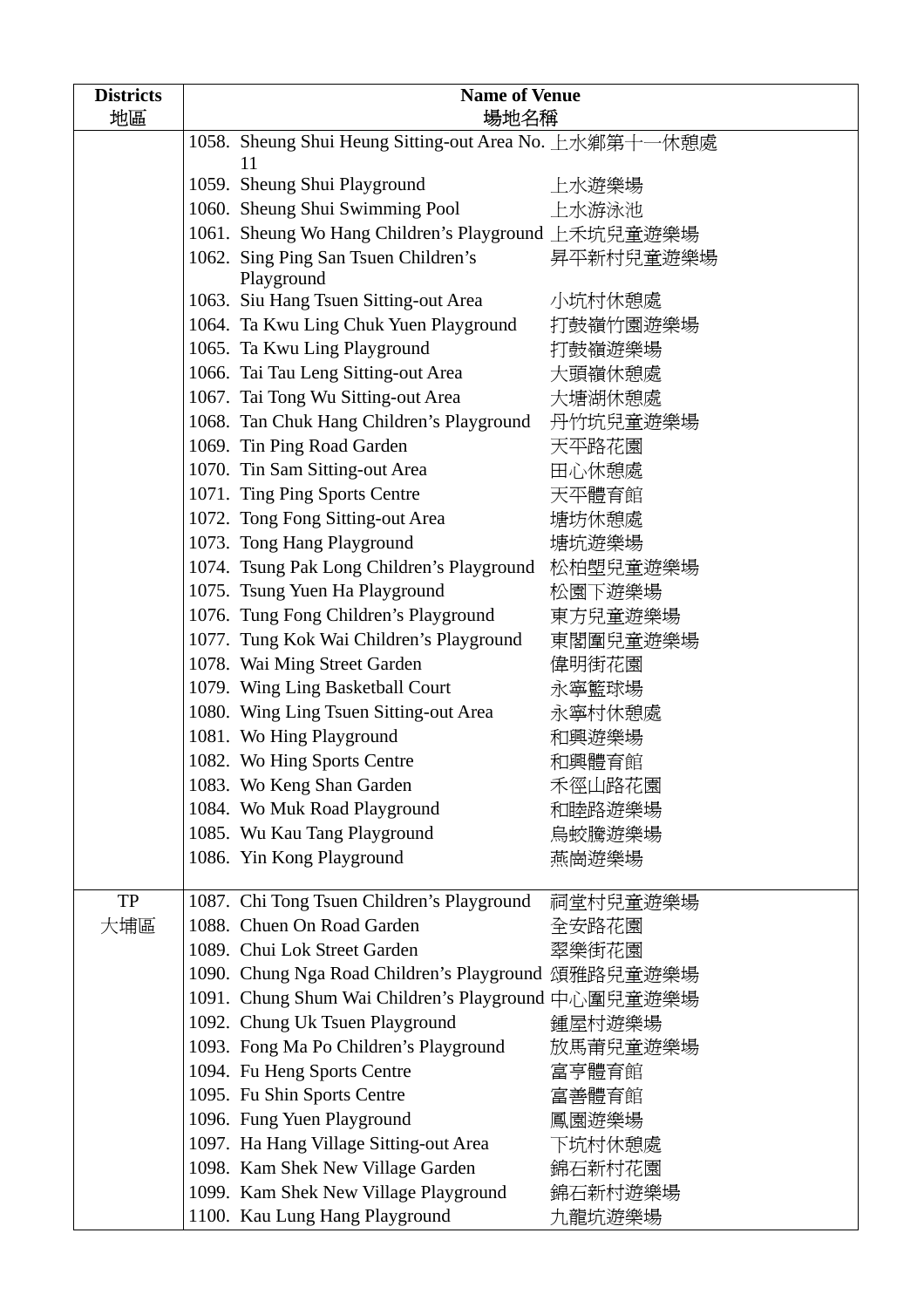| <b>Districts</b> | <b>Name of Venue</b> |                                                                          |           |
|------------------|----------------------|--------------------------------------------------------------------------|-----------|
| 地區               | 場地名稱                 |                                                                          |           |
|                  |                      | 1101. Kwong Fuk Bridge Garden                                            | 廣福橋花園     |
|                  |                      | 1102. Kwong Fuk Football Ground                                          | 廣福球場      |
|                  |                      | 1103. Kwong Fuk Park                                                     | 廣福公園      |
|                  |                      | 1104. Ma Wo Pavilion                                                     | 馬窩亭       |
|                  |                      | 1105. Ma Wo Sitting-out Area                                             | 馬窩休憩處     |
|                  |                      | 1106. Mui Shue Hang Playground                                           | 梅樹坑遊樂場    |
|                  |                      | 1107. Nam Wah Po Playground                                              | 南華莆遊樂場    |
|                  |                      | 1108. Nam Wan Road Sitting-out Area                                      | 南運路休憩處    |
|                  |                      | 1109. On Pong Road Sitting-out Area                                      | 安邦路休憩處    |
|                  |                      | 1110. Ping Long Playground                                               | 坪朗遊樂場     |
|                  |                      | 1111. Plove Cove Road Mini-soccer Pitch                                  | 寶湖道小型足球場  |
|                  |                      | 1112. Plover Cove Villagers' Playground, Tai<br>Po                       | 大埔寶湖六鄉遊樂場 |
|                  |                      | 1113. Po Heung Bridge Sitting-out Area                                   | 寶鄉橋休憩處    |
|                  |                      | 1114. San Uk Tsai Children's Playground                                  | 新屋仔兒童遊樂場  |
|                  |                      | 1115. Shan Tong New Village Garden                                       | 山塘新村花園    |
|                  |                      | 1116. Shuen Wan Tung Tsz Children's                                      | 船灣洞梓兒童遊樂場 |
|                  |                      | Playground                                                               |           |
|                  |                      | 1117. Tai Hang Fui Sha Wai Playground<br>1118. Tai Mei Tuk Barbecue Area | 泰亨灰沙圍遊樂場  |
|                  |                      |                                                                          | 大尾篤燒烤場    |
|                  |                      | 1119. Tai Mei Tuk Village Children's<br>Playground                       | 大美督村兒童遊樂場 |
|                  |                      | 1120. Tai Ming Lane Square                                               | 大明里廣場     |
|                  |                      | 1121. Tai Om Children's Playground                                       | 大菴兒童遊樂場   |
|                  |                      | 1122. Tai Po Central Town Square                                         | 大埔中央廣場    |
|                  |                      | 1123. Tai Po Hui Sports Centre                                           | 大埔墟體育館    |
|                  |                      | 1124. Tai Po Kau Garden                                                  | 大埔滘花園     |
|                  |                      | 1125. Tai Po Kau Park                                                    | 大埔滘公園     |
|                  |                      | 1126. Tai Po Market Rest Garden                                          | 大埔墟休憩花園   |
|                  |                      | 1127. Tai Po Old Market Playground                                       | 大埔舊墟遊樂場   |
|                  |                      | 1128. Tai Po Sports Centre                                               | 大埔體育館     |
|                  |                      | 1129. Tai Po Sports Ground                                               | 大埔運動場     |
|                  |                      | 1130. Tai Po Swimming Pool                                               | 大埔游泳池     |
|                  |                      | 1131. Tai Po Tau Playground                                              | 大埔頭遊樂場    |
|                  |                      | 1132. Tai Po Waterfront Park                                             | 大埔海濱公園    |
|                  |                      | 1133. Tai Wo Sports Centre                                               | 太和體育館     |
|                  |                      | 1134. Tin Hau Temple Fung Shui Square                                    | 天后宮風水廣場   |
|                  |                      | 1135. Ting Kok Village Children's Playground 汀角村兒童遊樂場                    |           |
|                  |                      | 1136. Ting Tai Road Children's Playground                                | 汀太路兒童遊樂場  |
|                  |                      | 1137. Tolo Harbour Garden                                                | 吐露港花園     |
|                  |                      | 1138. Tong Min Tsuen Playground                                          | 塘面村遊樂場    |
|                  |                      | 1139. Wai Tau Tsuen Playground                                           | 圍頭村遊樂場    |
|                  |                      | 1140. Wan Tau Kok Playground                                             | 運頭角遊樂場    |
|                  |                      | 1141. Wan Tau Kok Road Sitting-out Area                                  | 運頭角道休憩處   |
|                  |                      | 1142. Wan Tau Street Sitting-out Area                                    | 運頭街休憩處    |
|                  |                      | 1143. Yuen Chau Tsai Park                                                | 元洲仔公園     |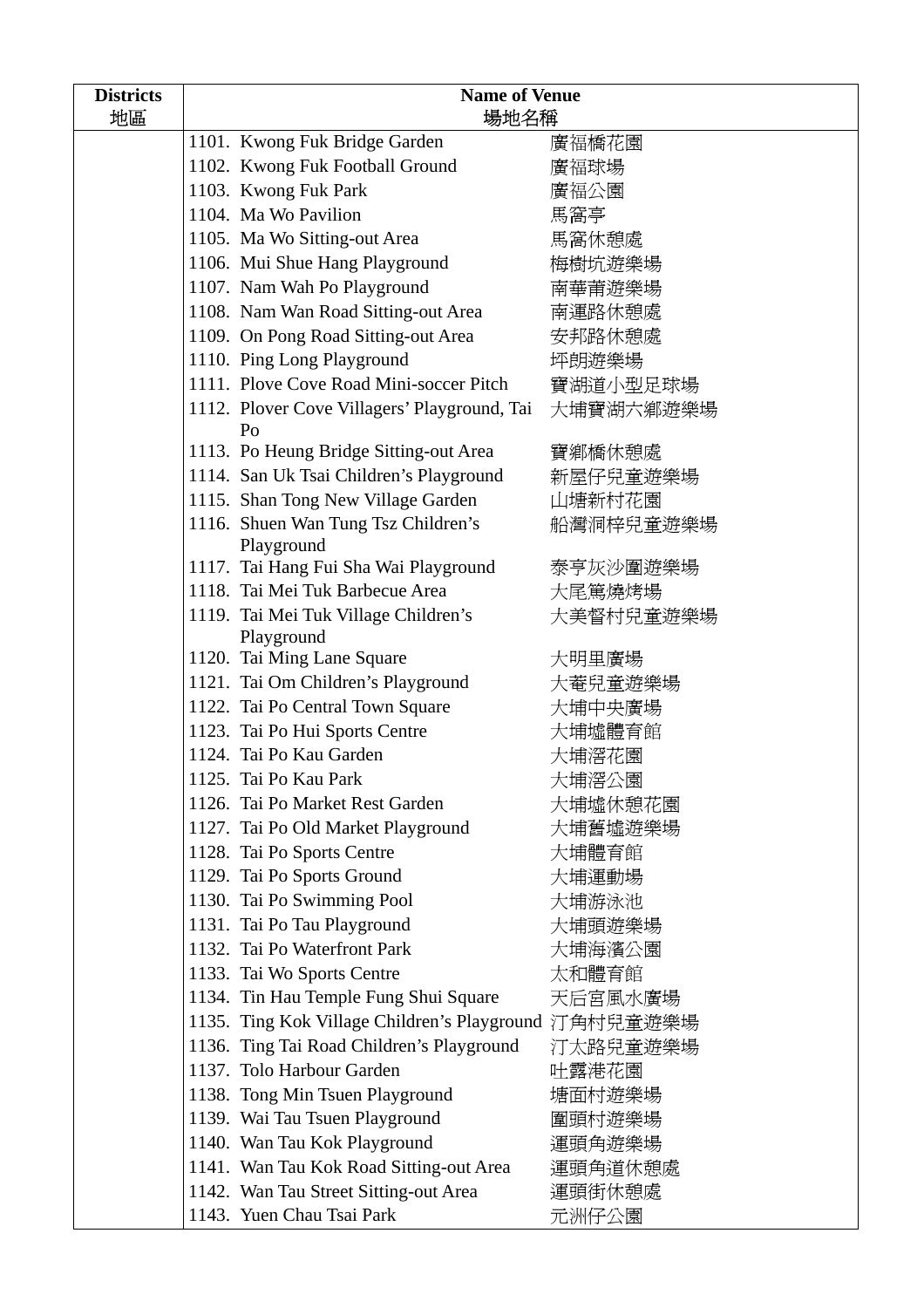| <b>Districts</b> | <b>Name of Venue</b>                              |            |  |
|------------------|---------------------------------------------------|------------|--|
| 地區               |                                                   | 場地名稱       |  |
|                  | 1144. Yuen Shin Park                              | 完善公園       |  |
| <b>ST</b>        | 1145. A Kung Kok Street Garden                    | 亞公角街花園     |  |
| 沙田區              | 1146. Ah Kung Kok Playground                      | 亞公角遊樂場     |  |
|                  | 1147. Che Kung Miu Road Playground                | 車公廟路遊樂場    |  |
|                  | 1148. Chik Fu Street Rest Garden                  | 積富街休憩花園    |  |
|                  | 1149. Chik Fuk Street Sitting-out Area            | 積福街休憩處     |  |
|                  | 1150. Chui Tin Street Soccer Pitch                | 翠田街足球場     |  |
|                  | 1151. Heng On Sports Centre                       | 恒安體育館      |  |
|                  | 1152. Hin Keng Sports Centre                      | 顯徑體育館      |  |
|                  | 1153. Hin Tin Playground                          | 顯田遊樂場      |  |
|                  | 1154. Hin Tin Swimming Pool                       | 顯田游泳池      |  |
|                  | 1155. Hung Mui Kuk Road Playground                | 紅梅谷路遊樂場    |  |
|                  | 1156. Kak Tin Children's Playground               | 隔田兒童遊樂場    |  |
|                  | 1157. Kak Tin Playground                          | 隔田遊樂場      |  |
|                  | 1158. Kong Pui Street Rest Garden                 | 崗背街休憩花園    |  |
|                  | 1159. Lei Uk Tsuen Garden No. 1                   | 李屋村第一花園    |  |
|                  | 1160. Lei Uk Tsuen Garden No. 2                   | 李屋村第二花園    |  |
|                  | 1161. Lek Yuen Bridge Pavilion                    | 瀝源橋亭       |  |
|                  | 1162. Lok Fung Path Rest Garden                   | 樂楓徑休憩花園    |  |
|                  | 1163. Lok Lin Path Sitting-out Area               | 樂蓮徑休憩處     |  |
|                  | 1164. Lok Yuen Path Children's Playground         | 樂園徑兒童遊樂場   |  |
|                  | 1165. Ma Ling Path Rest Garden                    | 馬鈴徑休憩花園    |  |
|                  | 1166. Ma On Shan Park                             | 馬鞍山公園      |  |
|                  | 1167. Ma On Shan Recreation Ground                | 馬鞍山遊樂場     |  |
|                  | 1168. Ma On Shan Sports Centre                    | 馬鞍山體育館     |  |
|                  | 1169. Ma On Shan Sports Ground                    | 馬鞍山運動場     |  |
|                  | 1170. Ma On Shan Swimming Pool                    | 馬鞍山游泳池     |  |
|                  | 1171. Ma Ying Path Rest Garden                    | 馬影徑休憩花園    |  |
|                  | 1172. Mei Lam Sports Centre                       | 美林體育館      |  |
|                  | 1173. Mui Tsz Lam Road Garden                     | 梅子林路花園     |  |
|                  | 1174. Ngau Pei Sha Street Playground              | 牛皮沙街遊樂場    |  |
|                  | 1175. On King Street Park                         | 安景街公園      |  |
|                  | 1176. On Luk Street Park                          | 鞍祿街公園      |  |
|                  | 1177. On Shing Street Garden                      | 鞍誠街花園      |  |
|                  | 1178. On Yuen Street Garden                       | 鞍源街花園      |  |
|                  | 1179. Pei Tau Village Playground                  | 排頭村遊樂場     |  |
|                  | 1180. San Mei Street Basketball Court             | 山尾街籃球場     |  |
|                  | 1181. San Mei Street Children's Playground        | 山尾街兒童遊樂場   |  |
|                  | 1182. San Mei Street Playground                   | 山尾街遊樂場     |  |
|                  | 1183. San Mei Street Sitting-out Area             | 山尾街休憩處     |  |
|                  | 1184. San Tin Wai Garden                          | 新田圍花園      |  |
|                  | 1185. Sha Tin Jockey Club Public Squash<br>Courts | 沙田賽馬會公眾壁球場 |  |
|                  | 1186. Sha Tin Jockey Club Swimming Pool           | 沙田賽馬會游泳池   |  |

Ш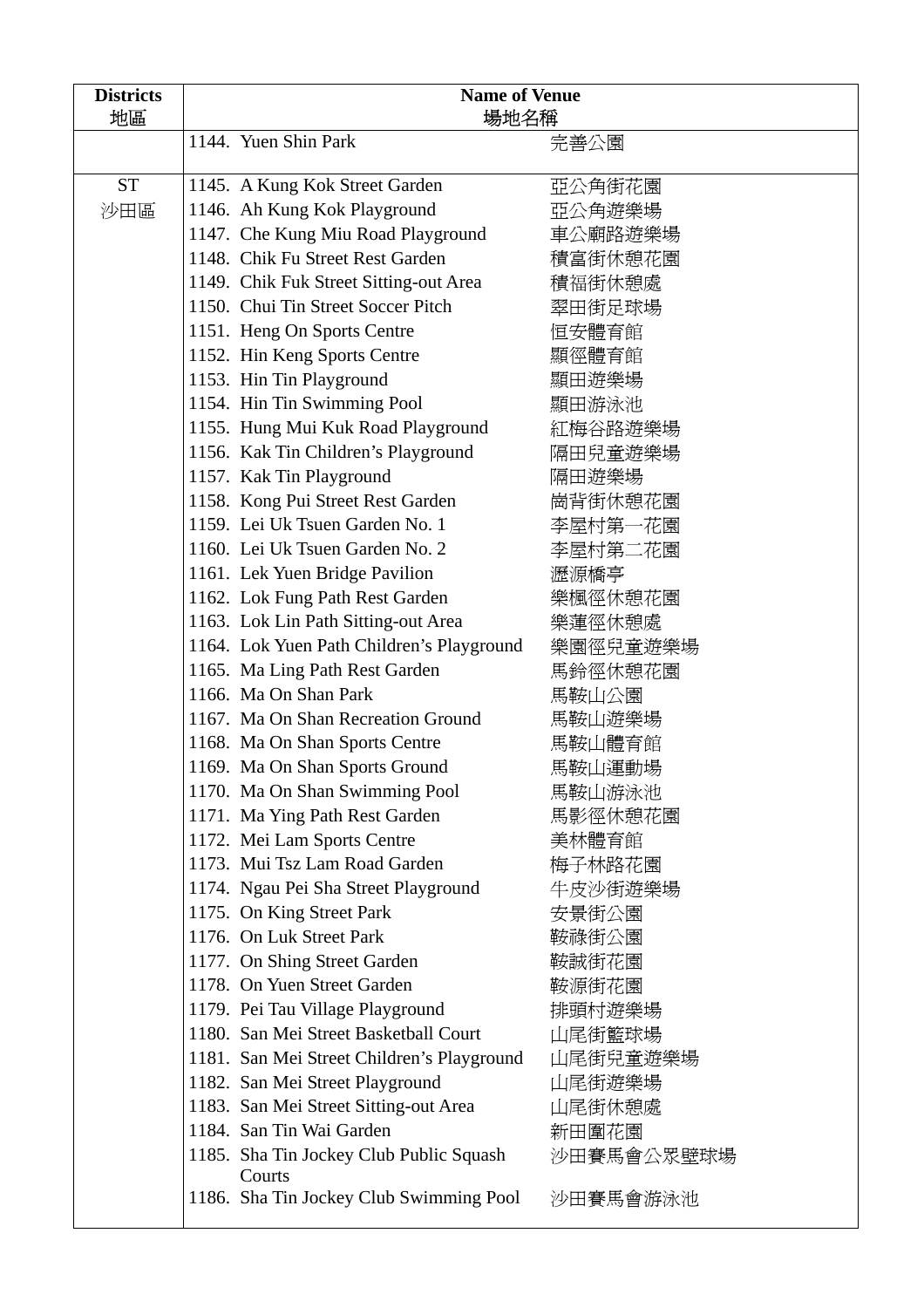| <b>Districts</b><br>地區 | <b>Name of Venue</b><br>場地名稱                    |                 |  |
|------------------------|-------------------------------------------------|-----------------|--|
|                        | 1187. Sha Tin North Fresh Water Services        | 沙田北配水庫射箭場       |  |
|                        | Reservoir Archery Ground                        |                 |  |
|                        | 1188. Sha Tin Park                              | 沙田公園            |  |
|                        | 1189. Sha Tin Road Safety Park                  | 沙田交通安全公園        |  |
|                        | 1190. Sha Tin Sports Ground                     | 沙田運動場           |  |
|                        | 1191. Sha Tin Wai Playground                    | 沙田圍遊樂場          |  |
|                        | 1192. Sheung Wo Che Garden                      | 上禾輋花園           |  |
|                        | 1193. Shing Mun River Promenade Garden<br>No.1  | 城門河第一海濱花園       |  |
|                        | 1194. Shing Mun River Promenade Garden<br>No. 2 | 城門河第二海濱花園       |  |
|                        | 1195. Shing Mun River Promenade Garden<br>No. 3 | 城門河第三海濱花園       |  |
|                        | 1196. Siu Lek Yuen Road Playground              | 小瀝源路遊樂場         |  |
|                        | 1197. Tai Po Road 10 M.S. Lookout No. 1         | 大埔公路十咪第一眺望處     |  |
|                        | 1198. Tai Po Road 10 M.S. Lookout No. 2         | 大埔公路十咪第二眺望處     |  |
|                        | 1199. Tai Shui Hang Shelter No. 1, 2, 3 & 4     | 大水坑第一, 二,三及四避雨亭 |  |
|                        | 1200. Tai Wai New Village Pavillion             | 大圍新村亭           |  |
|                        | 1201. Tai Wai Playground                        | 大圍遊樂場           |  |
|                        | 1202. Tin Sam Garden No. 1                      | 田心第一花園          |  |
|                        | 1203. Tin Sam Garden No. 2                      | 田心第二花園          |  |
|                        | 1204. Tin Sam Garden No. 3                      | 田心第三花園          |  |
|                        | 1205. Tsang Tai Uk Recreation Ground            | 曾大屋遊樂場          |  |
|                        | 1206. Wo Liu Hang Playground                    | 禾寮坑遊樂場          |  |
|                        | 1207. Wo Liu Hang Rest Garden                   | 禾寮坑休憩花園         |  |
|                        | 1208. Wong Nai Tau Garden                       | 黃泥頭花園           |  |
|                        | 1209. Wong Uk Garden                            | 王屋花園            |  |
|                        | 1210. Wu Kai Sha Children's Playground          | 鳥溪沙兒童遊樂場        |  |
|                        | 1211. Yi Shing Square Rest Garden               | 怡城坊休憩花園         |  |
|                        | 1212. Yuen Chau Kok Park                        | 圓洲角公園           |  |
|                        | 1213. Yuen Wo Playground                        | 源禾遊樂場           |  |
|                        | 1214. Yuen Wo Road Sports Centre                | 源禾路體育館          |  |
| <b>SK</b>              | 1215. Hang Hau Basketball Court                 | 坑口籃球場           |  |
| 西貢區                    | 1216. Hang Hau Garden                           | 坑口花園            |  |
|                        | 1217. Hap Mun Bay Beach                         | 厦門灣泳灘           |  |
|                        | 1218. Ho Chung Soccer Pitch                     | 蠔涌足球場           |  |
|                        | 1219. Hong Kin Road Garden                      | 康健路花園           |  |
|                        | 1220. Kau Sai Sun Tsuen Garden                  | 滘西新村花園          |  |
|                        | 1221. Kiu Tsui Beach                            | 橋咀泳灘            |  |
|                        | 1222. Ma Yau Tong Rest Garden                   | 馬遊塘休憩花園         |  |
|                        | 1223. Man Yee Playground                        | 萬宜遊樂場           |  |
|                        | 1224. Mang Kung Uk Rest Garden                  | 孟公屋休憩花園         |  |
|                        | 1225. Mau Tai Road Garden                       | 貿泰路花園           |  |
|                        | 1226. Nam Shan Village Sitting-out Area         | 南山村休憩處          |  |
|                        | 1227. Pak Kong Garden                           | 北港花園            |  |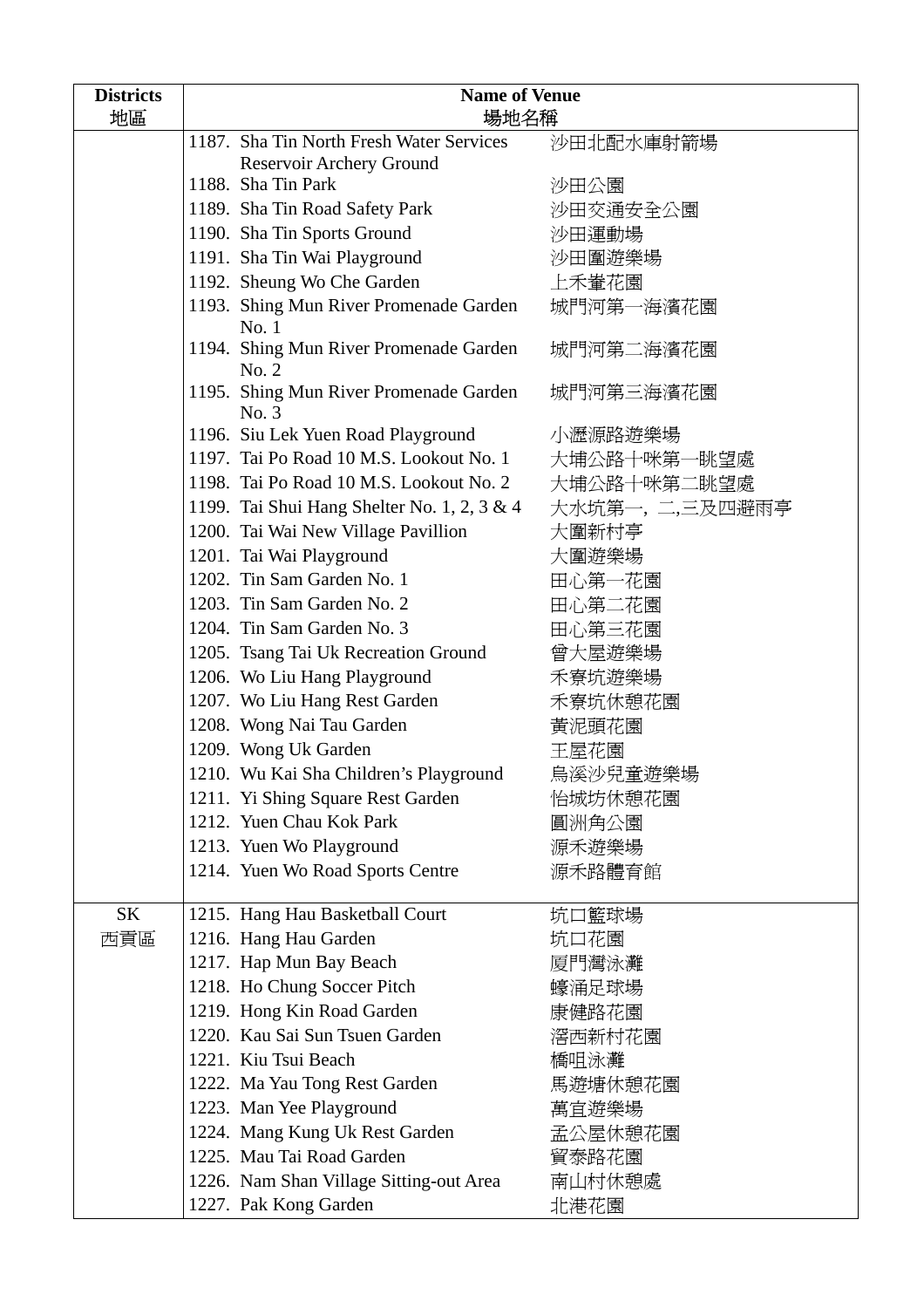| <b>Districts</b>                  | <b>Name of Venue</b>                  |                                                        |             |  |
|-----------------------------------|---------------------------------------|--------------------------------------------------------|-------------|--|
| 地區                                |                                       | 場地名稱                                                   |             |  |
|                                   |                                       | 1228. Pak Sha Wan Tsuen Garden                         | 白沙灣村花園      |  |
|                                   |                                       | 1229. Pak Shek Terrace Garden                          | 白石臺花園       |  |
|                                   |                                       | 1230. Pik Uk Garden                                    | 碧屋花園        |  |
|                                   |                                       | 1231. Po Hong Park                                     | 寶康公園        |  |
|                                   |                                       | 1232. Po Lam Sports Centre                             | 寶林體育館       |  |
|                                   |                                       | 1233. Po Tsui Park                                     | 寶翠公園        |  |
|                                   |                                       | 1234. Sai Kung Squash Courts                           | 西貢壁球場       |  |
|                                   |                                       | 1235. Sai Kung Swimming Pool                           | 西貢游泳池       |  |
|                                   |                                       | 1236. Sai Kung Tang Shiu Kin Sports Ground 西貢鄧肇堅運動場    |             |  |
|                                   |                                       | 1237. Sai Kung Tennis Courts                           | 西貢網球場       |  |
|                                   |                                       | 1238. Sai Kung Waterfront Park                         | 西貢海濱公園      |  |
|                                   |                                       | 1239. Sha Tsui Playground                              | 沙咀遊樂場       |  |
|                                   |                                       | 1240. Sheung Ning Playground                           | 常寧遊樂場       |  |
|                                   |                                       | 1241. Sheung Sze Wan Sitting-out Area                  | 相思灣休憩處      |  |
|                                   |                                       | 1242. Silvercape Road Sitting-out Area                 | 銀岬路休憩處      |  |
|                                   |                                       | 1243. Ta Ho Tun Garden                                 | 打蠔墩花園       |  |
|                                   |                                       | 1244. Tai Po Tsai Rest Garden                          | 大埔仔休憩花園     |  |
|                                   |                                       | 1245. Tin Ha Wan Garden                                | 田下灣花園       |  |
|                                   | 1246. Trio Beach                      |                                                        | 三星灣泳灘       |  |
| 1247. Tseung Kwan O Sports Centre |                                       |                                                        | 將軍澳體育館      |  |
| 1248. Tseung Kwan O Swimming Pool |                                       |                                                        | 將軍澳游泳池      |  |
|                                   |                                       | 1249. Tsui Lam Sports Centre                           | 翠林體育館       |  |
|                                   |                                       | 1250. Tui Min Hoi Garden                               | 對面海花園       |  |
|                                   |                                       | 1251. Tui Min Hoi Rest Garden                          | 對面海休憩花園     |  |
|                                   |                                       | 1252. Wai Man Road Playground                          | 惠民路遊樂場      |  |
|                                   |                                       | 1253. Wo Mei Rest Garden                               | 窩美休憩花園      |  |
|                                   |                                       | 1254. Yau Yue Wan Children's Playground                | 魷魚灣兒童遊樂場    |  |
|                                   |                                       | 1255. Yau Yue Wan Playground                           | 魷魚灣遊樂場      |  |
|                                   |                                       | 1256. Yi Chun Street Playground                        | 宜春街遊樂場      |  |
|                                   |                                       |                                                        |             |  |
| OPU/<br><b>CAMP</b>               |                                       | 1257. Lady MacLehose Holiday Village                   | 麥理浩夫人度假村    |  |
|                                   |                                       | 1258. Lei Yue Mun Park & Holiday Village               | 鯉魚門公園及度假村   |  |
| 度假村                               |                                       | 1259. Sai Kung Outdoor Recreation Centre               | 西貢戶外康樂中心    |  |
|                                   | 1260. Tso Kung Tam Outdoor Recreation |                                                        | 曹公潭戶外康樂中心   |  |
|                                   | Centre                                |                                                        |             |  |
| OPU/                              |                                       | 1261. Chong Hing Water Sports Centre                   | 創興水上活動中心    |  |
| WS&GF                             |                                       | 1262. St. Stephen's Beach Water Sports Centre          | 聖士提反灣水上活動中心 |  |
| 水上活動                              |                                       | 1263. Stanley Man Beach Water Sports Centre 赤柱正灘水上活動中心 |             |  |
| 及高爾夫球                             |                                       | 1264. Tai Mei Tuk Water Sports Centre                  | 大美篤水上活動中心   |  |
| 設施                                |                                       | 1265. The Jockey Club Wong Shek Water                  | 賽馬會黃石水上活動中心 |  |
|                                   |                                       | <b>Sports Centre</b>                                   |             |  |
|                                   |                                       | 1266. Tuen Mun Recreation and Sports Centre 屯門康樂體育中心   |             |  |
|                                   |                                       |                                                        |             |  |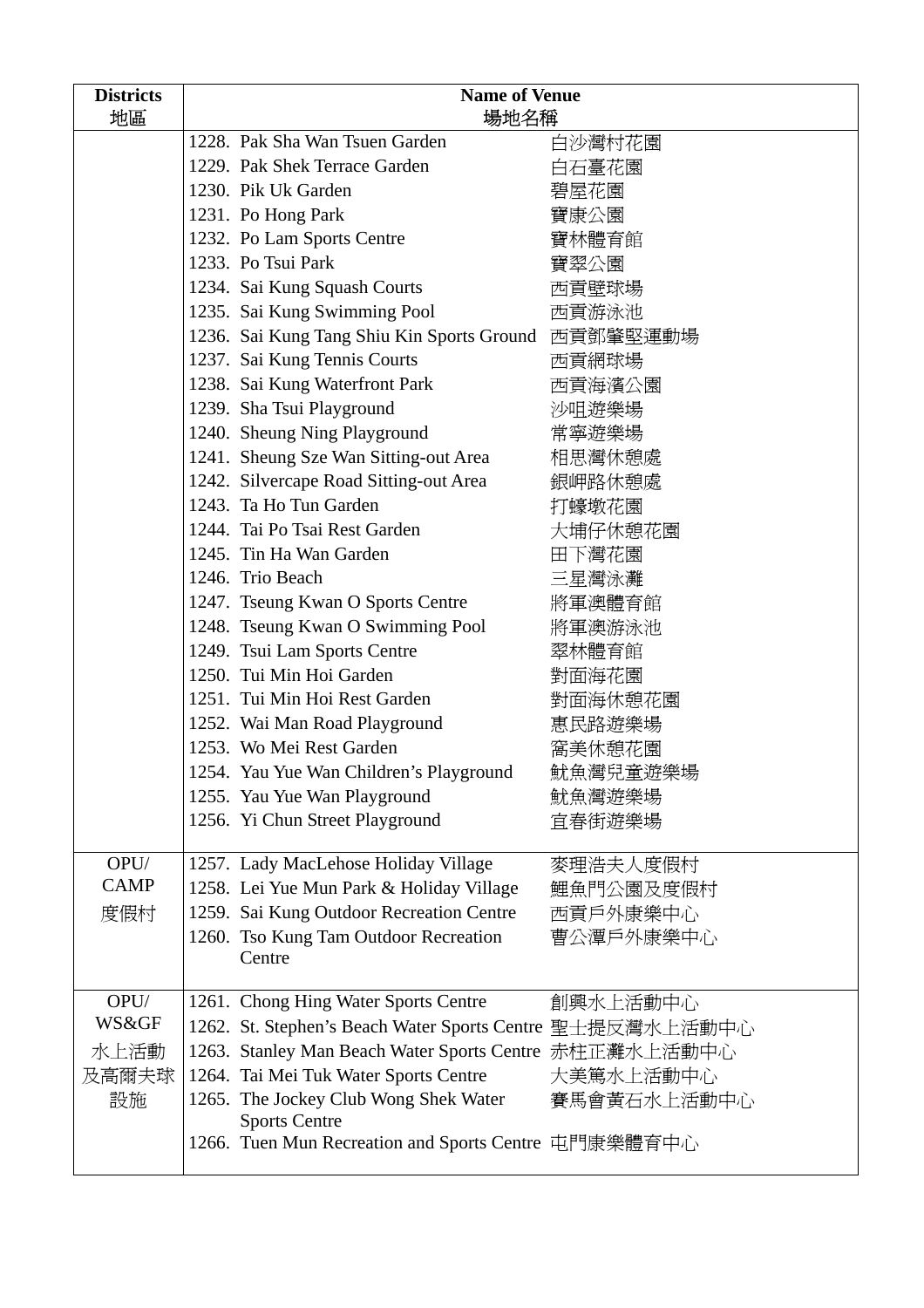#### **Venues with Modification Works in Progress**  (as at January 2007)

現正進行改善工程的場地

(截至二零零七年一月)

### **Cultural Venues** 文化場地

|    | <b>Name of Venue</b><br>場地名稱                      | <b>Action Taken</b><br>採取行動                                                                                                                                                                                               | <b>Target</b><br>Completion<br><b>Date</b><br>目標完成日期 |
|----|---------------------------------------------------|---------------------------------------------------------------------------------------------------------------------------------------------------------------------------------------------------------------------------|------------------------------------------------------|
|    | MUSEUMS 博物館                                       |                                                                                                                                                                                                                           |                                                      |
| 1. | Hong Kong Museum of Coastal<br>Defence<br>香港海防博物館 | Construction work of an elevator for<br>enhanced access from the Redoubt<br>Courtyard to the Upper Gallery of the<br>Redoubt commenced in July 2006. The<br>construction work is expected to be<br>completed in mid-2007. | Mid 2007<br>2007年年中                                  |
|    |                                                   | 加設升降機連接堡壘大堂與上層展覽<br>廳的工程已於 2006年7月展開;預計<br>於 2007 年年中完工。                                                                                                                                                                  |                                                      |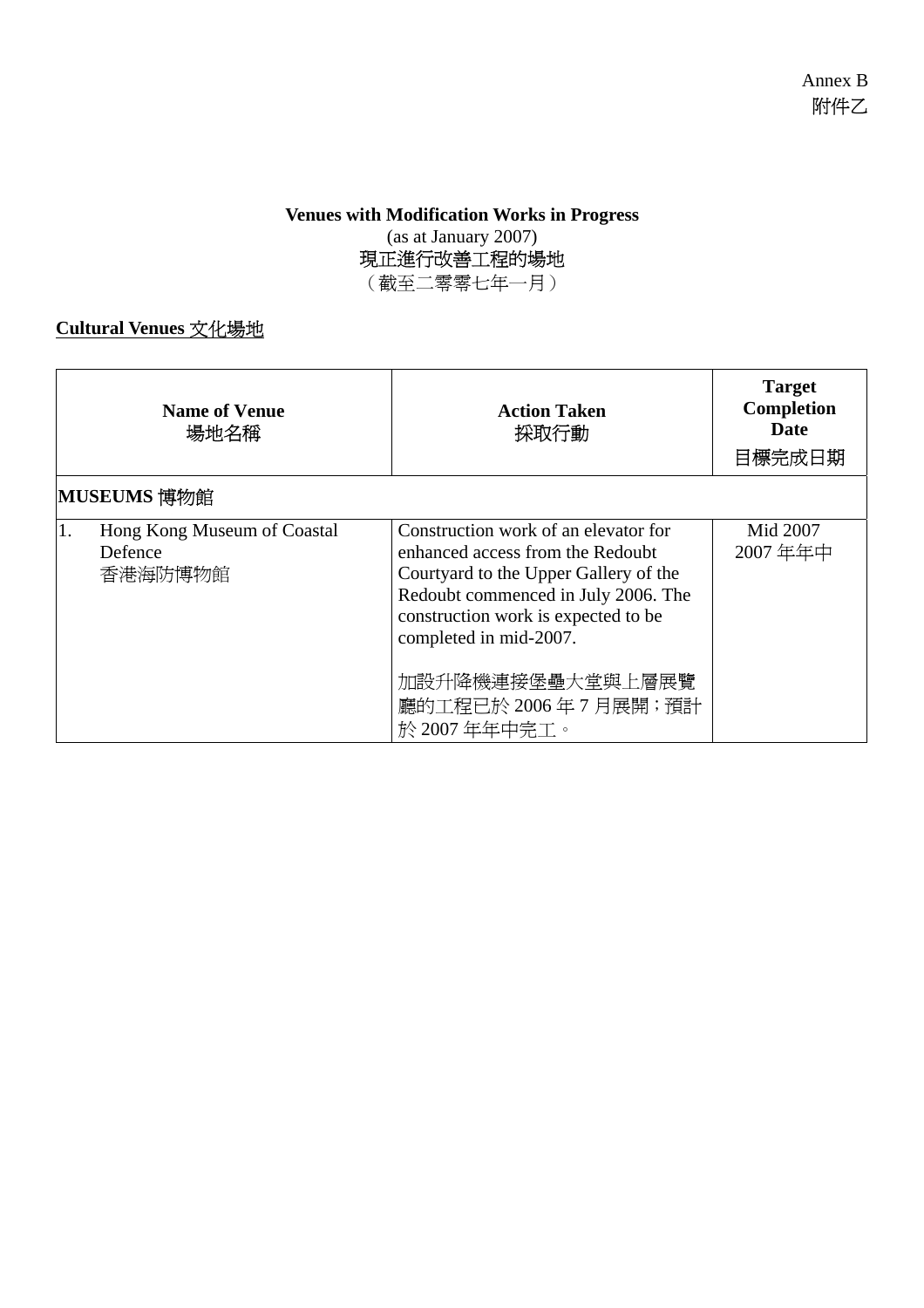#### **Venues Pending Improvement**  (as at January 2007) 預計進行改善工程的場地 (截至二零零七年一月)

**Cultural Venues** 文化場地

|    | <b>Name of Venue</b><br>場地名稱          | <b>Problem identified</b><br>問題                                                                                                                                                                                                                                                                                                                                                        | <b>Action to be taken</b><br>將採取行動                                                                                                                                                             |
|----|---------------------------------------|----------------------------------------------------------------------------------------------------------------------------------------------------------------------------------------------------------------------------------------------------------------------------------------------------------------------------------------------------------------------------------------|------------------------------------------------------------------------------------------------------------------------------------------------------------------------------------------------|
|    | PERFORMANCE VEUNES 表演場地               |                                                                                                                                                                                                                                                                                                                                                                                        |                                                                                                                                                                                                |
| 1. | Sai Wan Ho Civic Centre<br>西灣河文娛中心    | Ramp at the main entrance is<br>required for the wheelchair<br>users.<br>於正門安裝斜道讓輪椅人<br>士出入                                                                                                                                                                                                                                                                                            | ASD has been requested<br>to conduct feasibility<br>study.<br>已要求建築署研究技<br>術上的可行性。                                                                                                             |
| 2. | Sha Tin Town Hall<br>沙田大會堂            | Currently, the wheel-chair ramp<br>to town hall at podium level is<br>located at the side-entrance.<br>There is suggestion that an<br>additional wheel-chair ramp<br>should be provided at the main<br>podium entrance which is closer<br>to the footbridge connecting to<br>the Sha Tin Town Plaza.<br>現時沙田大會堂平台入口<br>的輪椅斜道設於側門。有<br>傷殘人士表示應於平台正<br>門入口(近連接沙田市廣場<br>的主要通道)加設輪椅斜<br>道。 | ASD has been requested<br>to conduct feasibility<br>study.<br>已要求建築署研究技<br>術上的可行性。                                                                                                             |
|    | LIBRARIES 圖書館                         |                                                                                                                                                                                                                                                                                                                                                                                        |                                                                                                                                                                                                |
| 3. | Yau Ma Tei Public Library<br>油蔴地公共圖書館 | Installation of wheelchair lift<br>安裝輪椅專用升降機                                                                                                                                                                                                                                                                                                                                           | Requested Arch SD to<br>study the feasibility and it<br>was informed that the work<br>would be carried out<br>subject to the availability of<br>funding.<br>已要求建築署研究其<br>可行性。該署回覆工程<br>視乎有否撥款。 |